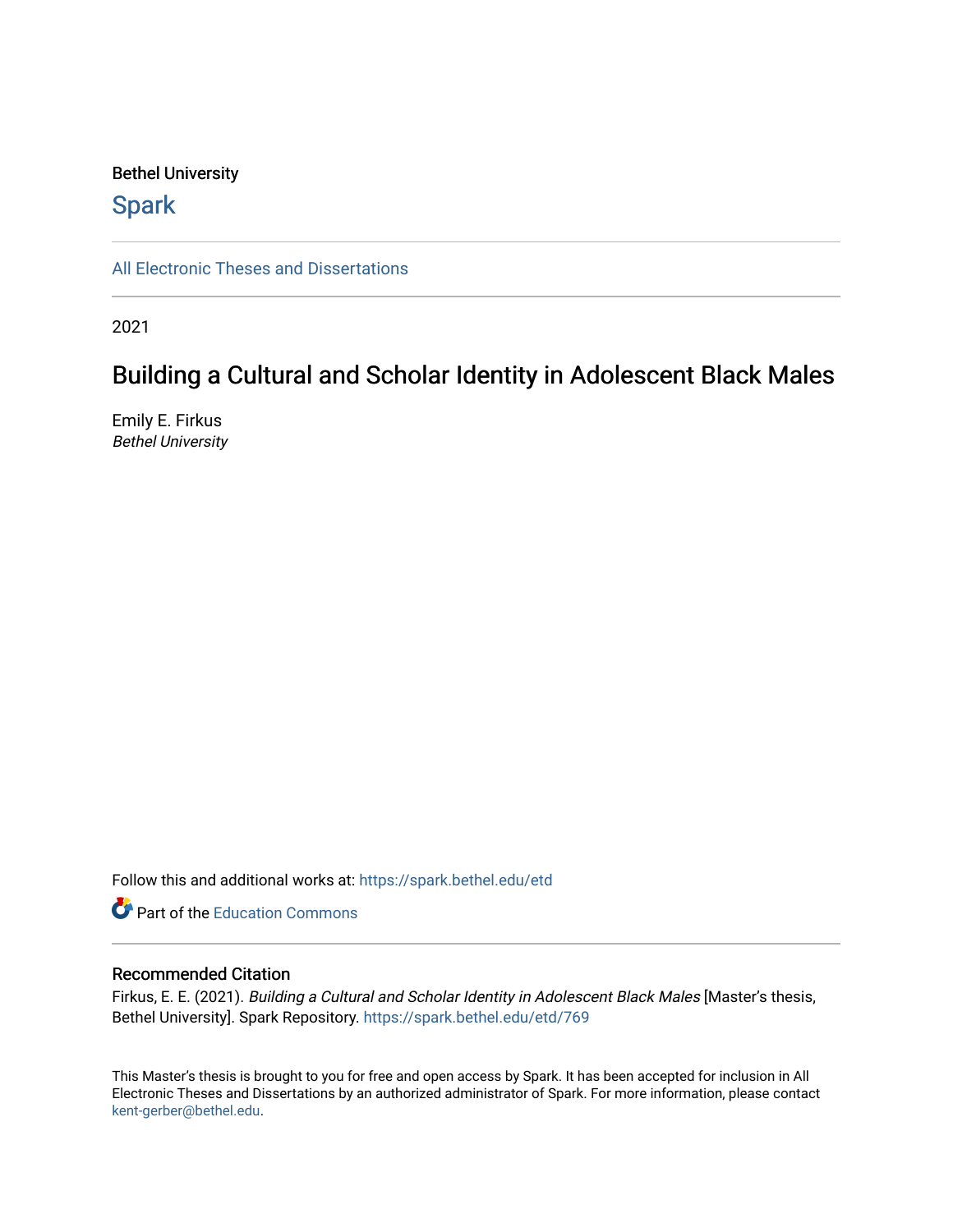BUILDING A CULTURAL AND SCHOLAR IDENTITY IN ADOLESCENT BLACK MALES

A MASTER'S THESIS

## SUBMITTED TO THE FACULTY

# OF BETHEL UNIVERSITY

BY

EMILY E. FIRKUS

IN PARTIAL FULFILLMENT OF THE REQUIREMENTS

FOR THE DEGREE OF

MASTER OF ARTS IN EDUCATION

DECEMBER 2021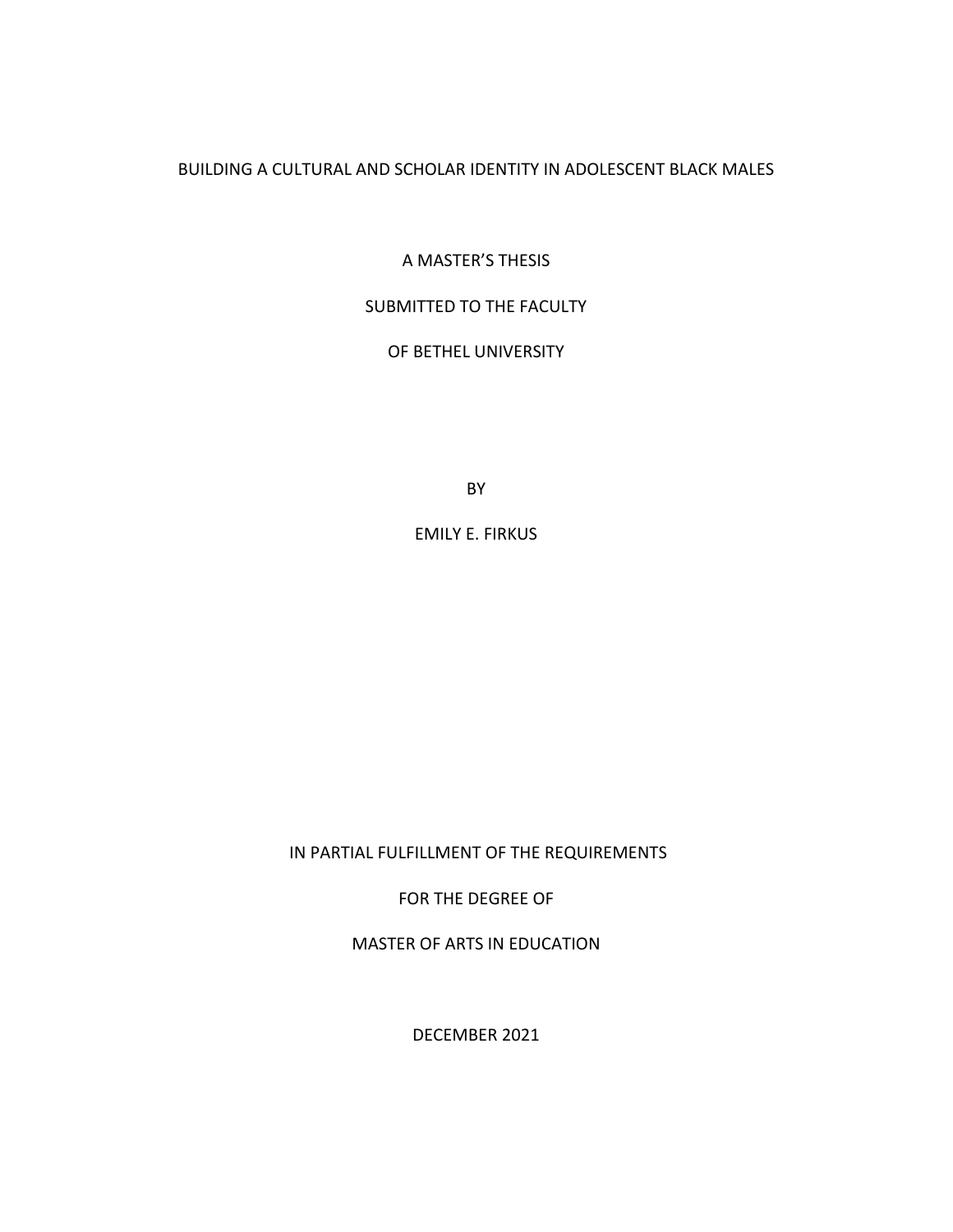BETHEL UNIVERSITY

BUILDING A SCHOLAR AND CULTURAL IDENTITY IN ADOLESCENT BLACK MALES

EMILY E. FIRKUS

DECEMBER 2021

APPROVED

Advisor's Name: Lisa Silmser, Ed.D.

Program Director's Name: Lisa Silmser, Ed.D.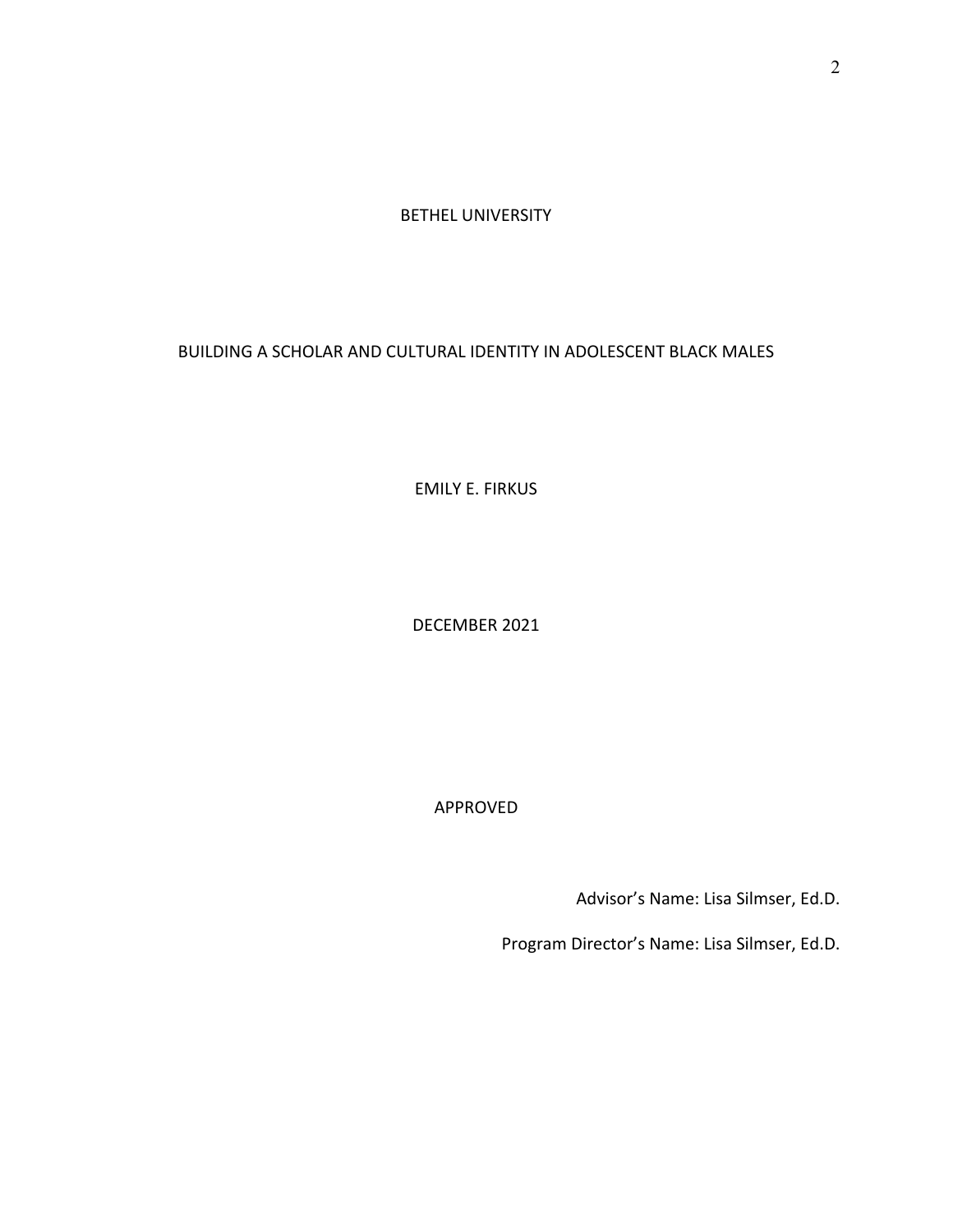#### Abstract

Black male students in the United States have been the focus of interest in education for a long time. Much professional development is centered around closing the Achievement or Opportunity Gap as the progress of Black students is not as great as their White peers. Research shows that Black male students want to be seen and valued in classrooms by their teachers, other adults in school, and peers. They want to experience equitable and fair disciplinary practices. They want to be held to high expectations and rigorous course options available to them. Schools need to provide opportunities for Black male students and their families to learn about and develop their cultural identity as there is a positive correlation between academic achievement and a positive racial identity. Mentorship with Black male adults has been shown to have a positive effect on academic achievement. Schools should simultaneously provide training to teachers to develop positive and high expectations, plan rigorous lessons, and create classroom environments that are supportive and validating for Black students. Teachers also need to ensure that behavior expectations are clear and enforced fairly for all students in the class.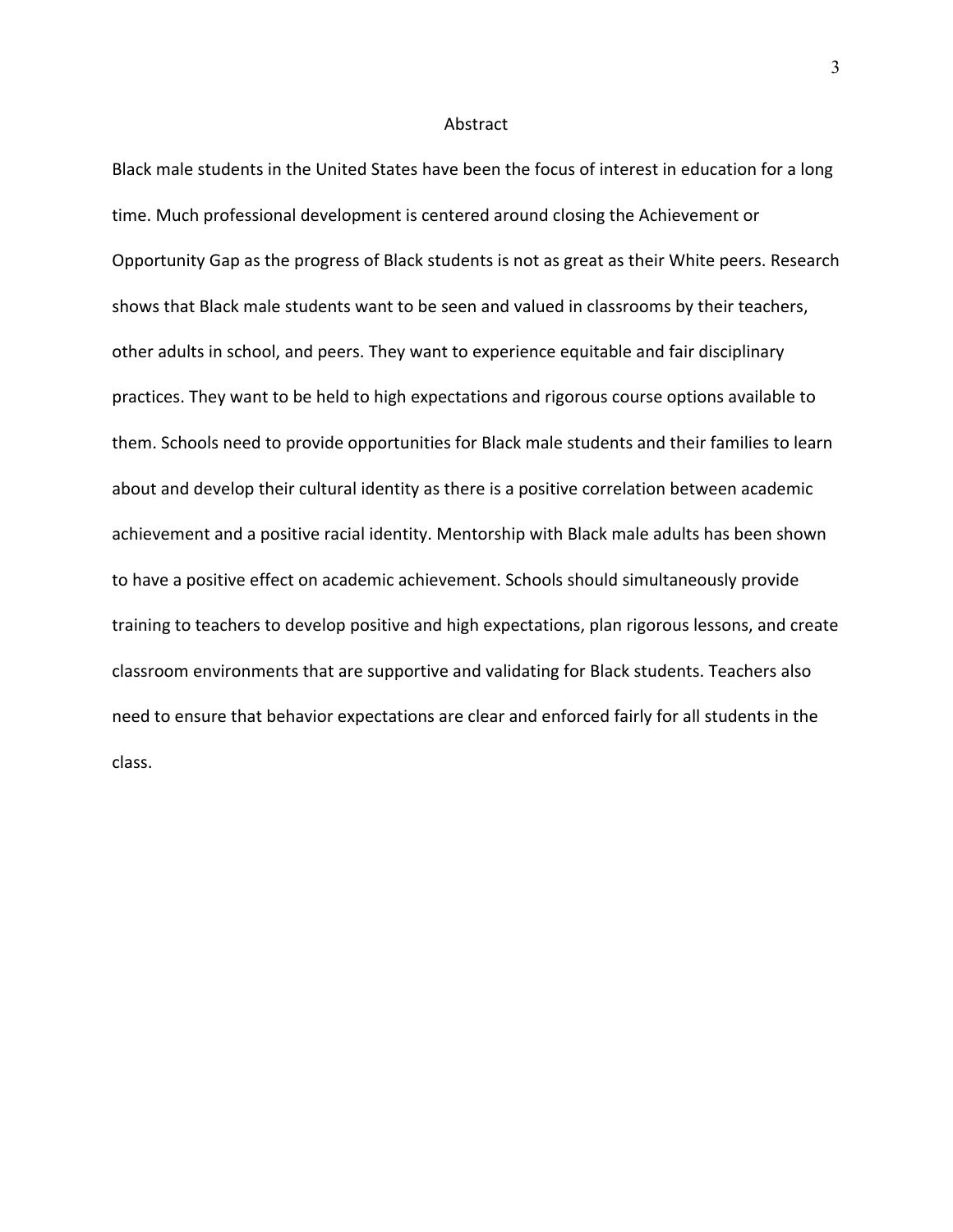| Abstract                                    | 3              |
|---------------------------------------------|----------------|
| Table of Contents                           | $\overline{4}$ |
| Chapter I: Introduction                     | 6              |
| Research Questions of the Literature Review | 12             |
| Definitions                                 | 12             |
| Chapter II: Literature Review               | 14             |
| Scholar Identity                            | 14             |
| Academic Achievement                        | 14             |
| <b>External Motivators</b>                  | 14             |
| <b>Internal Motivators</b>                  | 26             |
| Systems                                     | 28             |
| After School Programs                       | 28             |
| <b>AVID</b>                                 | 29             |
| Talent Search, Upward Bound, and Gear Up    | 34             |
| Cultural Identity                           | 41             |
| Racial Ethnic Identity                      | 41             |
| Identity in Non-White Students              | 41             |
| Identity in Black Students                  | 44             |
| Identity in Black Male Students             | 50             |
| Systems                                     | 55             |
| Africentric                                 | 55             |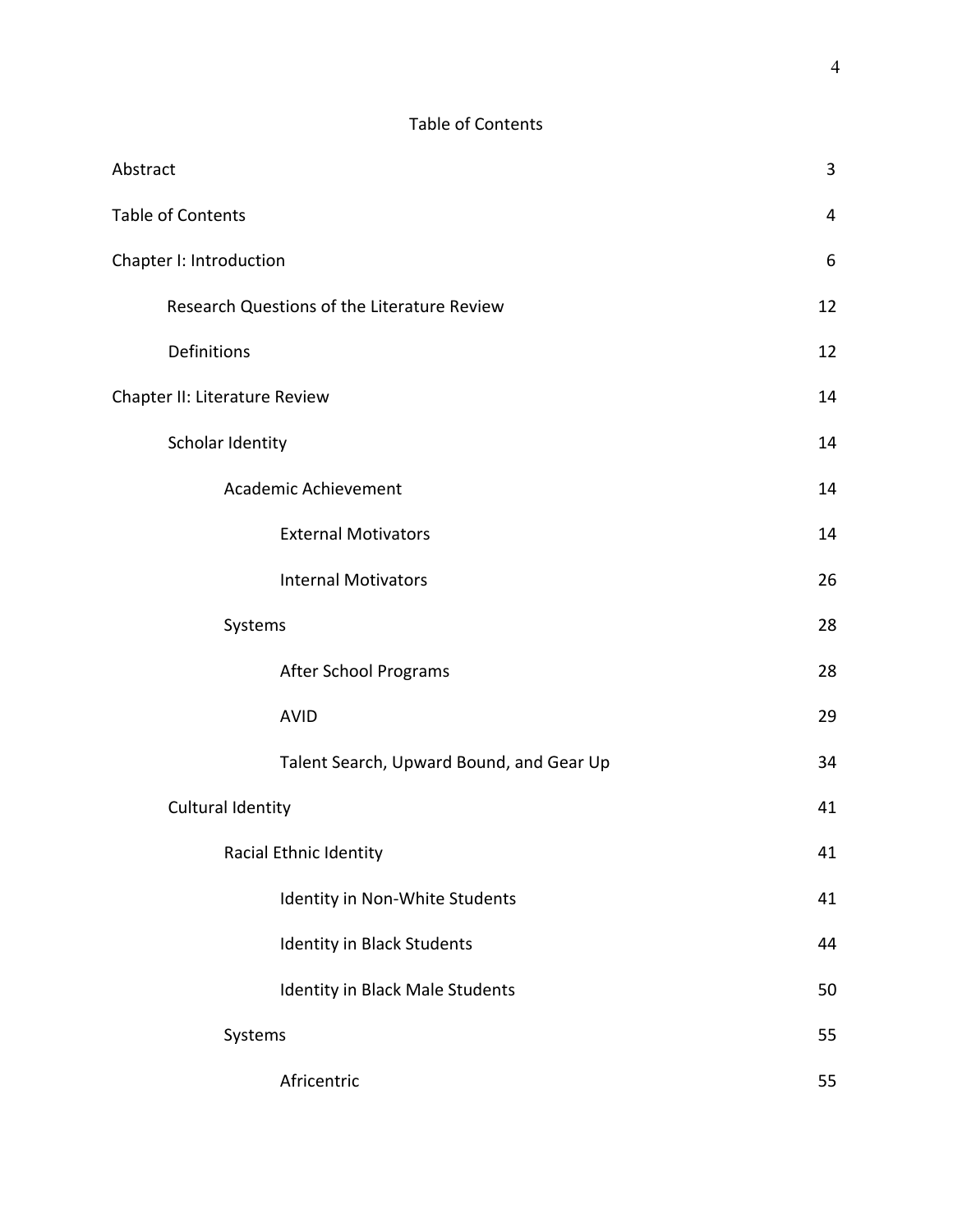| University Level                       | 63 |
|----------------------------------------|----|
| Chapter III: Discussion and Conclusion | 69 |
| Summary of Literature                  | 69 |
| Limitations of Research                | 72 |
| Implications for Future Research       | 73 |
| <b>Professional Applications</b>       | 74 |
| Conclusion                             | 77 |
| References                             | 78 |

5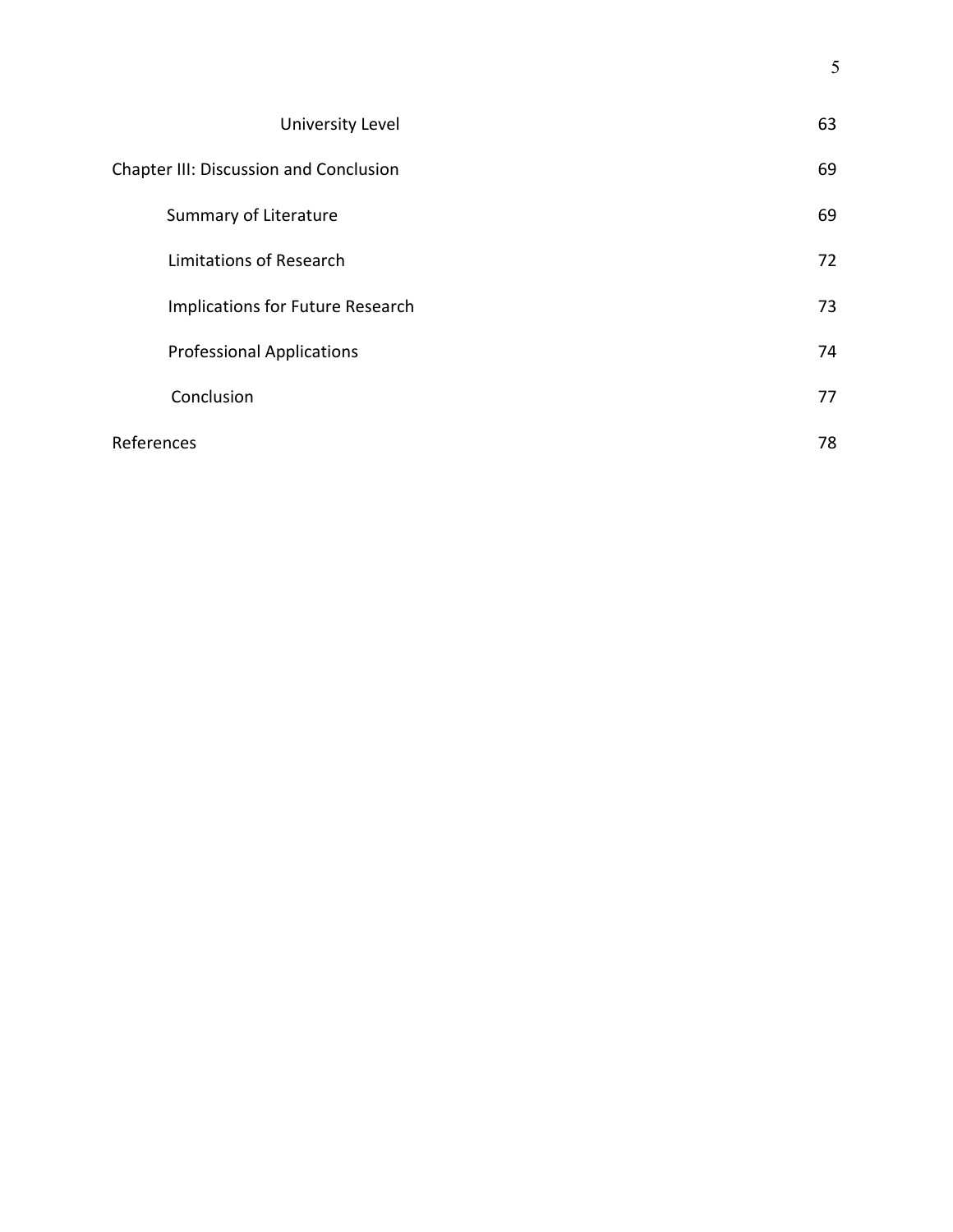#### **CHAPTER I: INTRODUCTION**

At the public junior high school where I taught the first five years of my career, there was a sixty-five-point difference between Black males' proficiency and their White peers, particularly in reading. In 2010, the school started a group with some of our Black males to see if there was a relationship between Black Males in an academic "brotherhood" and their academic performance, behavior issues, and attendance rates compared to students of the same population not being in the "brotherhood." As the teacher-facilitator of this group of young men, I was charged with helping to foster cultural and academic identities in each of them.

The private school where I have been teaching for the past eleven years has a population of students of color that has nearly doubled since I started teaching there. While the demographics have changed, many of our teaching and management strategies have not changed. Many of the same patterns in academic performance, behavior issues, and attendance rates I experienced at my old school also exist at my current school.

Adolescent Black males are ranked lowest academically, compared to their ethnic and gendered peers. The achievement gap between Black students and their peers is a growing concern nationwide (Bell, 2010). Bell stated that the behavior problems among Black males are often misinterpreted as being rude and uninterested in being educated. Many behavior problems occur when students are bored; they cause interruptions, fail to stay up with their academics, and often get suspended or dismissed from school (2010). Black males develop a "cool pose" as a defense mechanism to cope with oppression. It makes them visible and empowered and communicates power, toughness, and style. "Cool pose" helps maintain the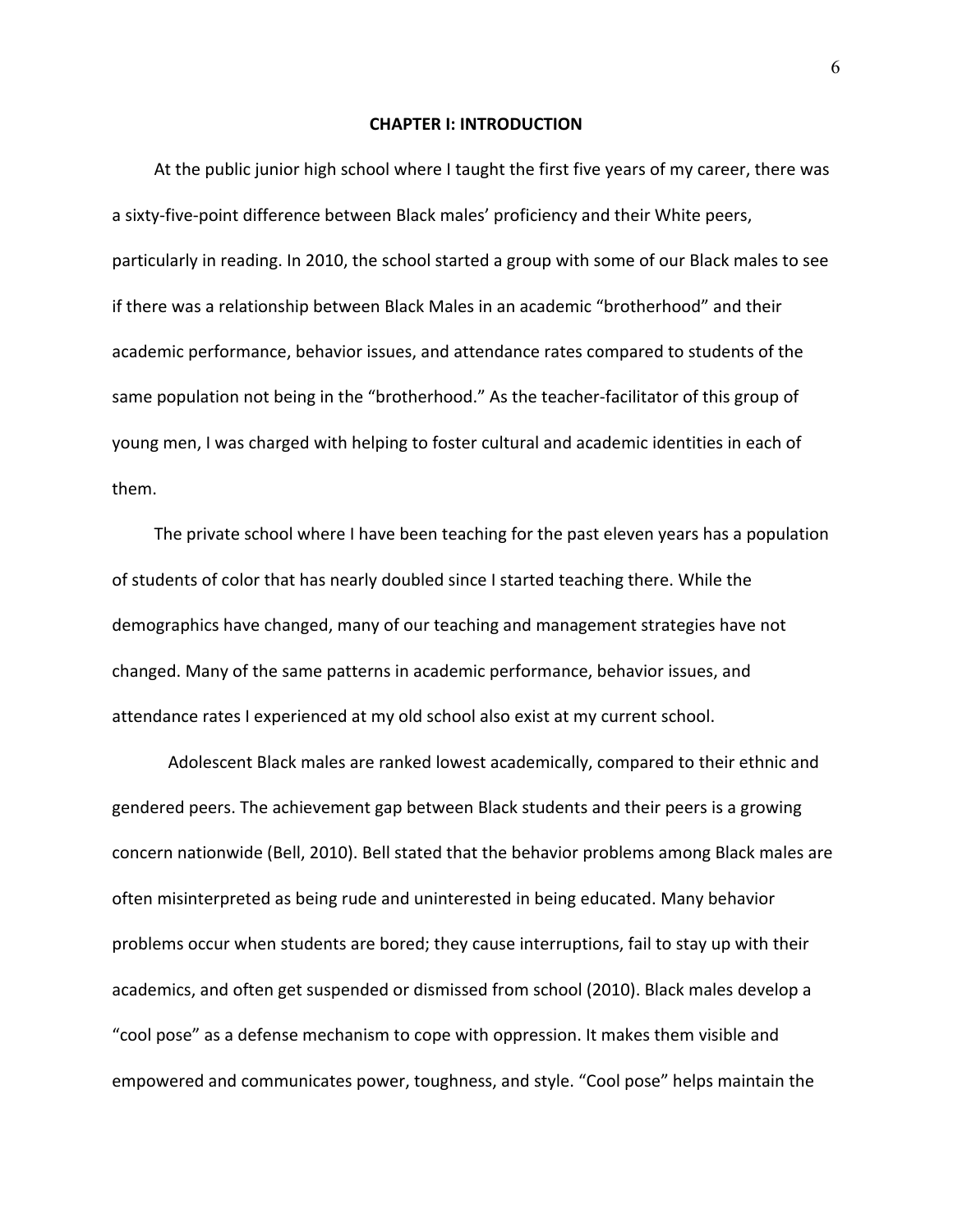balance between their inner and social lives while helping to neutralize stress, manage rage, and counter all the negativity they deal with day to day. It shows as being nonchalant, tough, hostile, emotionless, and uncaring (Whiting, 2009). There is a stigma in Black culture that being intelligent and academic as a Black student is "acting White" (Oyserman et al., 1995; Whiting, 2009).

Black students typically lack communication skills and proper educational vocabulary. They must be taught social skills such as being attentive, staying on task, being engaged, and using manners to foster learning. Failure to raise hands to answer questions, wait their turn, be prepared, listen, and be courteous are things that can be construed as behavior showing that they do not really care or value education (Bell, 2010). According to Dawson-Threat, educators must understand that student behavior is not random. Behavior is observable, measurable, and often explainable and predictable (1997).

When educators continually give positive feedback for negative behaviors, a negative social culture is created. Black male students will continue being suspended, earning low test scores, and underperforming academically if teachers and administrators choose not to understand the norms of the Black and Black culture and behaviors (Bell, 2010).

Bell found that many Black students see themselves as successful academically, yet consistently achieve below grade-level on standardized tests. This information led him to believe that success for Black students is not linked to academics. It also presumes that the definition of success held by Black students is not the same as the definition of success held by the majority culture. Black males are overly placed in special education classes yet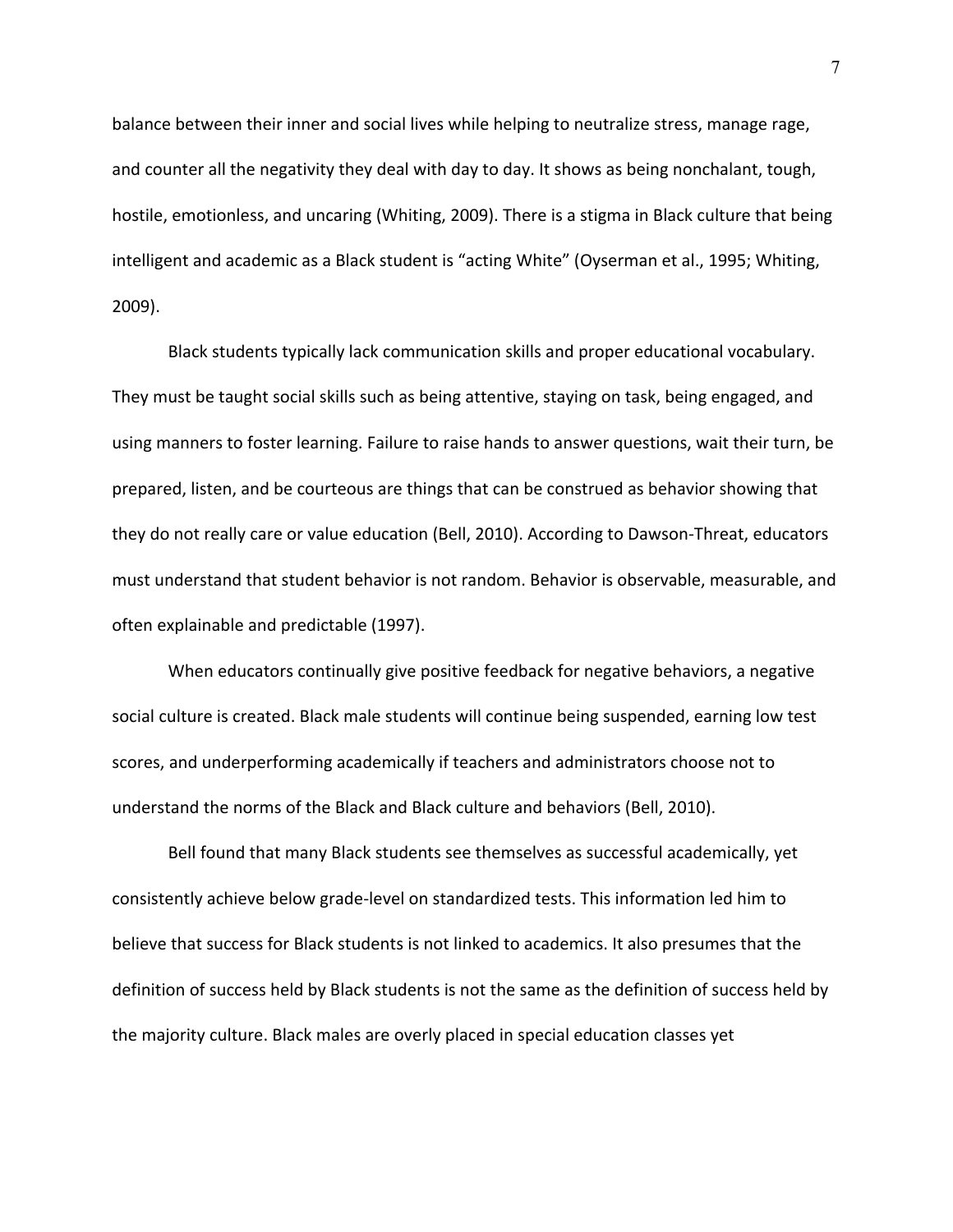underrepresented in gifted and talented programs. Most Black males would choose not to be seen in un-cool places like schools and libraries, or bookstores and museums (2010).

According to Whiting, there are many achievement barriers currently facing Black males in their quest to become scholarly. They lack a cultural identity and have poor self-perception. Peer pressure and social injustices – both of which they are unable to control – hold them back from excelling. When they lose momentum in their academics, they start holding different beliefs about their achievement. Finally, being intelligent causes them, and other peers, to question their masculinity (2009).

"Identity is a means of organizing and interpreting social experiences, regulating affect, and controlling behavior" (Oyserman et al., 1995). Existing research alludes to the idea that the majority culture conflicts directly with Black culture and is part of the reason why Black students are not achieving academically. Bell found that Black males have been "internalizing negative stereotypes about themselves, their looks, and their abilities… which may have retarded their academic potential" (2010). According to Bass and Coleman, Black males are unable to meld their home and school cultures and, in turn, start to believe that school is not built to help them, and learned helplessness is created (1997).

Scholars believe racial identity is created at different times in the lives of Black males. Whiting believes that high-achieving males go through the racial identity development process early. The process is more intense because they are more perceptive and thoughtful and face more negative pressure than their other Black peers as they receive pressure intraracially and interracially (2009). Hudley says that this racial identity process starts as children move into adolescence and learn to think critically and develop the complexities of their individual identity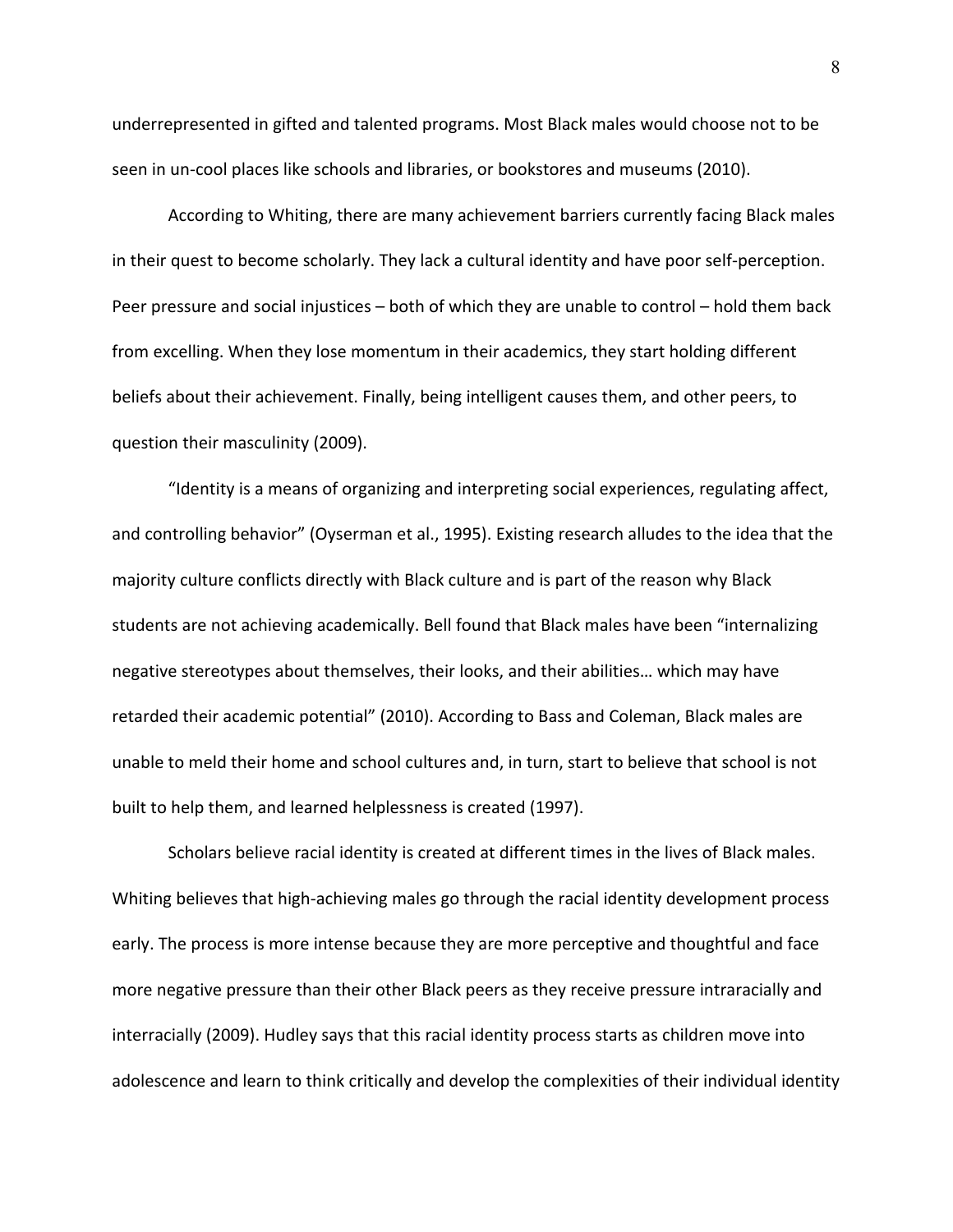(1997). However, Dawson-Threat states that Black males do not begin their racial identity process until late adolescence and into early adulthood. She says that this process is called Nigrescence, or the process of developing a black racial identity. This element of identity is generally developed through a racial identity crisis that causes the Black male to deeply search and explore. The resolution becomes a commitment to their Black identity (1997).

Black males fight within their "selves" where one self does what is expected by peers and their neighborhood or surrounding community while the other-self is driven by what the school's expectations are for them. When students have not learned how to meld these two selves together, the first self takes over (Bell, 2010). Oyserman states that Black identity is rooted in a tradition of community, family, extended family support, and spiritualism; Black identity supposes a sense of self, yet the self is subjected to racism and exclusion. Now, Black males must create a new element of their identity – one that is rooted in the concept of "achievement as an African American" (1995).

The ethnic identity, according to Oyserman, Gant, and Ager, is created by the combination of the level of connectedness with the Black community and heritage, and the awareness of racism. Having one without the other has a negative correlation with academic success while having both concepts embedded in identity positively correlates with academic success. These researchers define racism as, "being excluded or negatively judged" (1995). Racism of which students have read or experienced themselves makes creating an identity that includes independence, success, and achievement a nearly impossible task for Black males. As educators foster the concept of achieving as a Black male along with the level of connectedness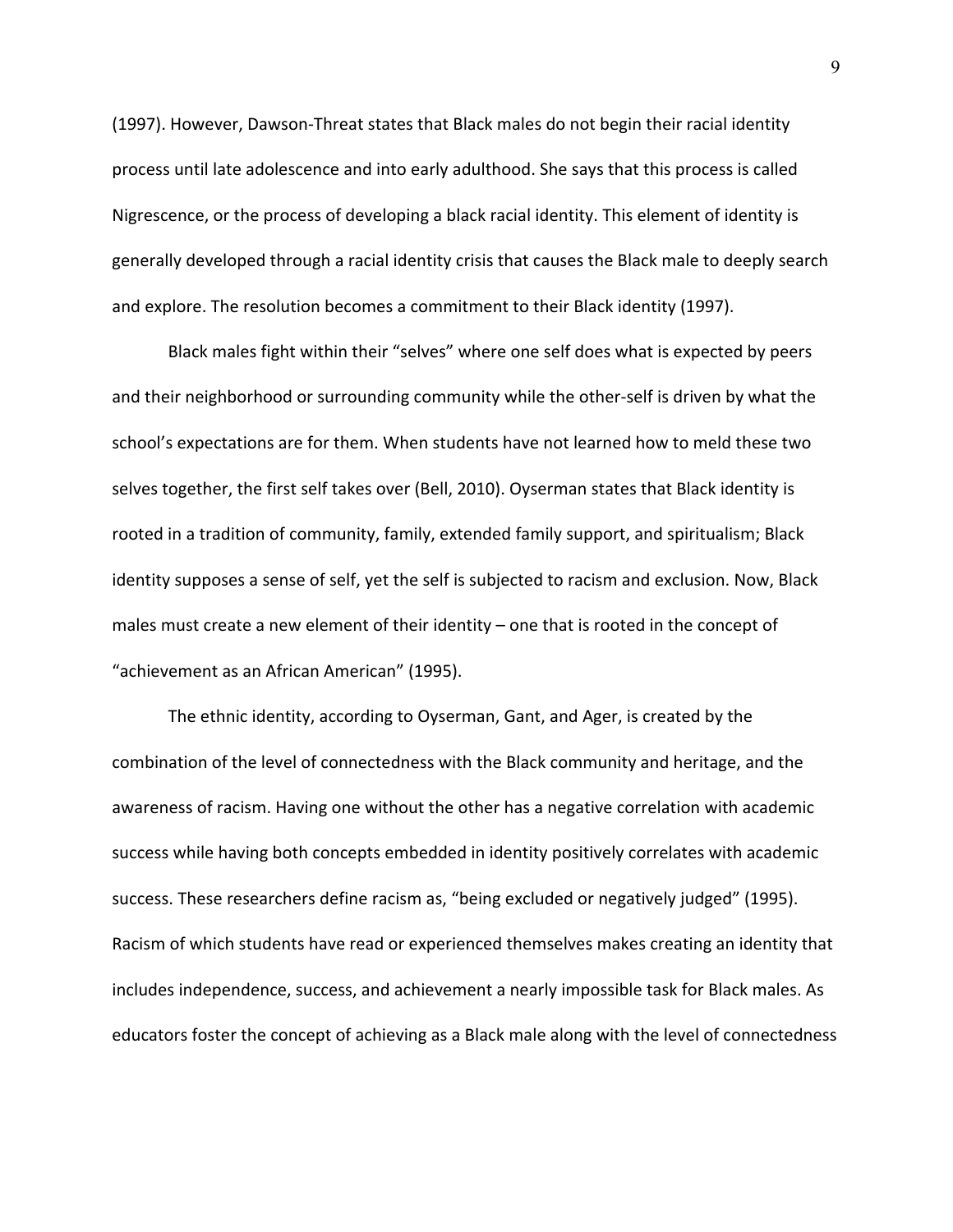and awareness of racism, Black male adolescent students could be an unstoppable force academically (Oyserman et al., 1995).

Students can be conscious of developing a Black and Scholar Identity at the same time. When they have a positive sense of Blackness and of who they are, students are capable of being persistent and overcoming obstacles and inequities (Dawson-Threat, 1997). Whiting says that when Black males can perceive themselves as "academicians" and talented within school settings, they are actively pursuing the development of their Scholar Identity (2006). Scholars found that having a balance in achievement-related possible selves predicted school achievement in Black males (Oyserman et al., 1995).

Possible selves are future-oriented and cause students to put themselves into action. They are developed using past experiences and the positive and negative images that Black students are urged to become and avoid, respectively. Balance within the possible selves occurs when students have a positive goal and understand what it takes to get there or fail to get there. They also understand that it is due to their hard work that their goals are achieved. There is a direct correlation between this balance and performing better in school within the Black male population (Oyserman et al., 1995).

Whiting believes that "the missing ingredient in closing the achievement gap is the lack of attention devoted to developing a positive image of Black Males as scholars." He suggests a hierarchical model to building a Scholar Identity with the foundation being self-efficacy (2006). Self-efficacy is the voice inside saying, "I can do it!" and "I am competent and able!" Within high achieving Black males, there exists high resilience, self-confidence, self-control, and a sense of responsibility. Students with high self-efficacy are willing to make sacrifices in their social life.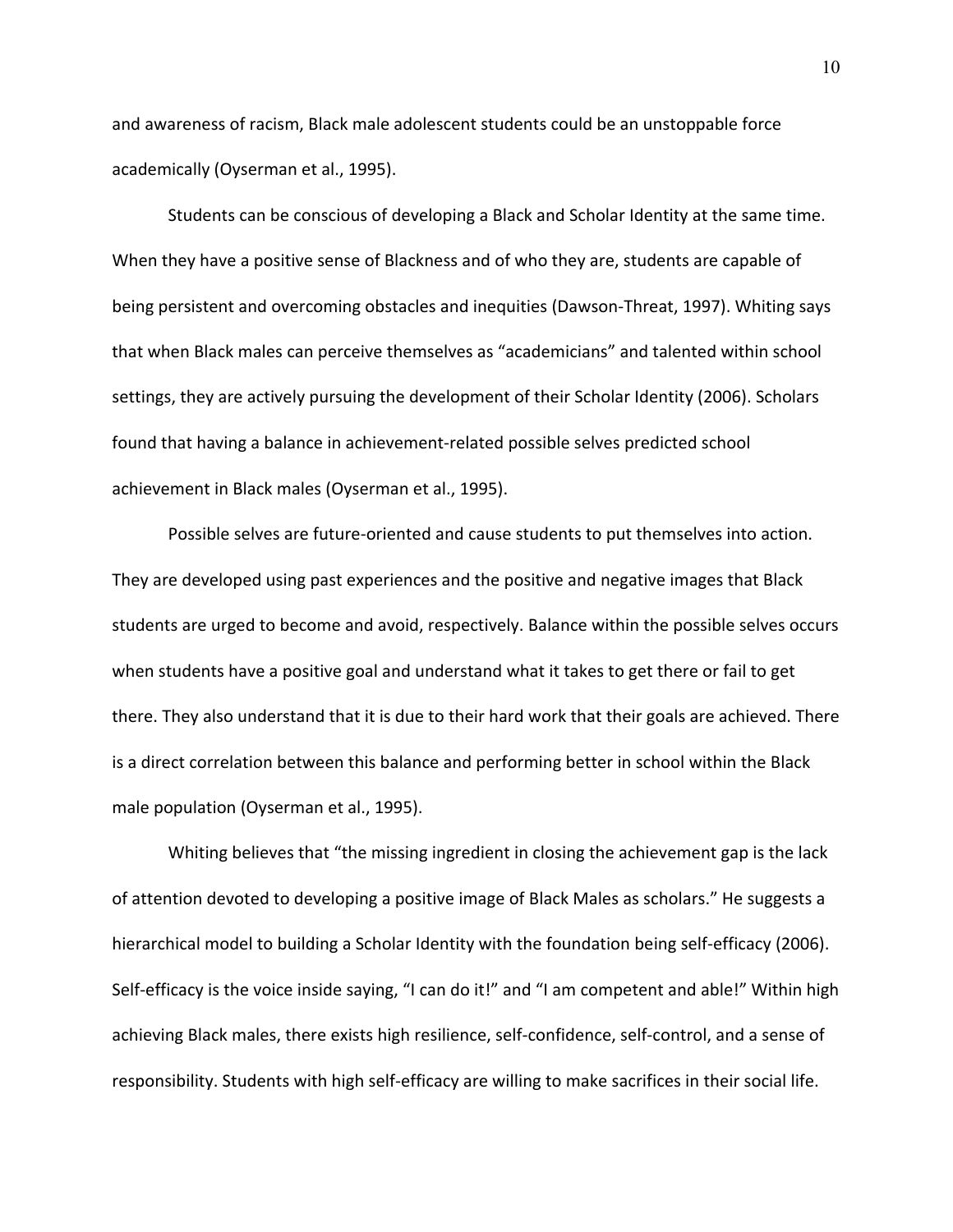They understand that to make progress, they must work and achieve a balance between work and play (2006).

According to Whiting, once they have made some personal sacrifices to foster their own achievement, students work from an internal locus of control or a belief that the outcomes of a task are controlled by their ability and effort, or lack-there-of. They participate, are positive and optimistic, but also study and do homework and are willing to ask for help if needed. These students are future-oriented and set realistic goals that they know must be achieved through education. High achieving Black males are also self-aware. They know what their strengths and limitations are and compensate for their weaknesses by asking for help, seeking out answers, studying, getting tutoring, studying more, and working through their problems (2006). These males have a driving need for achievement. They do well and look for ways to do better. They have the drive to succeed and work hard and attempt to think of ways to accomplish goals. Employers are drawn to people that exude these qualities because they know that they will get the best work from them, and problems will be solved because of their thinking and work ethic (Whiting, 2006).

Through the building up of the previous traits, Black males who are high achievers exude academic self-confidence. They believe they are intelligent and capable and persist through academic tasks. High achieving Black males are confident in their racial identity and masculinity. They are proud of and comfortable with being Black and believe that they can achieve without that achievement equating to "acting White."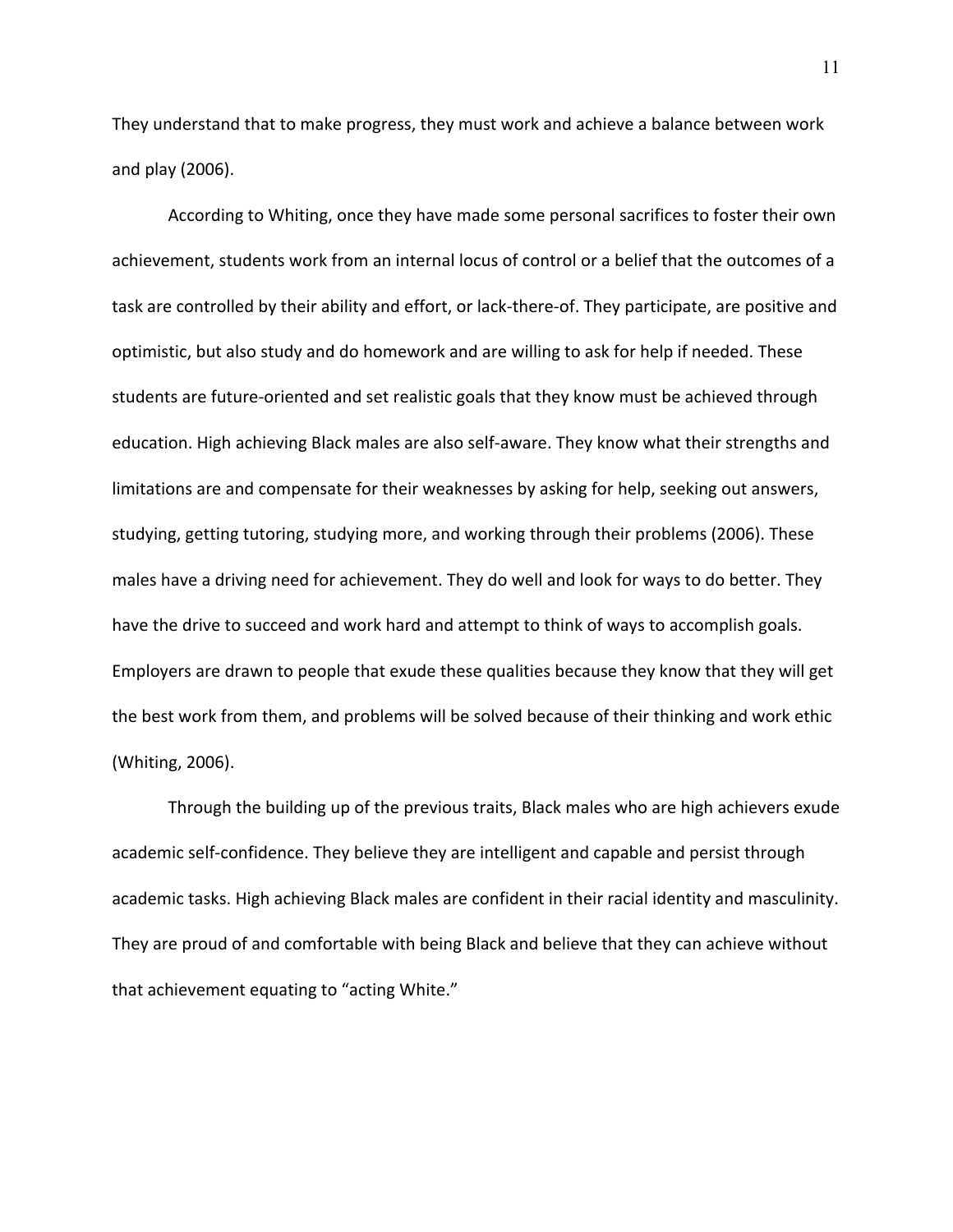#### **Research Questions of the Literature Review**

Educational systems tend to not be effective in teaching students of color, particularly Black males. In the review of the literature, I will be focusing on the question, "what effect does developing scholar and cultural identities have on positive school behavior and academic achievement amongst Black male students?" so that I can begin serving the young Black men in my classroom academically and culturally. The areas where the research will focus are academic achievement and positive school behaviors, cultural identity, scholar identity, systems that foster scholar identity, and systems that foster cultural identity.

#### **Definitions**

Reading through the literature, some phrases and words often appeared and the descriptions between researchers were similar in many of the studies where they discussed. According to Gilman Whiting, co-founder of the Scholar Identity Institute at Vanderbilt University, having a scholar identity meant that students actively pursued the development of this identity by perceiving themselves as "academicians" and talented within school settings (2006). This scholar identity is seen as the driving force for Black adolescent males achieving in school and showcasing positive school behaviors.

As academic achievement was discussed by researchers, sometimes this was attached to grade point average data. Other times it was while discussing how students actively worked towards graduation from high school and prepared for possible higher education opportunities. Both GPA and working to graduate were attributed to hard work by students. Associated with academic achievement were positive school behaviors. These behaviors included regular school

12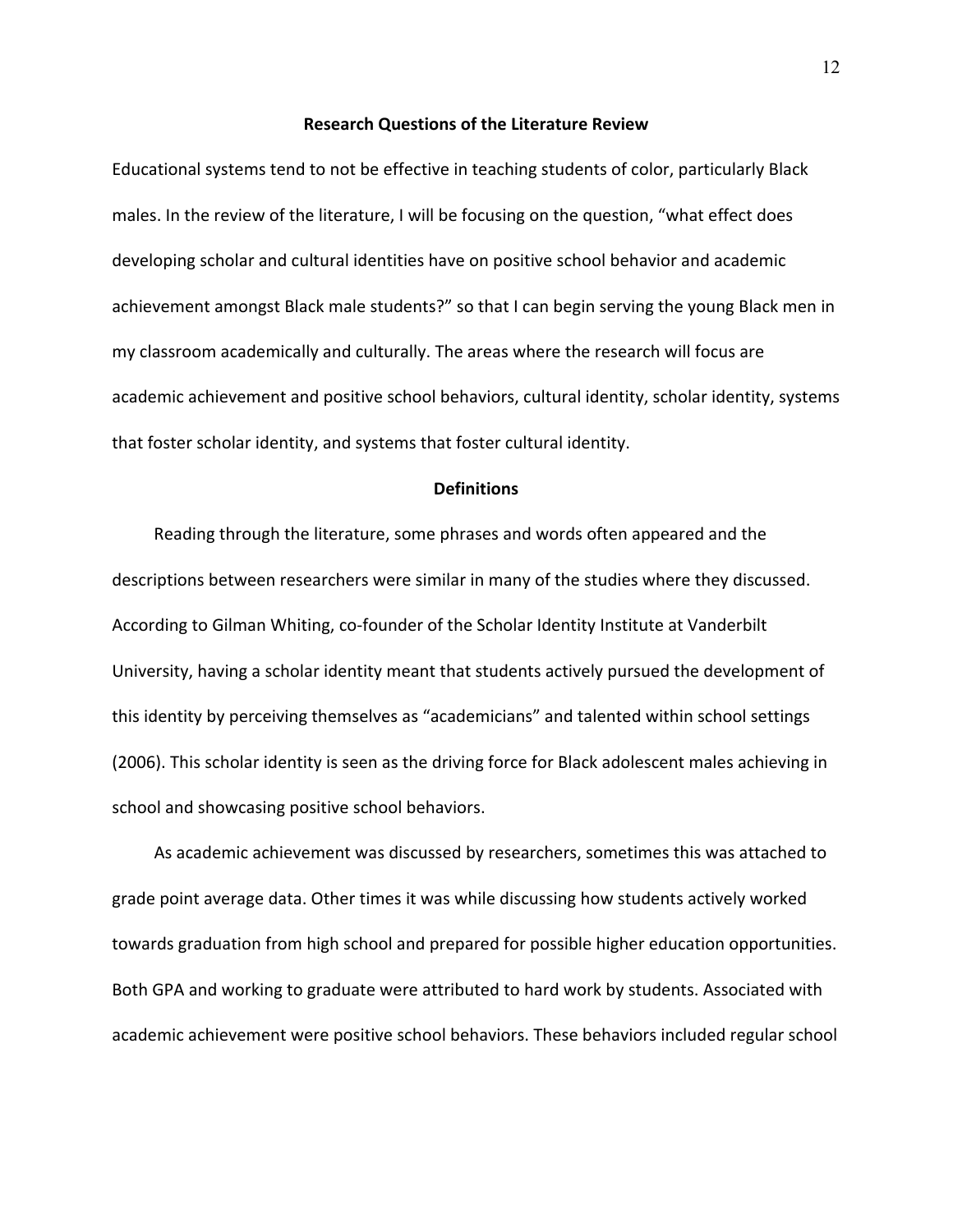attendance, a decrease in disciplinary referrals, suspensions, or expulsions, higher level of engagement and participation in class, and the development of study skills.

Cultural identity and racial ethnic identity seemed to be similar in going through the research. Over time, cultural identity became more of a broad awareness students had and acted within the bounds of the different places and people they encountered in school, their neighborhood, the walls of their home, with peers, at church, and other public places. Racial ethnic identity, on the other hand, developed in students through the combination of connectedness with their Black community and heritage and the awareness of racism (Oyserman et al., 1995).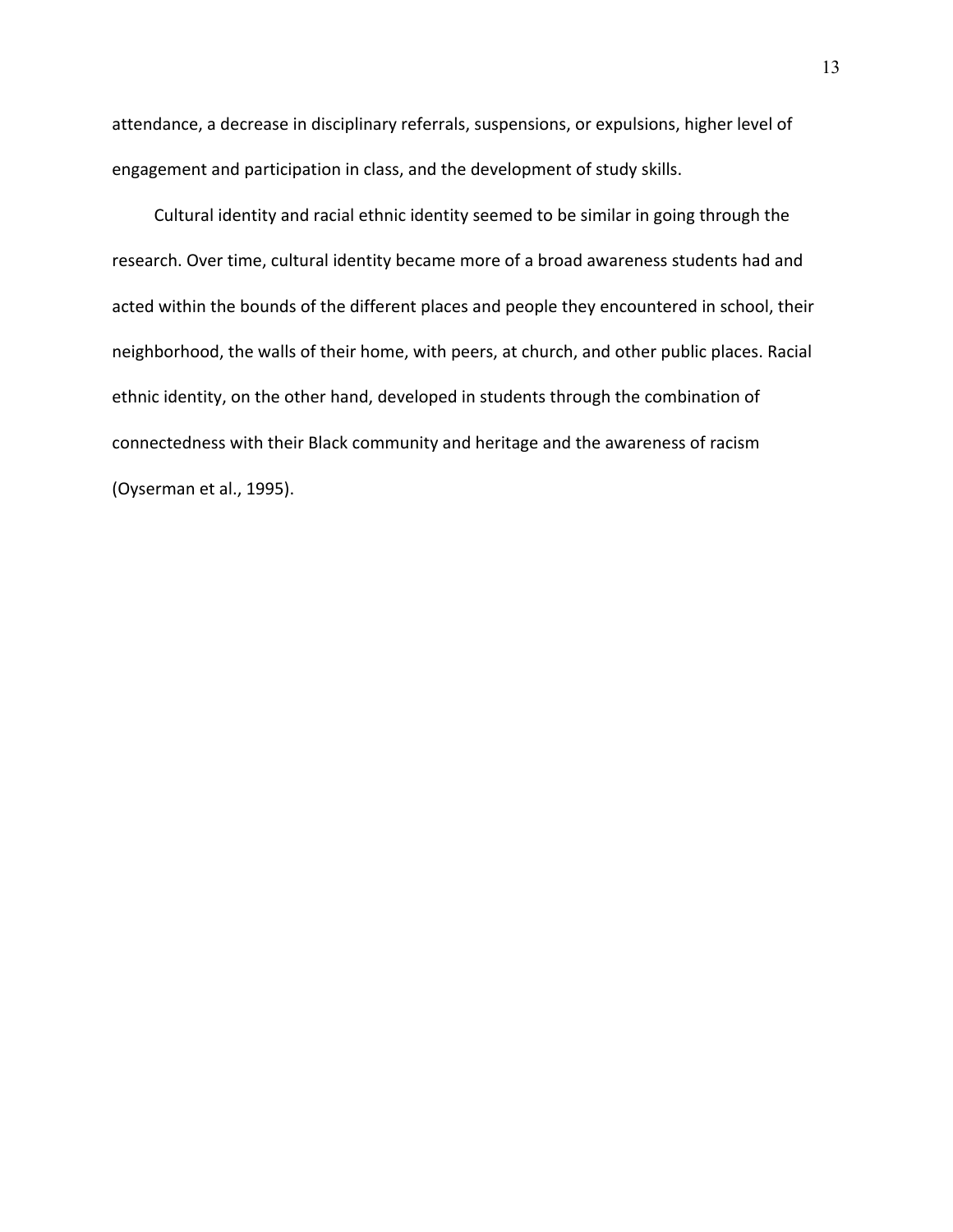#### **CHAPTER II: LITERATURE REVIEW**

#### **Scholar Identity**

The research for this thesis came from peer-reviewed studies in multiple journals and publications found in various databases (e. g. EBSCOhost, JSTOR, and Project Muse) from 1986 to 2019. Keywords in the online searches included "African-American," "African-American Males," "cultural identity," "racial identity," "racial-ethnic identity, "scholar identity," and "academic achievement." In this chapter, there are two main sections titled Scholar Identity and Cultural Identity. In the first section, academic achievement will be discussed regarding external and internal motivators as well as systems that promote academic achievement and positive school behaviors. In the second section, racial-ethnic identity will be discussed first in terms of non-white students, then Black students, and finally Black male students. Systems to foster a positive racial-ethnic/cultural identity are discussed towards the end of that section.

## **Academic Achievement**

There has been an achievement gap (sometimes referred to as an 'opportunity gap') between white and Black students in the United States since the 1970s when the National Assessment of Educational Progress (NAEP) began being administered. Researching reasons why this gap exists and developing programs and systems to support Black students to narrow that gap has been a focus of scholars since the data was first analyzed.

**External Motivators.** Anthropologists John Ogbu and Signithia Fordham were two of the first people that focused their work on figuring out reasons for the achievement gap between Black students and their white peers. Their research theorized that Black students resist education and school more than white students and that as students get older, the difference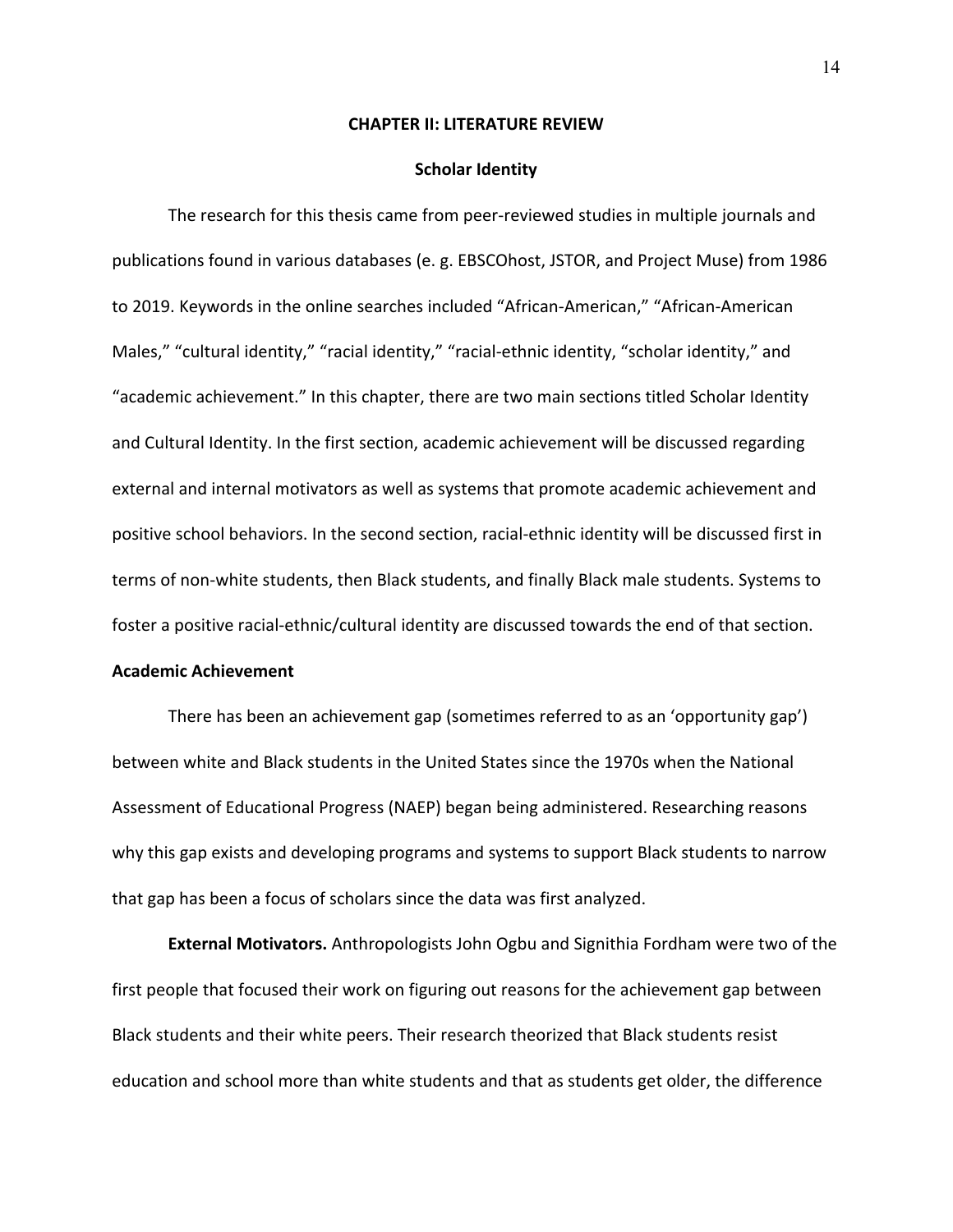grows (Fordham & Ogbu, 1986, p. 183). One reason given for this difference was that students understood that their opportunities in the job market as adults would be limited due to their Blackness so school became a place of ambivalence as no evidence of being a good student would help in their ability to access higher wage jobs with benefits. Another reason given was that Black communities tended to have access to poor schooling that didn't fulfill the needs of Black students. Because of these two things, Black students found other coping mechanisms to get through their years of education (1986, p. 178-179). This "oppositional culture" theory said that Black students, to preserve their Black identity, would defy any task or opportunity they believed was an effort to have them assimilate to the dominant White culture (1986, p. 181). Behaviors like speaking standard English, studying, working hard, and getting good grades were identified as "acting white" and seen negatively by their peers because it was not appropriate for them (1986, p. 186).

Researchers Davis and Jordan used national level data collected about eighth and tenthgrade Black males from the NELS database in 1988. Data about students from urban, suburban, rural, public, and private schools were used to see how contextual and structural factors affected the academic achievement of Black students in middle and high school and whether there was a difference in those factors as students went from middle to high school (Davis & Jordan, 1994, p. 572). In middle school, results showed that Black students achieved lower grades in urban schools than suburban and rural schools. In Davis and Jordan's research, they noted that urban schools were generally located in high poverty areas in cities and were typically underfunded and under-resourced. Because of economic systems affecting urban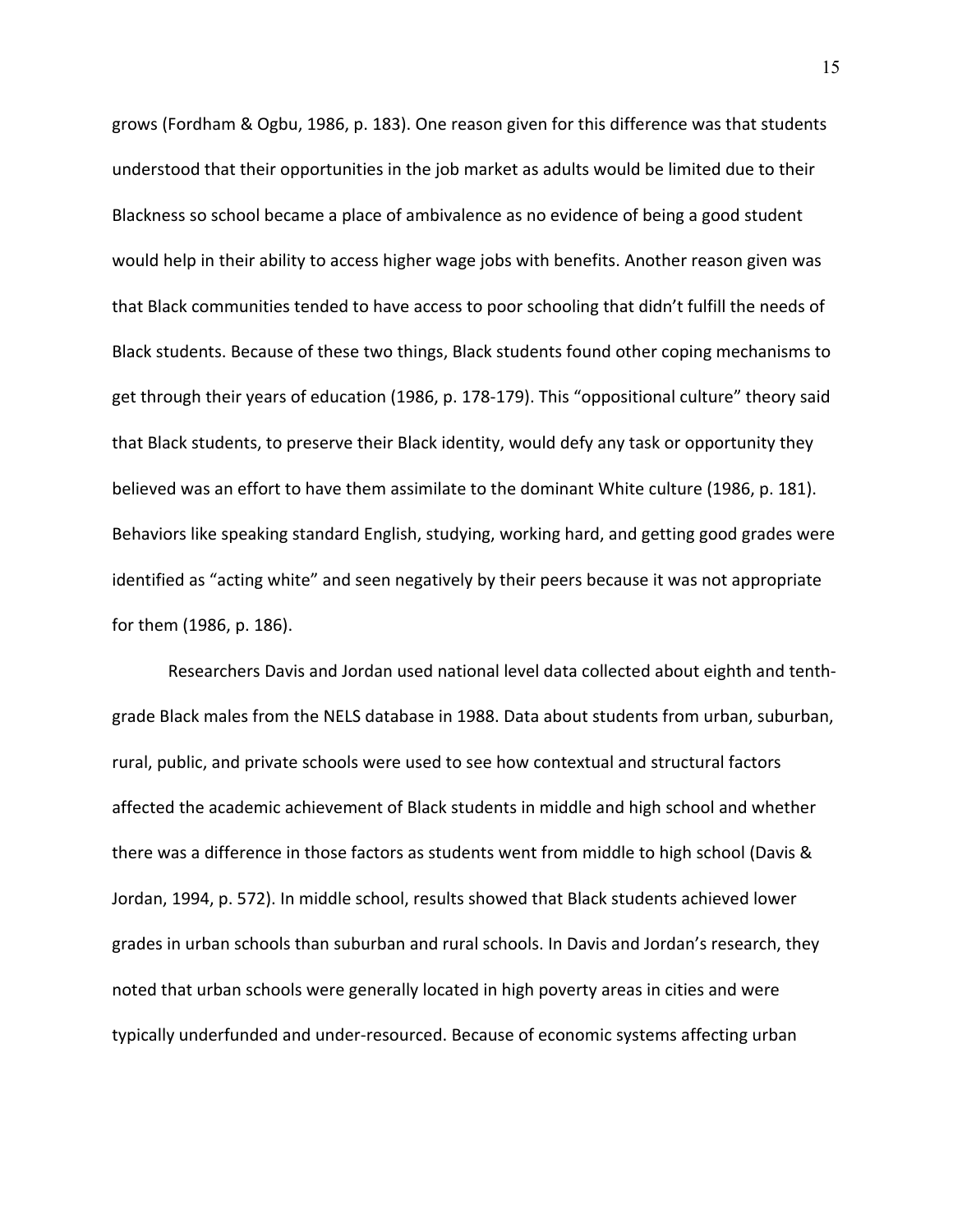schools, Black students were at risk for poor academic achievement as well as their opportunity to rise up.

In their research, Davis and Jordan also found that lower achievement was linked to a larger focus on discipline by teachers. As teachers in their study focused more of their time on discipline, they focused less time on instruction, which disproportionately affected Black male students. The last significant finding was that teachers who had students earning higher grades also assigned more work. Teachers who had high expectations and expected a higher level of effort from their Black students showed that they believed Black students are capable and gave grades that awarded their effort and knowledge. Teachers who gave lower grades tended to not hold high expectations and had doubts that their Black students would not or could not complete the work and that they did not deserve the higher grades (Davis & Jordan, 1994, p. 585). Their research found that the largest predictor of academic success in high school was how the teachers took responsibility for the education they were providing for their Black students. Teachers who determined they were responsible for Black students' success developed students that were high achievers.

Other factors that correlated with high academic achievement included spending more time on homework and having a high attendance record (Davis & Jordan, 1994, p. 585). Academic failure was linked to remediation, retention, and suspensions; Davis and Jordan (1994) argued that these three things were "symptoms and causes of failure" (p. 586) and BLACK students rarely got back on track with their grade-level peers when these three things entered their schooling. Often, this was a cause of Black students dropping out of school altogether (Davis & Jordan, 1994, p. 586). Teachers who took on the responsibility of the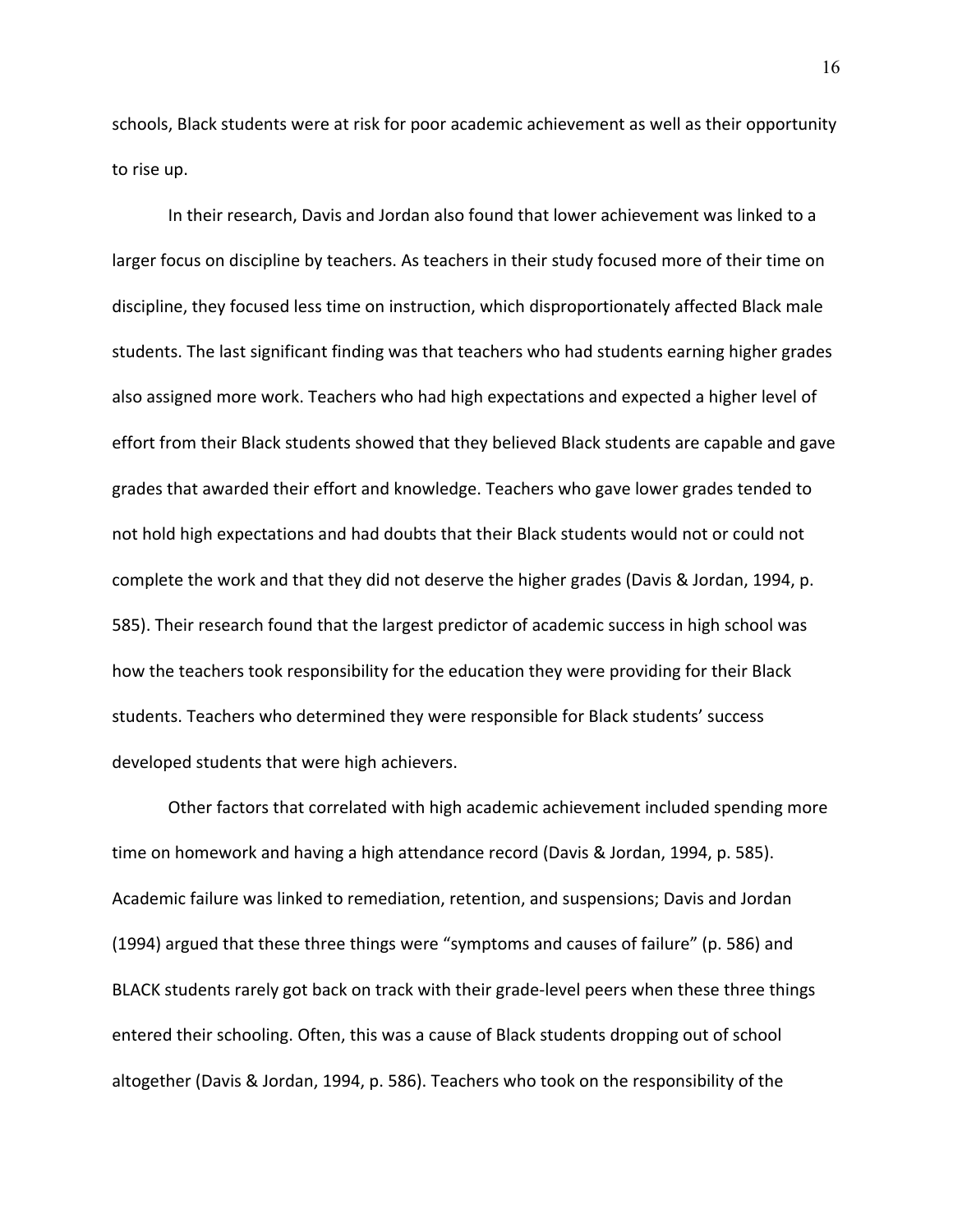success for their Black students and held them to high expectations and rigor, while lessening their focus on discipline and remediation, the higher the level of academic achievement for these students was.

Researcher Tyson studied how school environments contributed to attitudes, behavior, and achievement for Black elementary-aged children (Tyson, 2002, p. 1163). As much of the research about Black students centered around middle and high school-aged children at this time, Tyson saw a need to look at Pre-kindergarten-grade 6 students and how their school experiences shaped their attitudes toward school (Tyson, 2002, p. 1157). The population consisted of 56 third and fourth-grade students from two different all-Black elementary schools - one public and one independent and Christian. Each school had a Black principal. At the independent school, all teachers were Black while at the public school, nineteen were Black (Tyson, 2002, p. 1164).

During the 1996-1997 school year, Tyson spent one full day each week in each of the four classrooms writing down observations about how teachers and students interacted with each other. Included in her observations were body language, actions, facial expressions, tone of voice, general demeanor, and movement. She also interviewed a random sample of ten students and their parents from each classroom. The open-ended questions she asked the students were related to their experiences at school and their attitudes toward school in general as well as achievement and learning (Tyson, 2002, p. 1167).

As she analyzed her observations and interviews, she found a distinct theme in how students engaged in school and the effect that had on their achievement. The more students were engaged in class, the more they cared about how they performed and participated in the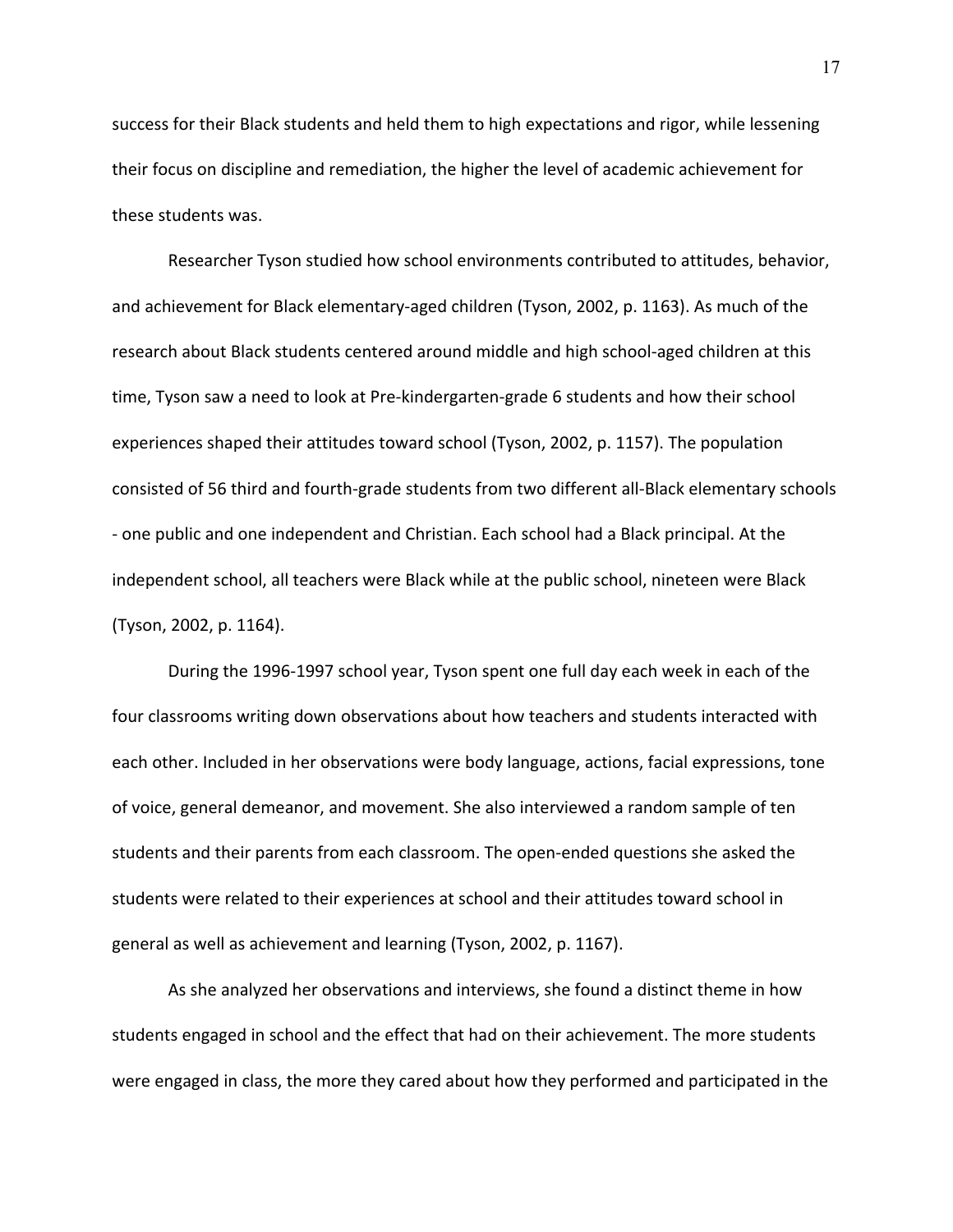classroom (Tyson, 2002, p. 1168). Tyson found that students were eager to participate in class and that students were eager to demonstrate their knowledge through 'ability shows' as a way to show their classmates and teachers how competent and smart they were (Tyson, 2002, p. 1169). She also observed that students celebrated academic success through dancing and highfiving each other. Students who did not answer something correctly were often visibly and vocally distraught. Both responses were evidence of engagement as well (Tyson, 2002).

She also found that students in the elementary school tended to tease and ridicule each other for only their poor performance on academic tasks - especially if other students felt like they were being boastful or arrogant before making the mistake. Much of the research for older Black students, Tyson noted, showed that students were teased and ridiculed for performing well on academic tasks, so this was a notable observation in the elementary schoolaged students (Tyson, 2002). Through interviews, Tyson found that lower-achieving students who experienced failure in the past carried those feelings of failure with them in terms of how they felt about a specific class. Failing some science tests meant that one student did not enjoy science class. Academic struggle and wanting to avoid school were a common thread in students who were achieving lower than their classmates (Tyson, 2002).

While lower-achieving students had some fear about their next year in school because the work was hard that year, higher-achieving students were excited about getting more difficult and larger amounts of work in future grades. The longer the history of poor performance, the more students reported not liking school and were more likely to give up while working. Students who had a history of success and were recently experiencing some failure clung to some hope that they would improve (Tyson, 2002, p. 1178). When asked about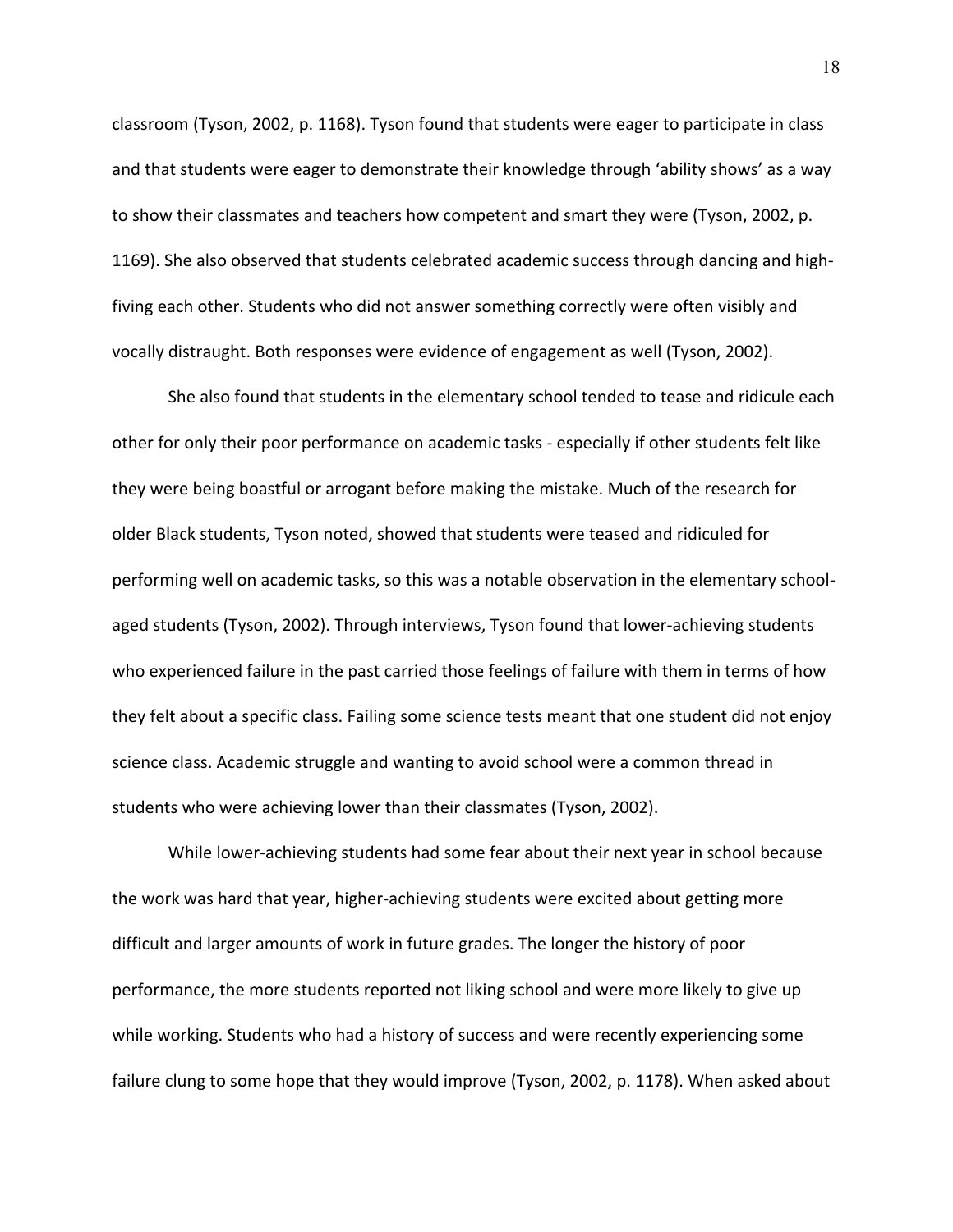grades they were proud of, most students discussed their highest scores in general while others spoke specifically to earning a high grade on assignments and tests that they found difficult. They also noted that students' parents felt proud of their accomplishments (Tyson, 2002, p. 1179).

Researcher Harris put to test Fordham and Ogbu's oppositional culture theory. This longitudinal study had a sample population of 1480 adolescents in Maryland and data was collected from the year the students entered middle school until the students were three years out of high school. Two-thirds of the students were from Black families and one-third from white families (Harris, 2006, p. 800). Harris tested five hypotheses related to oppositional culture theory using data collected from the Maryland Adolescence Development in Context Study. "Black children perceive fewer returns to education and more limited opportunities for upward social mobility than white children" (p. 802) was hypothesis one and the data did not support the part of the hypothesis about Black students perceiving fewer returns to education (Harris, 2006). The data showed that Black students perceived greater returns and had higher education goals than their white counterparts. The data did support the latter part of the hypothesis as Black students tended to perceive limitations in educational opportunities (Harris, 2006, p. 803).

Hypothesis two stated that "Black children have less favorable affect towards school than whites" and the data did not support this hypothesis. Black students had a greater affect towards school and stated that the enjoyment of their classes was more important than attendance (Harris, 2006, p. 803). As students aged, both Black and white students showed a

19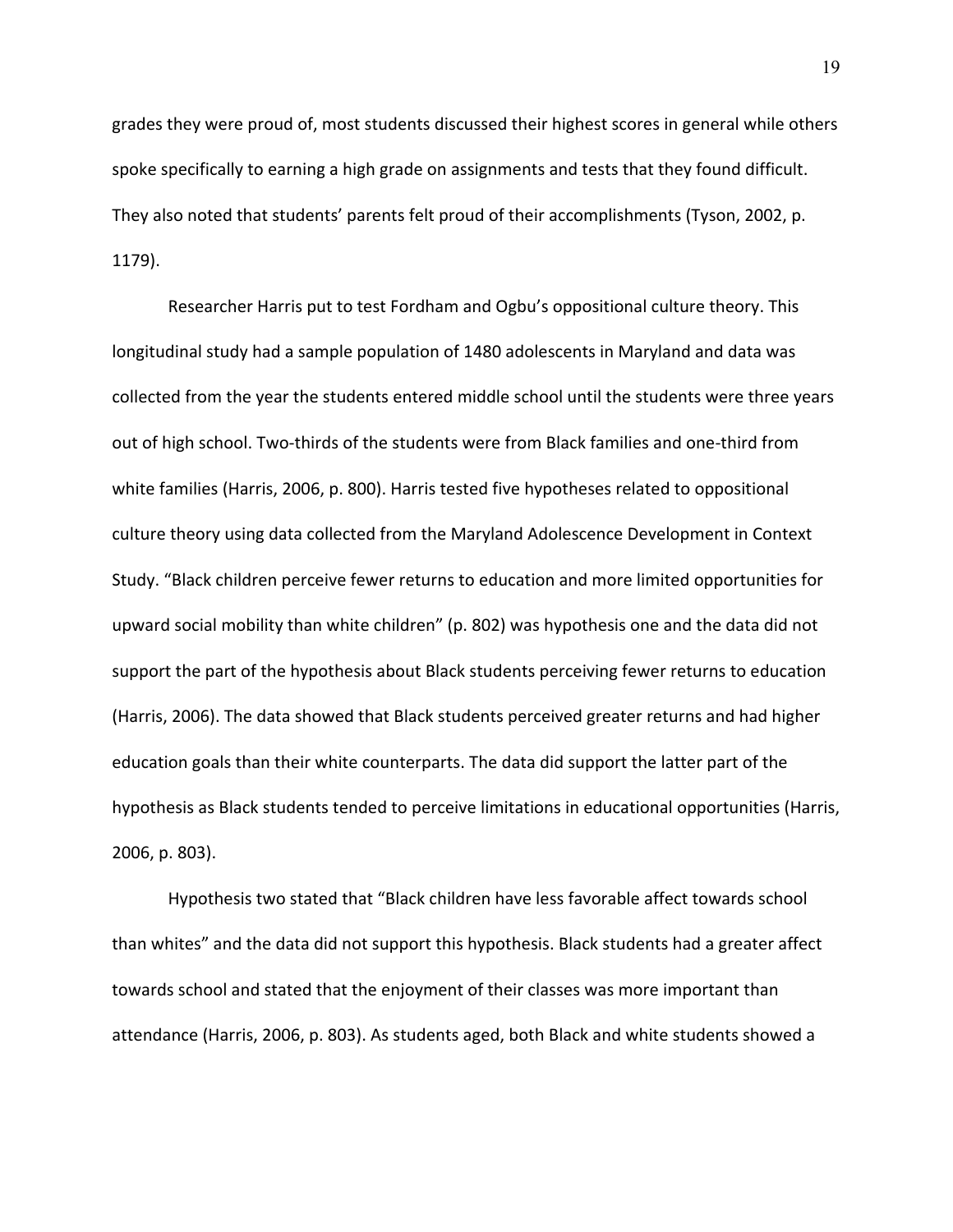decline in their affect towards school and stated that they attend because it is mandatory (Harris, 2006, p. 809).

The third hypothesis, "Black children exhibit greater resistance to school than whites," was not supported by the data as Black students sought help more often and worked on homework as much as white students. Both groups of students also spent time on educational activities and clubs (Harris, 2006, p. 809). The data also showed that while Black students did not skip school or cut classes more often than their white counterparts, they were disciplined and suspended more often, though being in trouble was not the same as resisting (Harris, 2006, p. 813).

Hypothesis four was the "acting white" hypothesis that stated that "high-achieving Black children are negatively sanctioned by their peers to a greater degree than high-achieving white children." The "acting white" hypothesis equated academic success to whiteness and Black students' apparent resistance to school was based on this fear of "acting white." Data showed that an equal proportion of Black students in the poor-performing and good-performing groups thought that being good at school was "acting white" which then did not support the fourth hypothesis. Data showed that good-performing students got along better with their peers and Black students were more likely to report that they had friends which also did not support the hypothesis.

The final hypothesis stated "the peer groups of Black children have a greater countereducational culture than those of white children" was also not supported by the data. Black and white students engaged in negative behaviors similarly and those negative behaviors increased from middle to high school and beyond. Harris' study challenged Ogbu's oppositional culture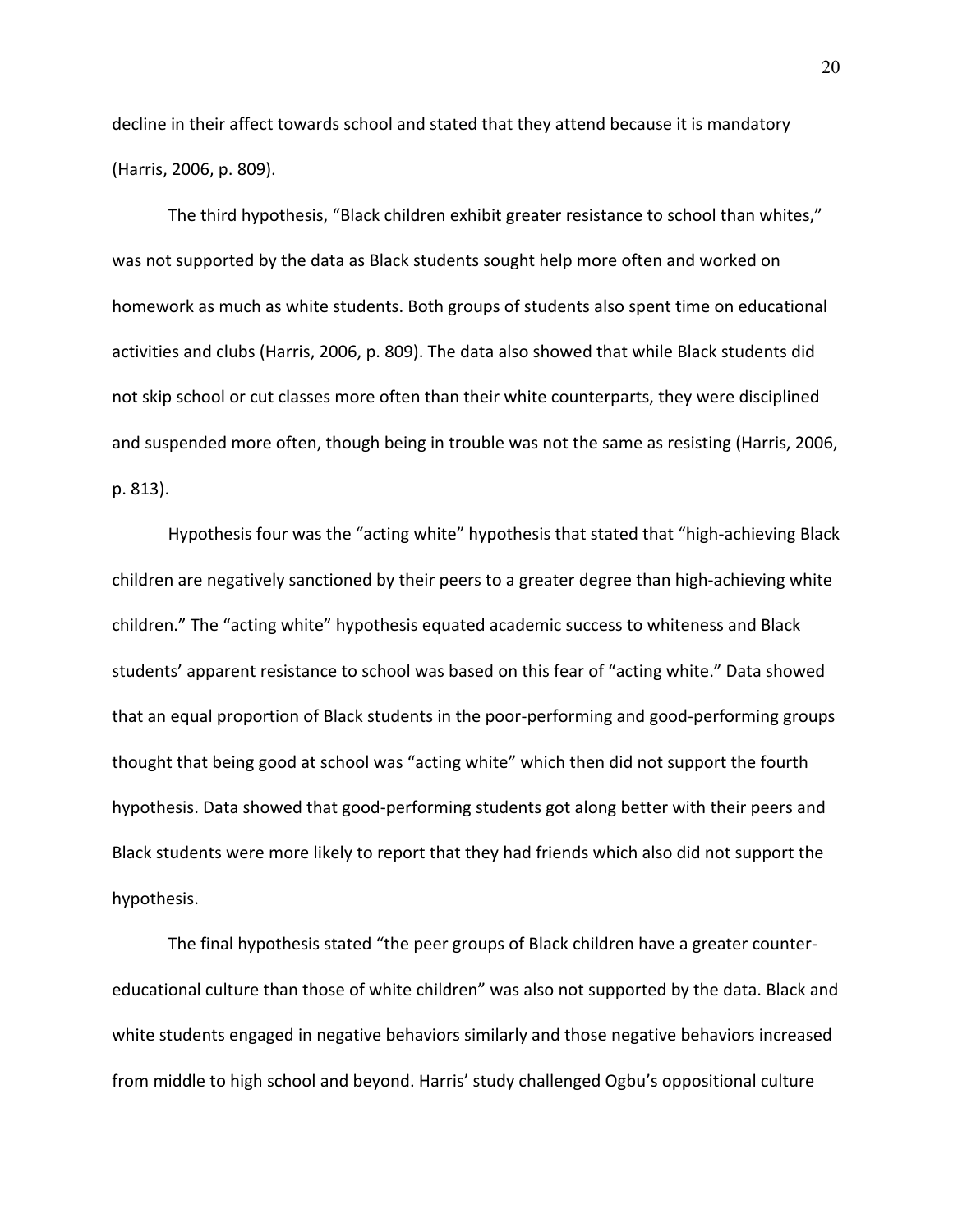theory and posited that lower school performance in the Black student population was due to other factors and explanations.

Researchers Ford, Grantham, and Whiting focused their descriptive and exploratory research on gifted Black males, what it means to "act Black," and student perceptions and responses to why Black males tend to underachieve or perform at lower levels than their White peers (Ford et al., 2008, p. 225). The questions that guided their research were:

- 1. "What are their achievement-related behaviors? How do gifted Black students spend their time each week, and how much of their time is devoted to academicrelated activities?
- 2. How consistent are students in terms of their academic-related attitudes and behaviors?
- 3. What peer pressures do gifted Black students face (i.e., How do gifted Black students characterize the notions of acting White and acting Black?)
- 4. According to these gifted Black students, why do some capable students not perform well in school (Ford et al., 2008, p. 226)?

Their research builds on four theories that work to make sense of the achievement gap between Black and White students: Mickelson's Attitude-Achievement Paradox, Ogbu's Secondary Resistance theory, Ogbu and Fordham's "Acting White" theory, and Steele's Stereotype Theory. Researchers noted that all four of these theories showed that Black students tend to have negative beliefs and understandings about intelligence and achievement (2008, p. 224).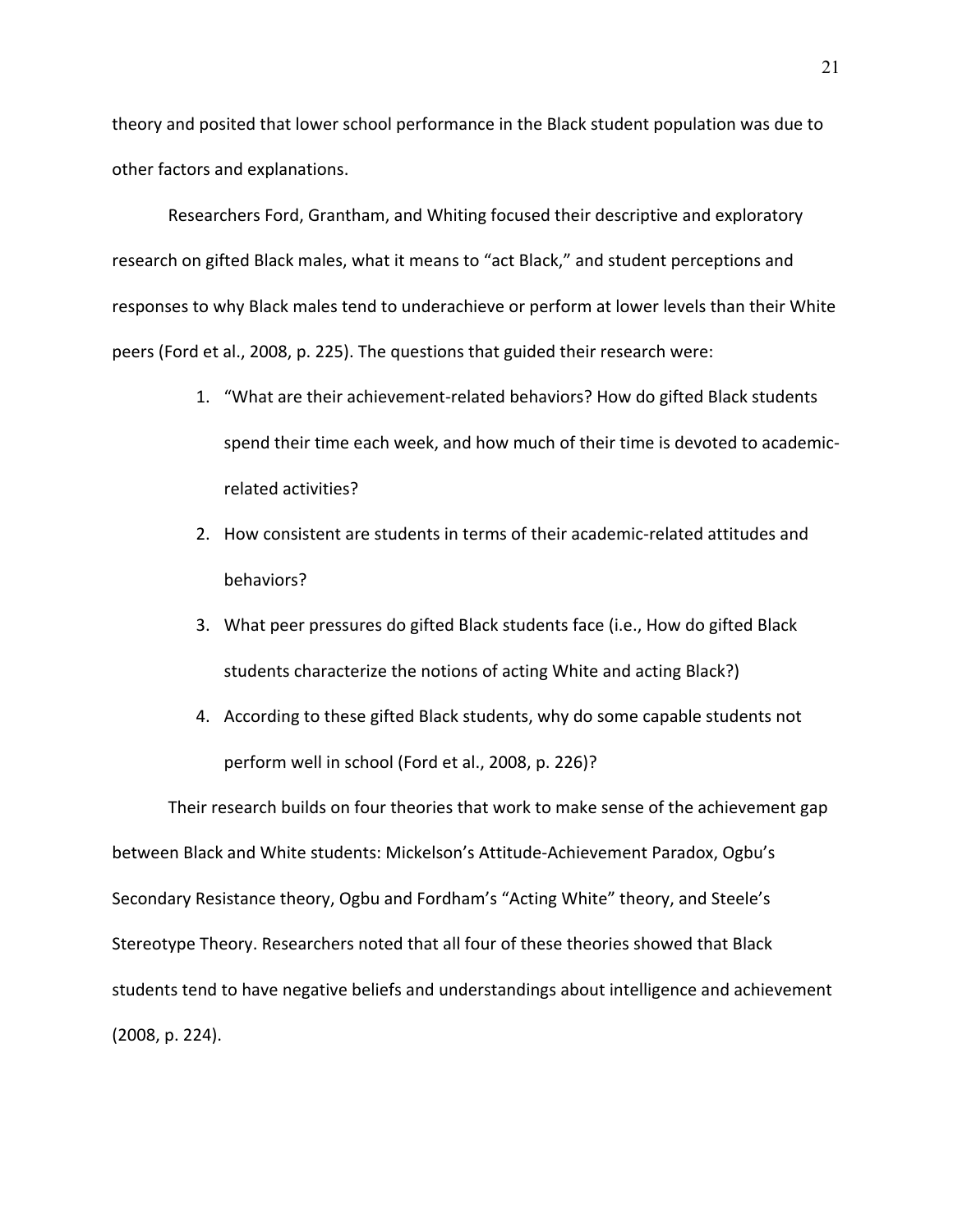The Attitude-Achievement paradox, as explained by the researchers, stated that if students have the "right" attitudes and behaviors that they will be successful, and with hard work and effort, anyone can achieve their goals (2008, p. 219). However, some students had the "right" attitude and valued education and its role in future successes but also did not do what was necessary to achieve in school (2008, p. 220).

Ogbu's theory of Secondary resistance, according to the researchers, said that because Black students fall into a category of involuntary minorities, as many of their ancestors did not choose to come to America but were brought here during slavery, they resist committing to values and beliefs that are aligned with the norm for White people (2008, p. 222). From this theory stemmed Ogbu and Fordham's "Acting White" theory. Researchers stated that Fordham and Ogbu noted that Black students often looked at behaviors that were school achievement related (i.e. speaking standard English, studying, getting good grades, dressing well, being intelligent, having white friends), as acting White (2008, p. 222). This fell under the category of peer pressure in schools as acting White was seen as a betrayal of the student's own racial group by ascribing to those types of attitudes and behaviors (2008, p. 222). This has been true in mainstream education but also found its way into gifted education and that gifted Black boys purposefully did poorly after being told they were acting White by peers (2008, p. 223).

The fourth theory researchers discussed was Steele's Stereotype Threat theory. This theory noted that students understood that there was a negative stereotype associated with Black learners and achievement and they lived in fear of confirming that negative stereotype so much that it stifled their ability to perform well on assessments (2008, p. 223).

22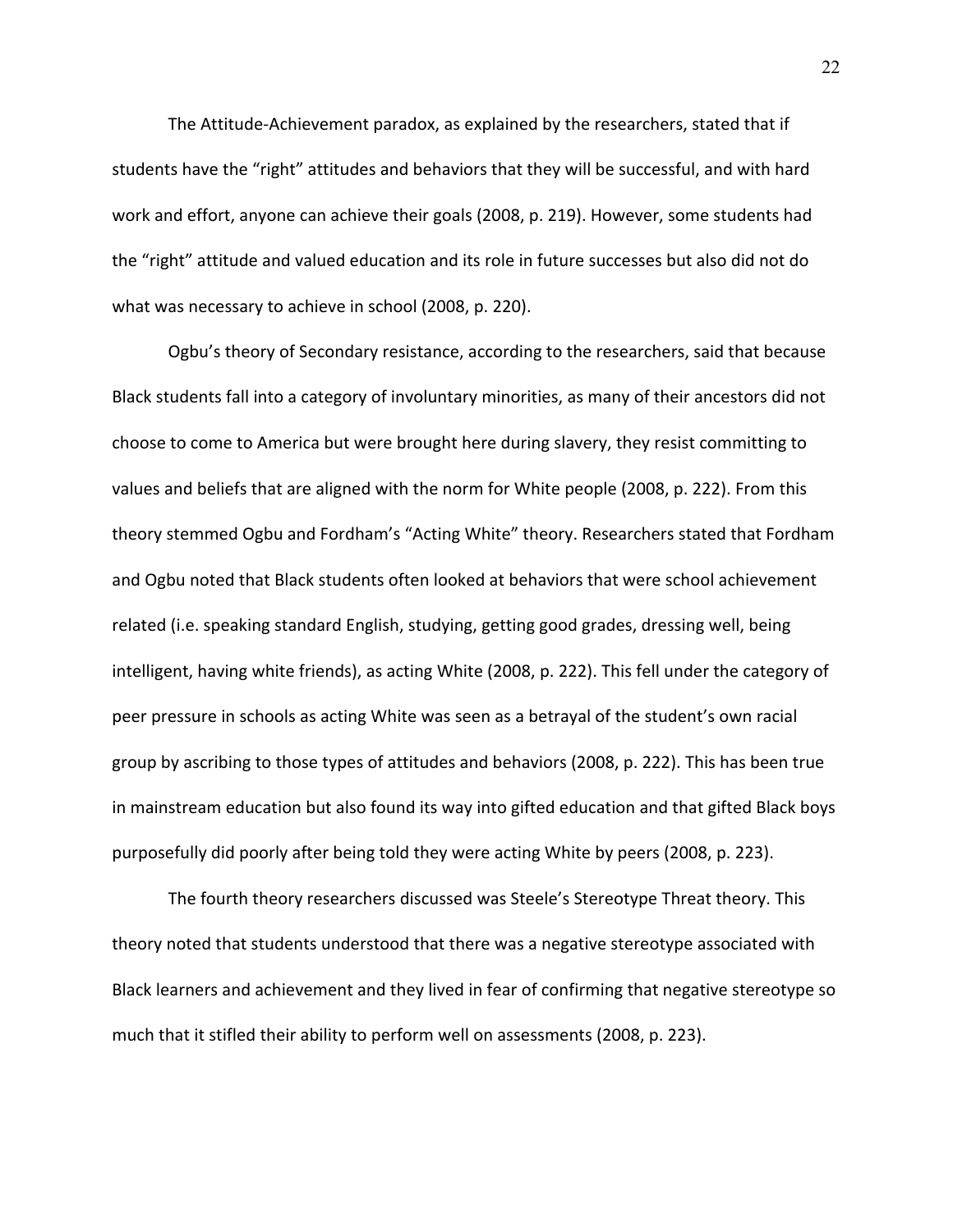The sample population for Ford et al.'s study was 372 Black students who were either identified as gifted or had A or B averages in school. The analysis in this study was focused on the 166 students identified as gifted. These students attended middle or high school in one of two districts in Ohio that had a similar percentage of Black students enrolled. One middle school was in the inner city and had 17,000 students enrolled districtwide. This district was amongst the lowest performing schools in the state and only 54% of the students graduated from high school. The middle school students surveyed were Black and all received free or reduced lunch. The other district is a suburban district with 6,800 students and it is a higher performing school in the state evidenced by the numerous academic awards received and the high graduation rate of 88% (2008, p. 226).

Students were put in groups and asked to fill out a survey about their views about achievement. Teachers in both schools administered the survey and it took about an hour for students to complete. There were 22 items in seven different parts that ranged from yes/no questions to Linkert-scale questions to open-ended responses. The seven parts included demographic information, academic achievement, course enrollment, accessible resources at school and at home, interests, and hobbies, schoolwork habits, and social/peer pressures felt related to academics (2008, p. 227).

The mean GPA of the students was 3.1. On the survey, more than one-fourth of the students responded no to the question asking whether they put forth their best effort and were labeled underachievers as they likely could perform at a higher level with a higher level of effort. Nearly 70% of the students responded no to whether they studied or worked on homework over the weekend, though they also reported an average of 7.2 hours per week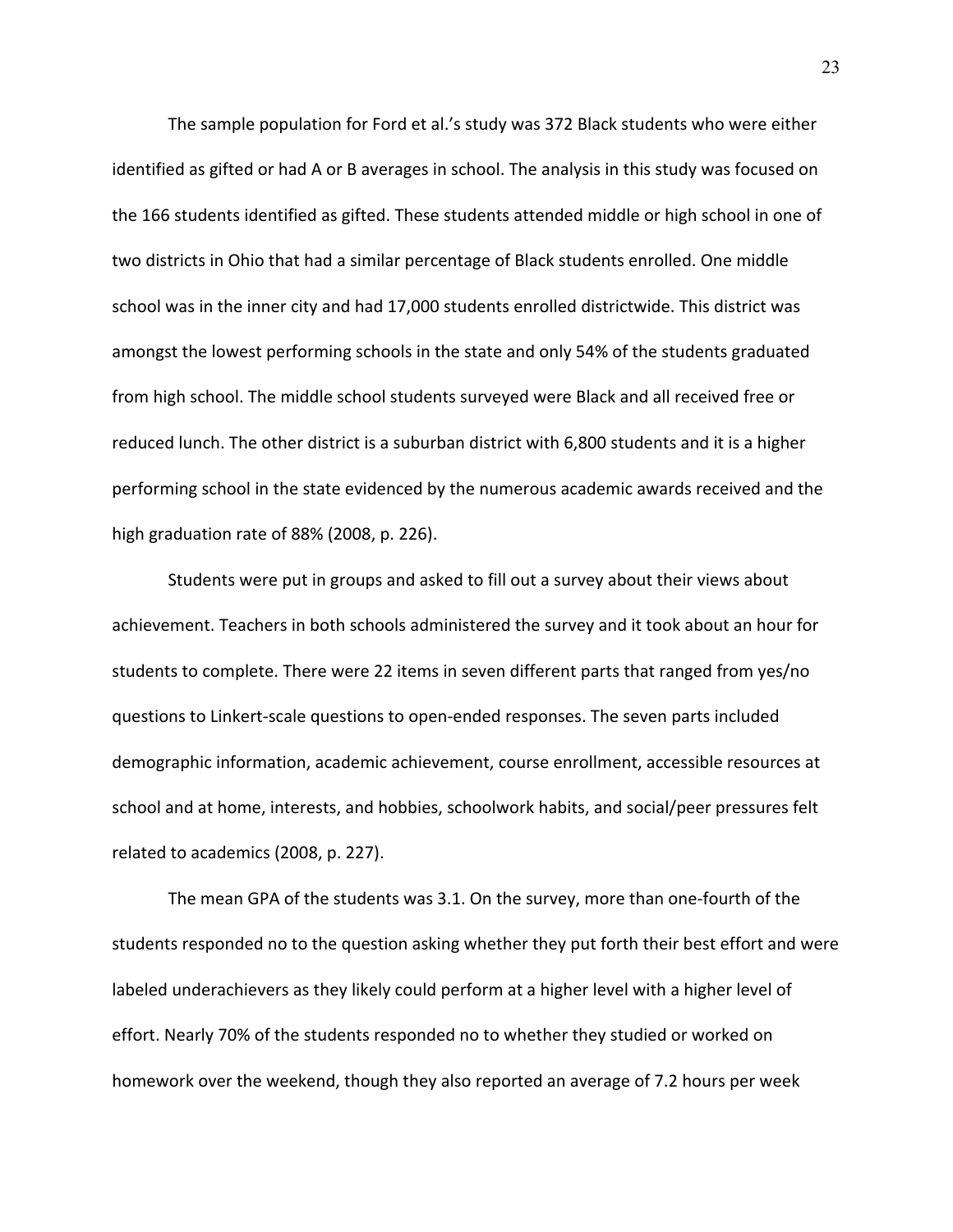working on homework outside of school. According to the survey, gifted Black students spend the most time (27.1 hours each week) with their family followed by watching tv and being with friends, and listening to music. Twenty-one percent of students stated reading was a hobby but 48% said that sports were a hobby (2008, p. 228-229).

In terms of social and peer pressure, one-third of students could identify someone who was made fun of for achieving in school and 42% of them reported that they themselves had been teased. Of those, they are most often teased by classmates or students in other classes. Sometimes they were teased by older students. Twenty-one students reported being teased by their friends and 13 students said they were teased by family members (2008, p. 230).

Eighty-one percent of those surveyed said they knew the phrases acting White and 78% knew the phrase acting Black. When asked to describe what acting White was like, the themes that came up were the language students used, their behaviors, intelligence, and attitude. The summation of comments showed a perception that Black students who acted White thought they were better than everyone else (2008, p. 231). When asked questions about acting Black, the themes that surfaced were language, intelligence, behavior, and dress - behavior being the most commented on by students. Only one student commented that acting Black was a positive thing suggesting that Black students had negative perceptions of acting Black and positive perceptions of acting White - acting Black was labeled as having low intelligence, being uninterested in school, behaving poorly, having poor language/speaking skills, and preferring more urban clothing (2008, p. 232). Acting White was determined to be the opposite of each of those things but also had a negative association with arrogance. When asked why some capable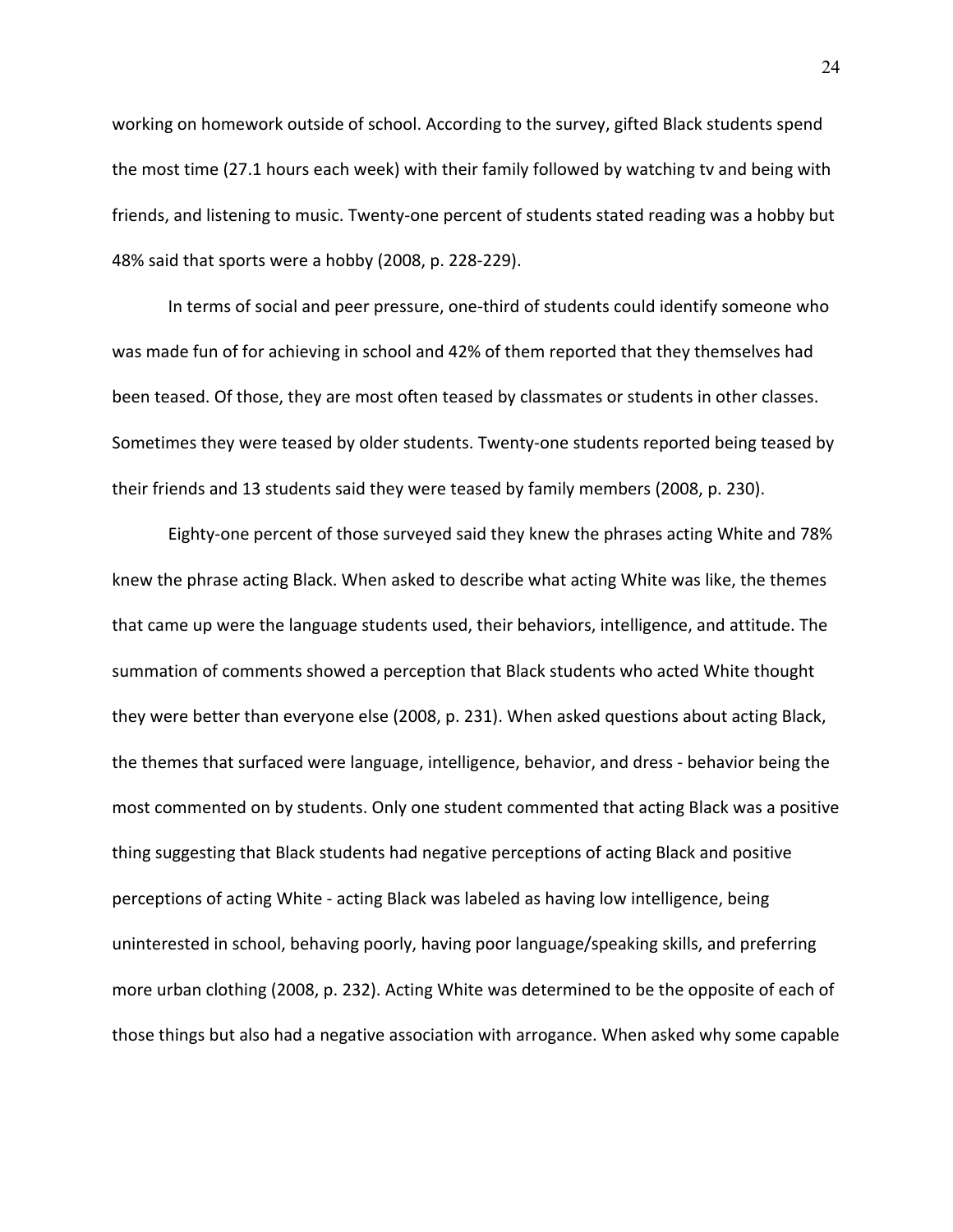students do not perform well, many students attributed it to being teased or criticized for being smart and are pressured into making bad choices by their friends (2008, p. 232).

Researcher Edward E. Bell's qualitative study was done to understand how Black male students felt about their school experiences (Bell, 2015, p. 1263). He recruited students who had an adult with them at a community event with flyers and explained the criteria of participation in the study. When invited, students and their parents were informed that it was voluntary and they could drop out of the study at any moment. After his recruitment, he ended up with a group of 18 Black students in grades 6-8 that he interviewed over the course of three months (Bell, 2015, p. 1263-1264). During those interviews, the students correlated their feelings about school closely with how teachers viewed them as they felt teacher interactions disrespected and devalued them. Participants liked going to school for academic and social reasons; the negative interactions with teachers got in the way of their overall view of school and created negative feelings about going to school. Bell noted that teachers needed to provide opportunities for Black students to feel respected, valued, and welcome in their classrooms by creating a space for students to be their unique selves by showing their talents and abilities. When teachers reacted inappropriately to their Black students' behavior, the students reacted negatively and associated negative feelings to school and learning (Bell, 2015, p. 1267). Bell named five strategies that could help create a positive learning environment:

- "1) validate their presence and contributions to the class
- 2) see them as individuals and not representatives of a group
- 3) treat them fairly and justly
- 4) don't overreact to their misconduct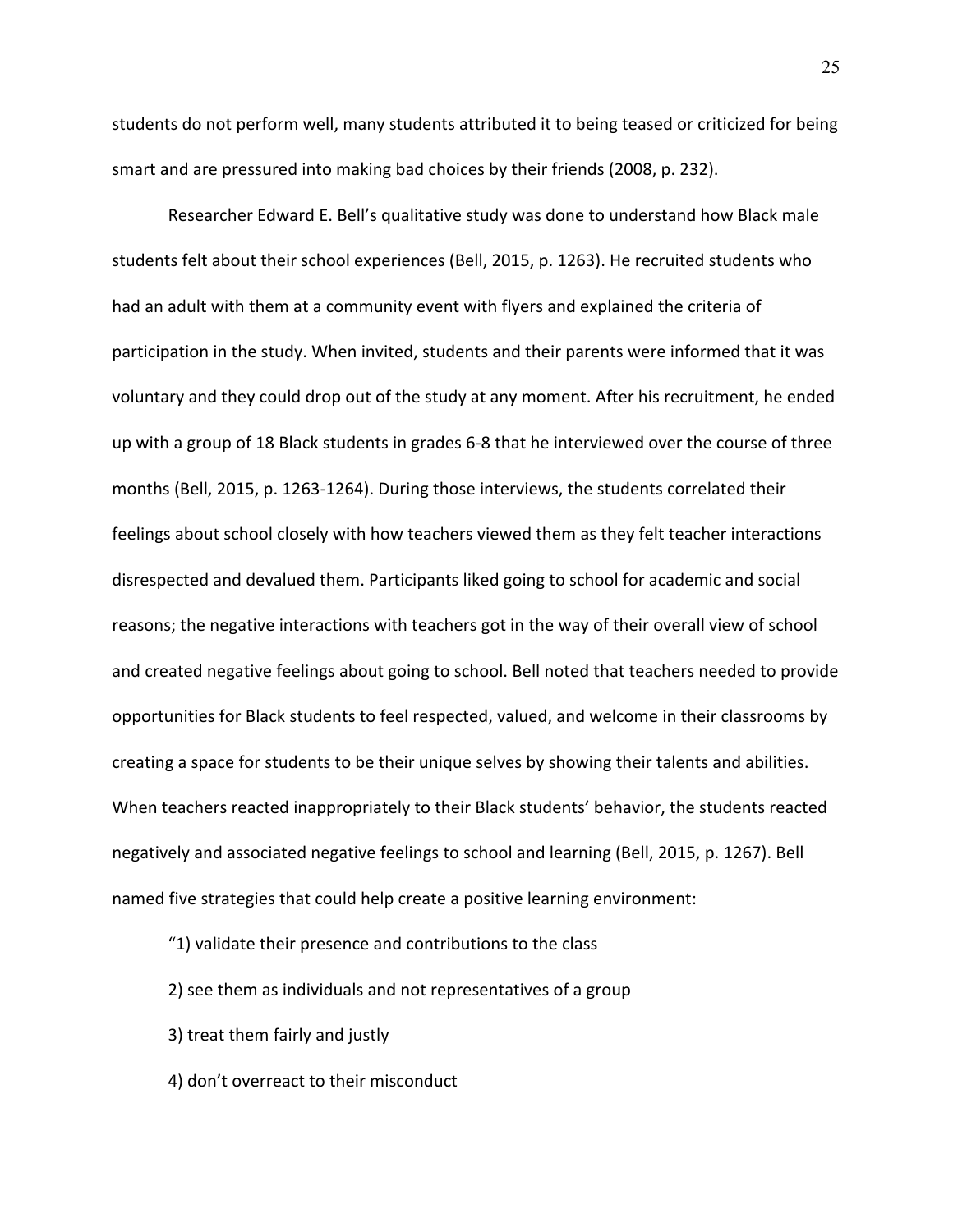5) expect them to succeed" (Bell, 2015, p. 1262)

Researchers Downey and Pribesh used national level data to determine whether matching effects (when teachers and students are of the same race) correlate with student behavior evaluations by teachers. Previous research describes the theory of oppositional culture as a way for Black students to foster their racial identity by developing peer groups that reject symbols and behaviors that are considered "white" by nature - including being a student in school (p. 269).

Downey and Pribesh posit that under Ogbu's oppositional culture, Black students have more strained relationships with white teachers than with Black teachers because they tend to misbehave more and that dynamic should be more evident in eighth-graders than Kindergarteners because their peer groups are more set (2016, p. 268-269). They used the Early Childhood Longitudinal Study (ECLS) from 1998-1999 for their Kindergarten sample and the National Education Longitudinal Study (NELS) from 1988 for their eighth-grade sample. In each study, the researchers found that Black students are typically rated as poorer classroom citizens than are white students regardless of teachers' race. However, both studies also found that Black students have an advantage when matched with a Black teacher in respect to their evaluations as Black teachers tend to report fewer problems for Black students than white teachers.

**Internal Motivators**. Researcher Hudley's study centered around Deci and Ryan's cognitive evaluation theory (1987) which said that intrinsic motivation was influenced by the context in which the activity was initially experienced; the better a student believed themselves to be at the activity, the higher level of intrinsic motivation existed which then built autonomy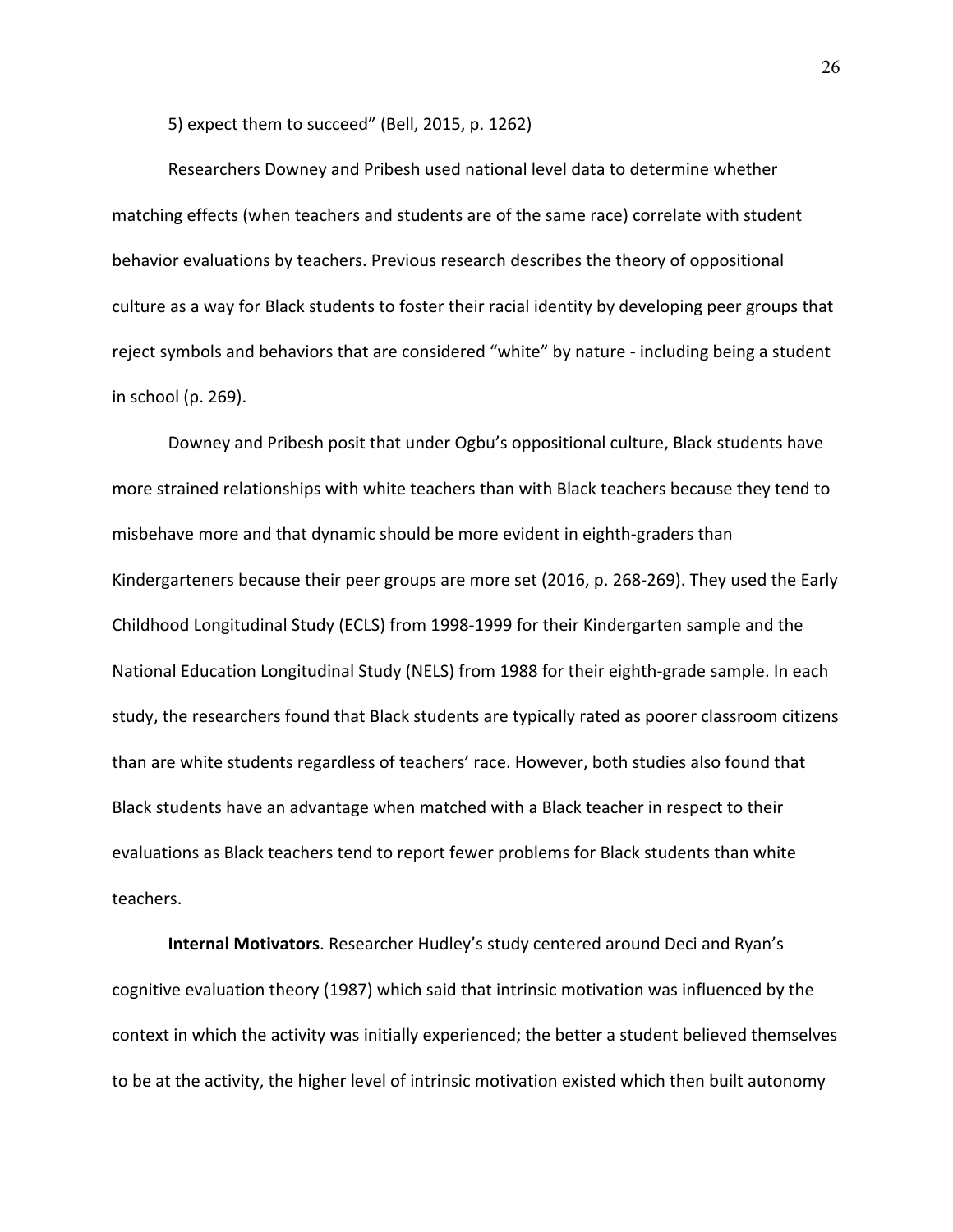(Hudley, 1997, p. 307-308). She hypothesized that perceived competence and intrinsic motivation in reading and math would be positively related (Hudley, 1997, p. 309). Students in this study were low-achieving students in a self-contained classroom setting that emphasized Black history and culture and the motivational habits that came out of it. Eighteen eighthgraders from Southern California participated in the study and resided in the poorer neighborhoods in close proximity to the school. Eighty-four percent of the student population was Black and the remaining students were Latino.

This self-contained classroom was taught by two Black male teachers. The students received their core course instruction (social studies, science, math, English) in the selfcontained classroom and were in the mainstream classes for physical education and another elective class. The teachers intentionally emphasized Black culture and history and, at the onset of the program, only enrolled Black male students, though at the time of this study, females and Latino students were included in the classroom (Hudley, 1997, p. 309).

Hudley also was looking to see how much teacher control versus student autonomy played a role in the classroom. Some classroom routines she was looking for were offering students choices of academic activities, giving positive feedback, and minimizing classroom competition (Hudley, 1997, p. 309). Results of her research were mixed as the teachers used classroom competition and teacher control was necessary for the classroom, though they offered students some choice for academic tasks and control of their behavior (Hudley, 1997, p. 316).

There was no link between competence and intrinsic motivation (p. 316). It was unclear whether students' autonomy, control, and perceived competence were related or whether they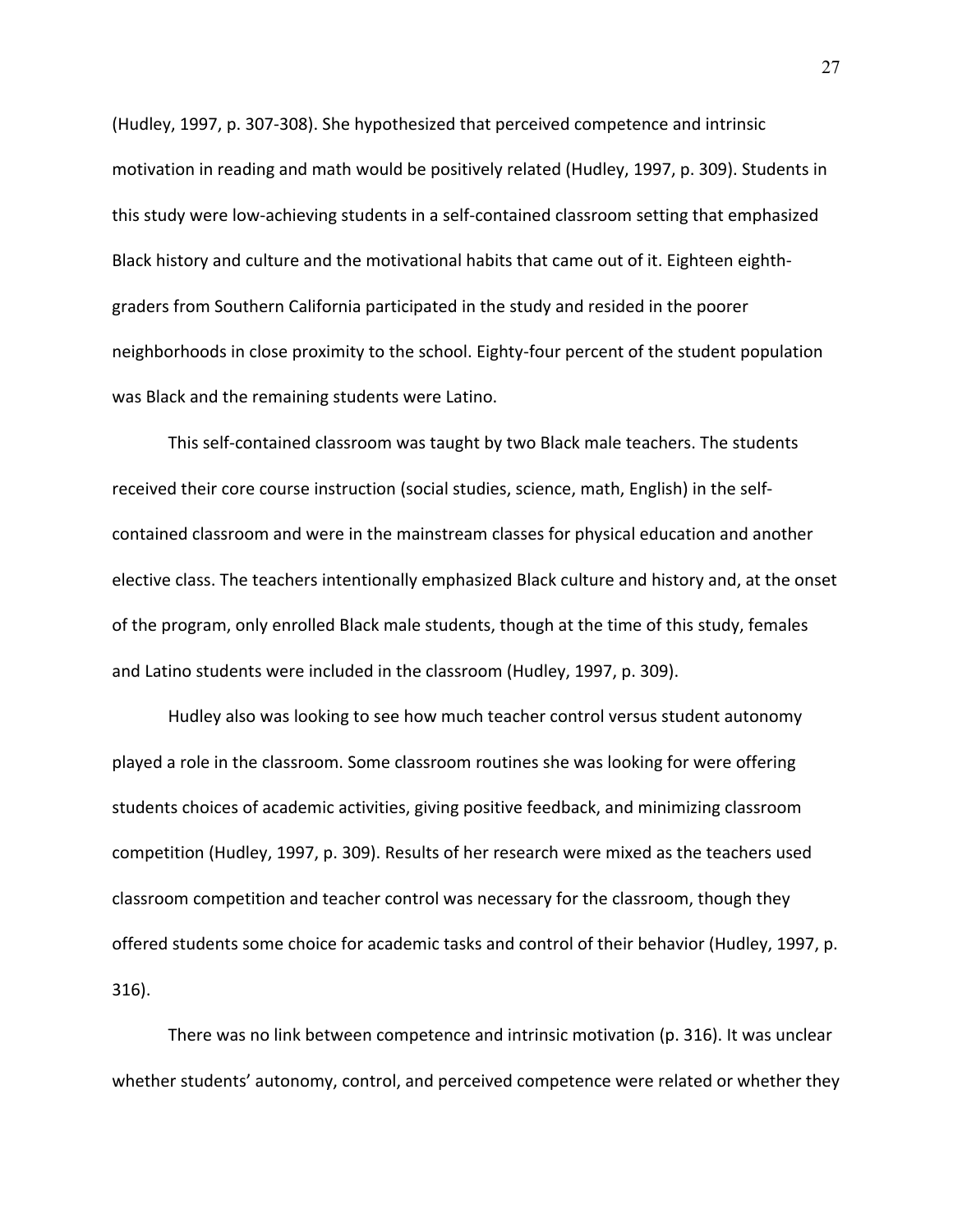were a function of the competition or genuine interest in the curriculum. If the latter, there is some support for cognitive evaluation theory (Hudley, 1997, p. 316). These teachers also worked with students within behavior guidelines that were not seen as punitive or disciplinary. The guidelines were clear and enforced fairly (Hudley, 1997, p. 317).

#### **Systems**

Research showed that Black students achieved more when schools provided support. Some of this resulted in after-school programs that provided tutoring, mentoring, and nutritious snacks while others were schoolwide systems that offered rigorous courses while teaching study skills and provided tutoring. These programs also gave students opportunities to learn about and make plans for what came after high school.

**After School Programs**. Researchers Martin, Martin, Gibson, and Wilkins studied the behavioral and academic effects of enrollment in an after-school program on Black male students. The program included enrichment, counseling, and tutoring. The behavioral changes that were assessed included attendance, suspensions and expulsions, and the number of discipline referrals received. Two tests were administered for assessing reading and math skills: the Kaufman Brief Intelligence Test (KBIT) and the Kaufman Test of Educational Achievement (KTEA) (Martin, et al., 2007, p. 689).

Thirty-three students, ages 13-17, who had accrued one or more suspensions or expulsions were included in the population. Many students were truant or absent from school forty to fifty times the previous year and had anywhere from twenty to forty discipline referrals in that same time period (Martin, et al., 2007, p. 691-692). They were all at least two years behind their grade level peers (Martin, et al., 2007, p. 693). Each student's family met federal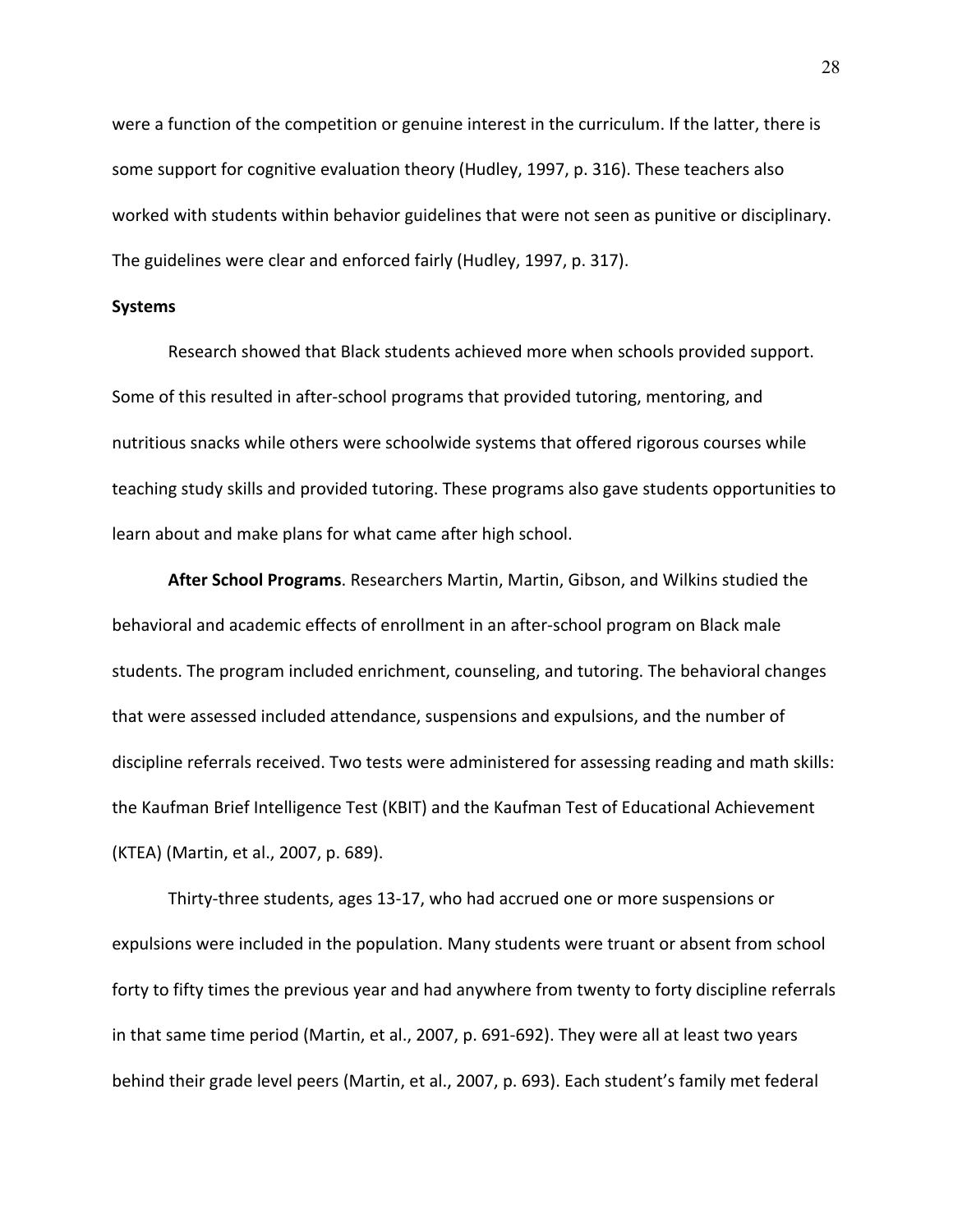guidelines for poverty and, as a result, they were eligible for free and reduced lunch. Because of these students' behavior and academic patterns, the entire group was enrolled in an alternative school which automatically enrolled in the after-school program (Martin, et al., 2007, p. 692).

This after-school program was funded with state and federal funds and was developed by a group of community members and businesses that included mental health agencies, cultural organizations, libraries, recreational organizations, and the county education center (Martin et al., 2007, p. 692). Students met five days a week for a total of three hours per week. Because of the initial testing, researchers found that students were of average intelligence when they entered the program and as students exited the program two years later, they were tested again and increased their basic math and reading skills showing a positive correlation between achievement and the after-school program attendance (Martin et al., 2007, p. 693). Attendance and truancy decreased from averaging 42 days to about 23 days over the course of the two-year program while discipline referrals dropped from an average of about 27 to two (Martin et al., 2007, p. 694). Students had been expelled or suspended on average two times upon entering the program and by the end of the two years, averaging less than one time per year (Martin et al., 2007, p. 695).

Researchers found that having community involvement from local groups and agencies was critical for the program's success and that after-school programs needed to offer more than just one thing. Tutoring, activities, nutrition, and social training added value to the experience of the students (Martin et al., 2007, p. 696).

**AVID**. Researchers Smith, Estudillo, and Kang studied the effects of racial identification with academics on GPA and hypothesized that Black students would have higher levels on the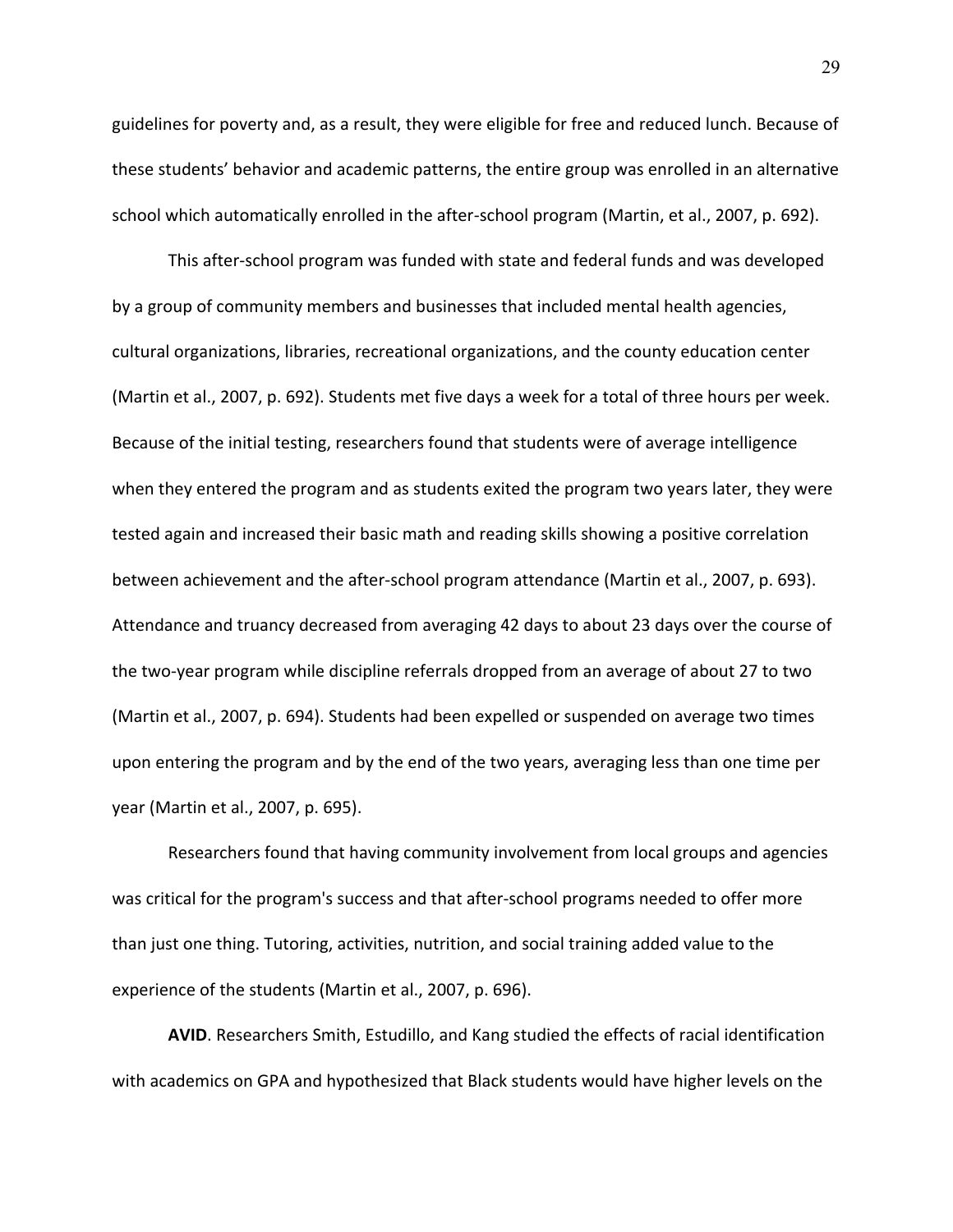abstract questions and lower levels on the testing perception questions than that of their White peers. The population involved in the study was 464 eighth graders (266 Black and 208 White) who attended four different middle schools that fed into one high school. Students were given the *Identification with Academics* questionnaire that included abstract items for students to respond to about academics and how they identified with them on a scale of 'strongly disagree - 1' to 'strongly agree - 4'. There also were two items about the students' perception of testing. The other measure used was the students' grade point average (Smith et al., 2010, p. 80). This data was compiled to study how middle school students transitioned to high school.

Their hypothesis was supported as the overall mean for the abstract items was higher for Black students than that of the White students while the White students had higher scores on perceptions of testing. Not only that, but the Black female students had the highest overall mean score on the abstract items followed by the Black students surveyed - followed by White female and White male students, respectively (Smith et al., 2010, p. 81). The exact opposite happened for the perceptions of testing questions - White males scored highest followed by White females, Black Males, and finally Black females (Smith et al., 2010, p. 82). How students identified with school mattered, and researchers found that the higher the scores on the abstract, the higher the student's GPA. However, when disaggregated by race, Black female students (who scored highest on the abstract and lowest on the perceptions of testing) had lower GPAs than White males (who scored lowest on the abstract and highest on the perceptions of testing) (Smith et al., 2010, p. 84).

Researchers noted that this data has informed schools on ways to engage students in college preparatory work as students transition from middle to high school. They identified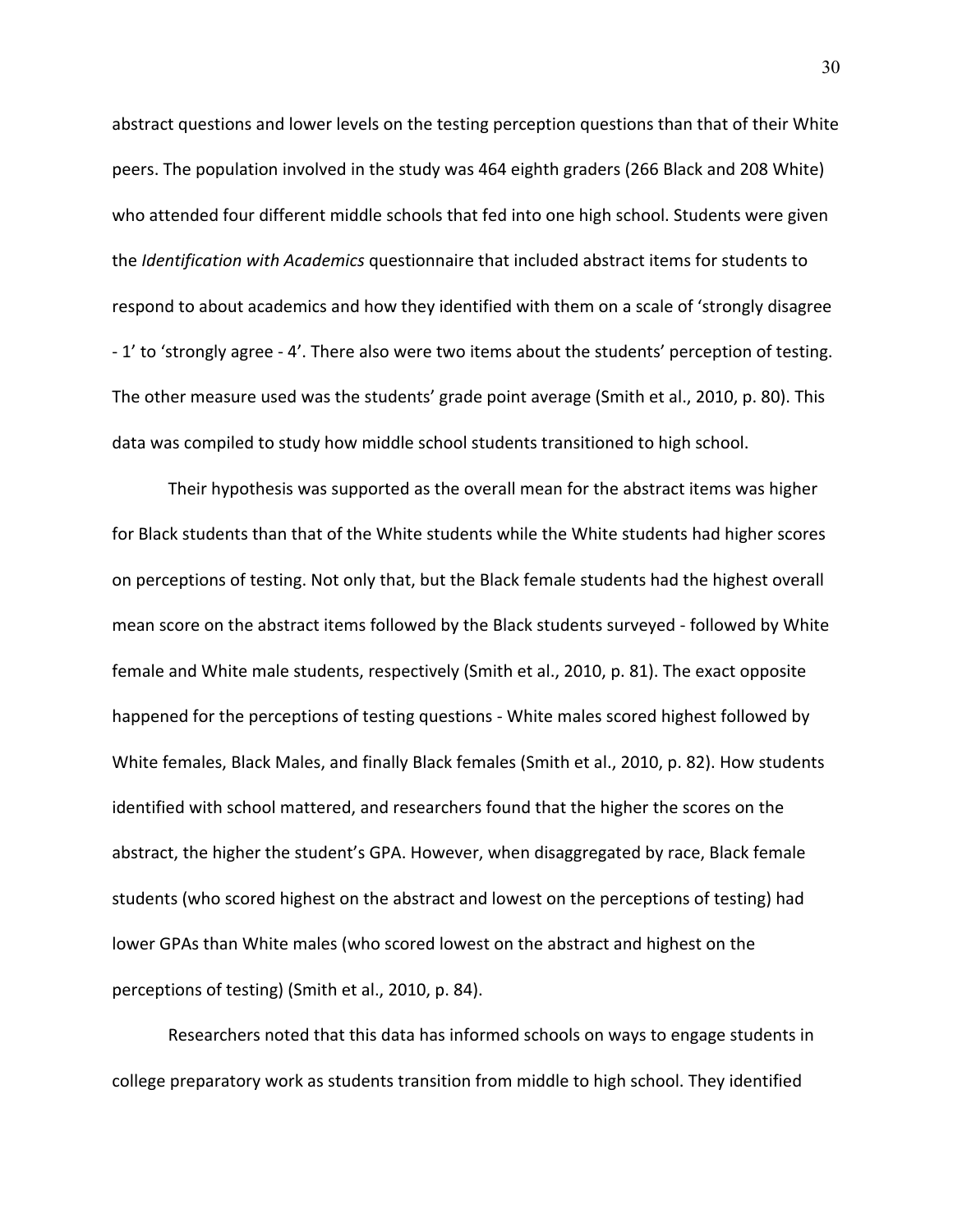AVID as one possible program that focused on schools offering higher-level courses, identifying students that would be successful with some extra in-school support, and built-in mentoring and tutoring by college students and community members (Smith et al., 2010, p. 87).

These results have also helped inform state policies that gave more opportunities for college access to graduating students. In the past, states have used merit-based and needsbased programs to help families, but more students were in need than expected and tuition was raised faster than the money allocated to those programs. States had to raise the GPA requirements and stop the awards to be tied to inflation by making them a static amount year to year (Smith et al., 2010, p. 87). Many states found that these systems weren't successful across the board at getting underserved populations into colleges because they did not include built-in school support throughout middle and high school.

Aside from AVID, a program called CASP (College Access and Success Program) had students sign a pledge in seventh grade to maintain a 2.0 GPA and stay away from alcohol, criminal activity, and drugs. They also had to apply to colleges within their state and meet deadlines for applying for financial aid. CASP provided full college tuition and parental support while their students were in middle and high school. Each college in the state was also required to provide mentoring for the students enrolled through this program so students were able to be successful throughout their college experience (Smith et al., 2010, p. 88).

Researchers Huerta, Watt, and Butcher studied how Advancement Via Individual Determination (AVID) program in middle school impacted the rigor in middle school course offerings as well as the high school performance and college readiness of students who started in the AVID program in middle school rather than high school (Huerta et al., 2013, p. 28). The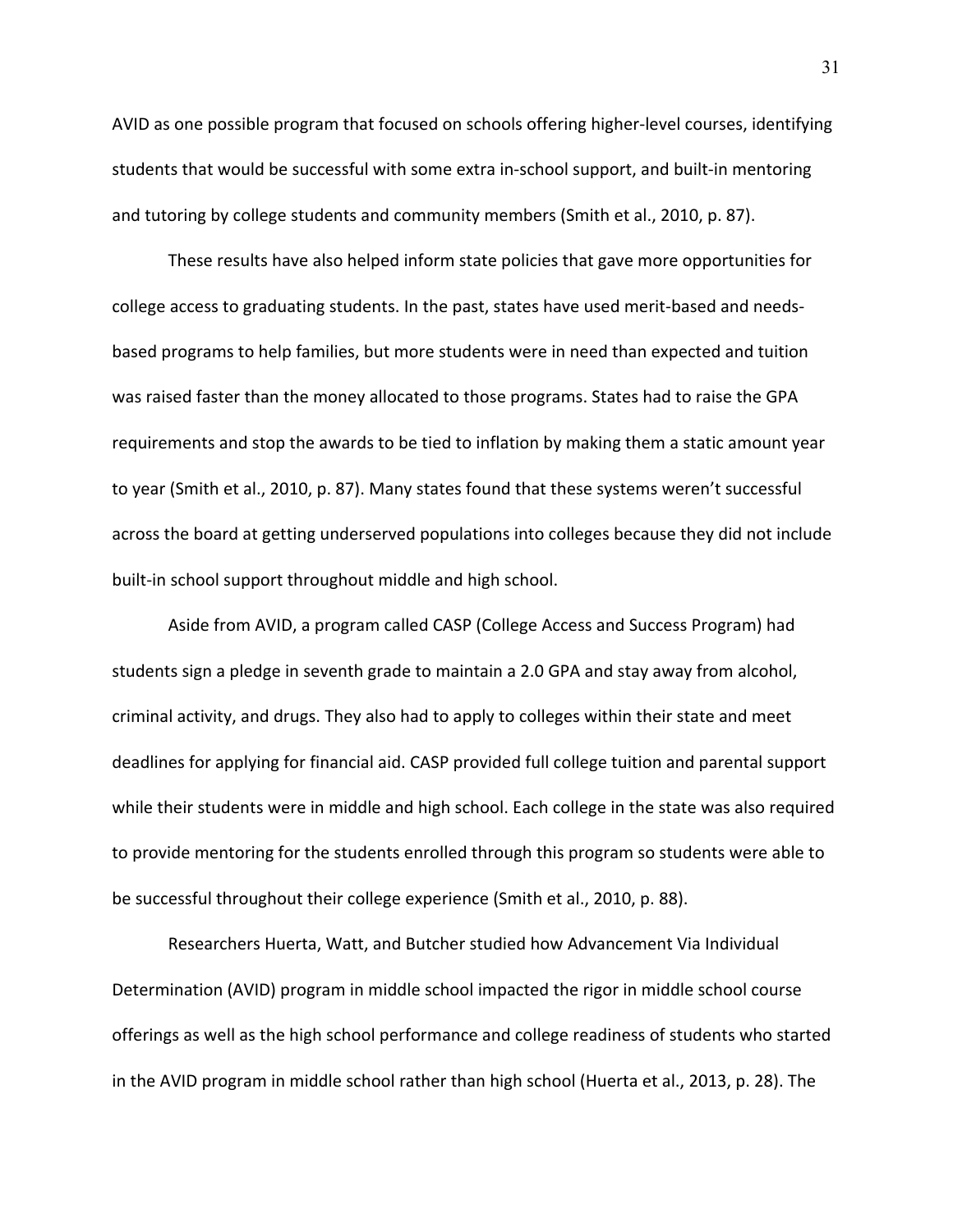student sample included seniors who started AVID in seventh or eighth grade and continued through high school combined with senior data for students who began AVID in high school and were enrolled for at least two consecutive years. This totaled 15,627 total senior students.

A qualitative survey about advanced course opportunities and how AVID impacted student enrollment in those courses was given to AVID coordinators, classroom teachers, and administrators who attended a summer institute in 2010. 797 responses from 1,192 participants were included in the data analysis. Nearly two-thirds of the teachers surveyed reported that their school and district offered new courses or had to add sections of more advanced courses (Huerta et al., 2013, p. 31). One administrator from Tennessee reported that they had to increase the number of sections offered because of the AVID students signing up for them (Huerta et al., 2013, p. 31). An assistant principal from Texas reported that their district removed the restrictions for students to enroll in a class, which gave any students who wanted to take that class the opportunity to do so (Huerta et al., 2013, p. 31). Another administrator from Texas reported that the school's principal and some of the teachers of the more rigorous classes were barriers to getting more students enrolled in the advanced courses. Some teachers reported that faculty were working on figuring out how to add rigor and critical thinking opportunities to all classes so AVID strategies were utilized schoolwide (Huerta et al., 2013, p. 32).

While no major differences were found in the SAT or ACT scores of students who enrolled in AVID in middle school and continued through high school and students who were only enrolled in high school, there were significantly higher GPAs overall, which showed that seniors enrolled in AVID in middle and high school performed academically better than seniors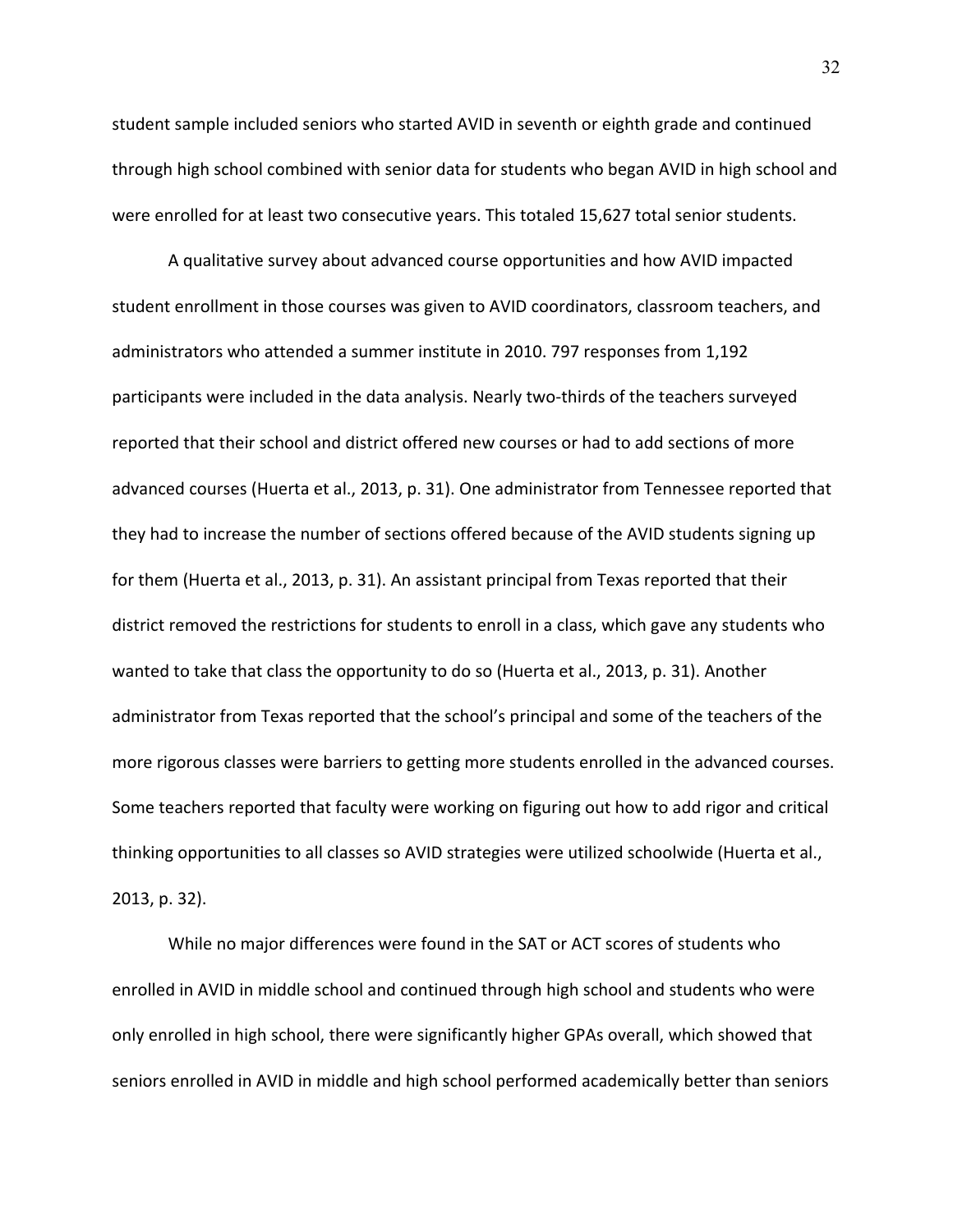who were enrolled only during their high school years (Huerta et al., 2013, p. 33). Additionally, students who were enrolled in AVID as middle school students took more AP courses and completed more four-year college entrance requirements in high school than students who were enrolled in AVID solely as high school students (Huerta et al., 2013, p. 33). Students enrolled in AVID from middle school through high school took more AP courses in high school than students who only enrolled in AVID in high school (Huerta et al., 2013, p. 34).

AVID being offered in schools created more sections of rigorous courses to be offered to more of the student population. Where schools could not offer more sections, AVID strategies were implemented and the curriculum was improved in the schools' already existing courses (Huerta et al., 2013, p. 34). The research also showed that the sooner a student engages with rigorous course content and college preparation, including AVID enrollment, the more prepared they were for, and likely took more, rigorous high school and college courses.

Researchers Pugh and Tschannen-Moran evaluated the efficacy of a district's AVID program. Perceived self-efficacy and self-regulated learning, GPA, and attendance were the measures used to determine the efficacy of the AVID program. Researchers wanted to know whether the amount of time students spent in AVID predicted self-efficacy, attendance, and GPA (Pugh & Tschannen-Moran, 2016, p. 146). The study's population consisted of 573 middle and high school students (434 who had been enrolled in AVID at some point during school and 139 students that had never been enrolled) that had been exposed to AVID strategies from zero to five years of exposure (Pugh & Tschannen-Moran, 2016, p. 146).

To measure self-efficacy, researchers used the Multidimensional Scales of Perceived Self-Efficacy which measured nine different things, but this study focused on just two: self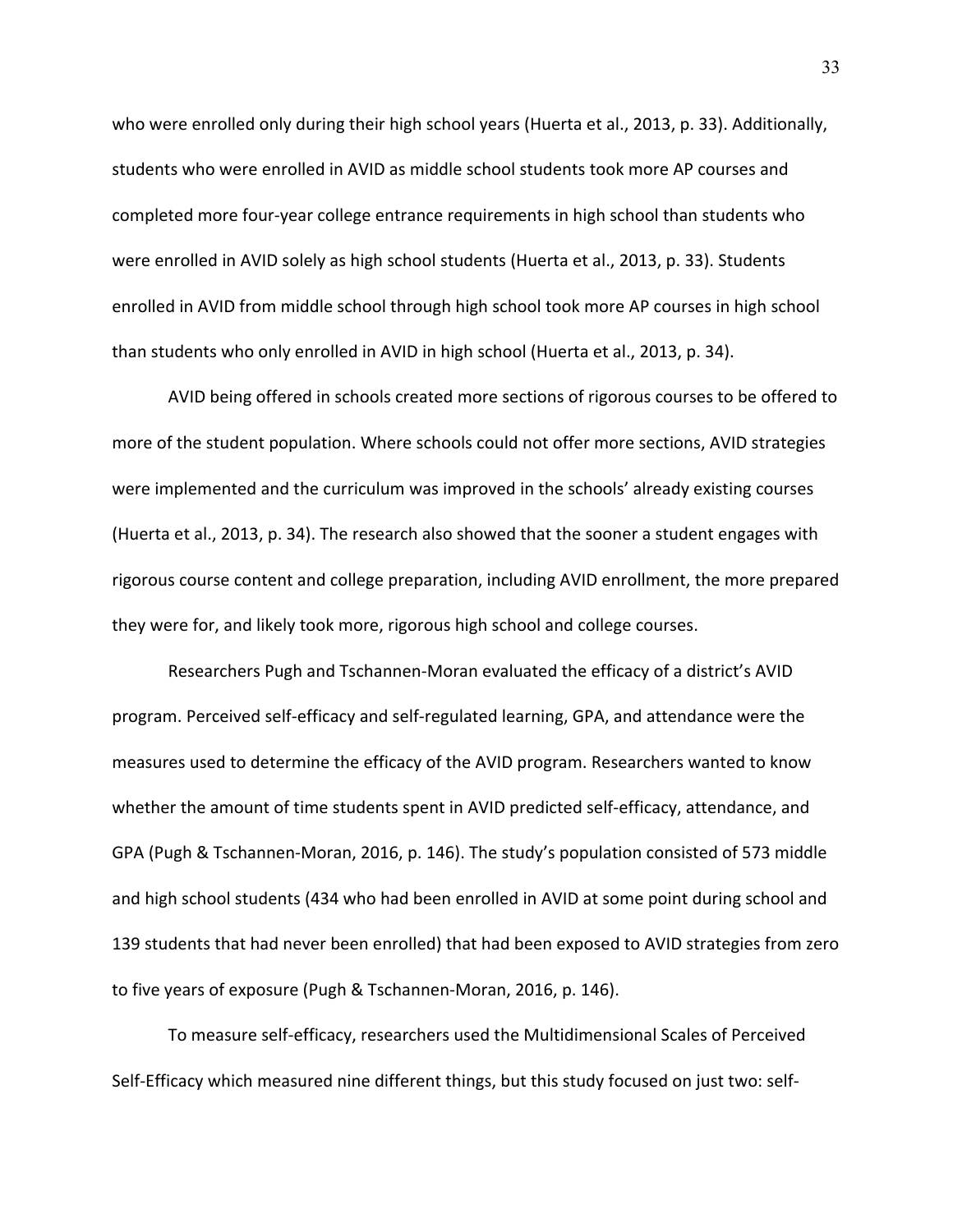efficacy for academic achievement and self-efficacy for self-regulation. Students rated their confidence in various tasks on a scale of one to seven. Academically, they rated their confidence level in coursework and self-regulation focused on tasks like planning, note-taking, and organization (Pugh & Tschannen-Moran, 2016, p. 147).

Researchers found that the longer students were enrolled in AVID, there was a positive correlation for both self-efficacy in academic achievement and self-regulation. They also found that AVID had a stronger influence on Black students at a higher rate than other students which could be because AVID provided a sense of belonging (Pugh & Tschannen-Moran, 2016, p. 153). Within the Latinx community, there was no connection between the things tested and student self-efficacy. In the full sample, there was not a connection between AVID and predicting GPA. When the Black students were isolated, however, the longer students were enrolled in AVID, the higher the GPA. This was not true for the Latinx students in the study (Pugh & Tschannen-Moran, 2016, p. 154).

Researcher Wooldridge conducted research on the Advancement Via Individual Determination (AVID) program with eighth-graders attending six schools in one district. The hypothesis was that students enrolled in AVID would have higher scores on a standardized test (ReadiSTEP) and higher fourth-quarter GPAs than their classmates and would also have fewer suspensions and a greater attendance rate (Wooldridge, 2017). Data from 1,649 eighth grade students was collected; 222 of those students were enrolled in AVID and the remaining students were not. To enroll in AVID, a student was in the 'academic middle' meaning their GPA was between 2.0 and 3.5. They were also classified as underrepresented and were likely going to be first-generation college students. Finally, they chose to enroll as being an AVID student is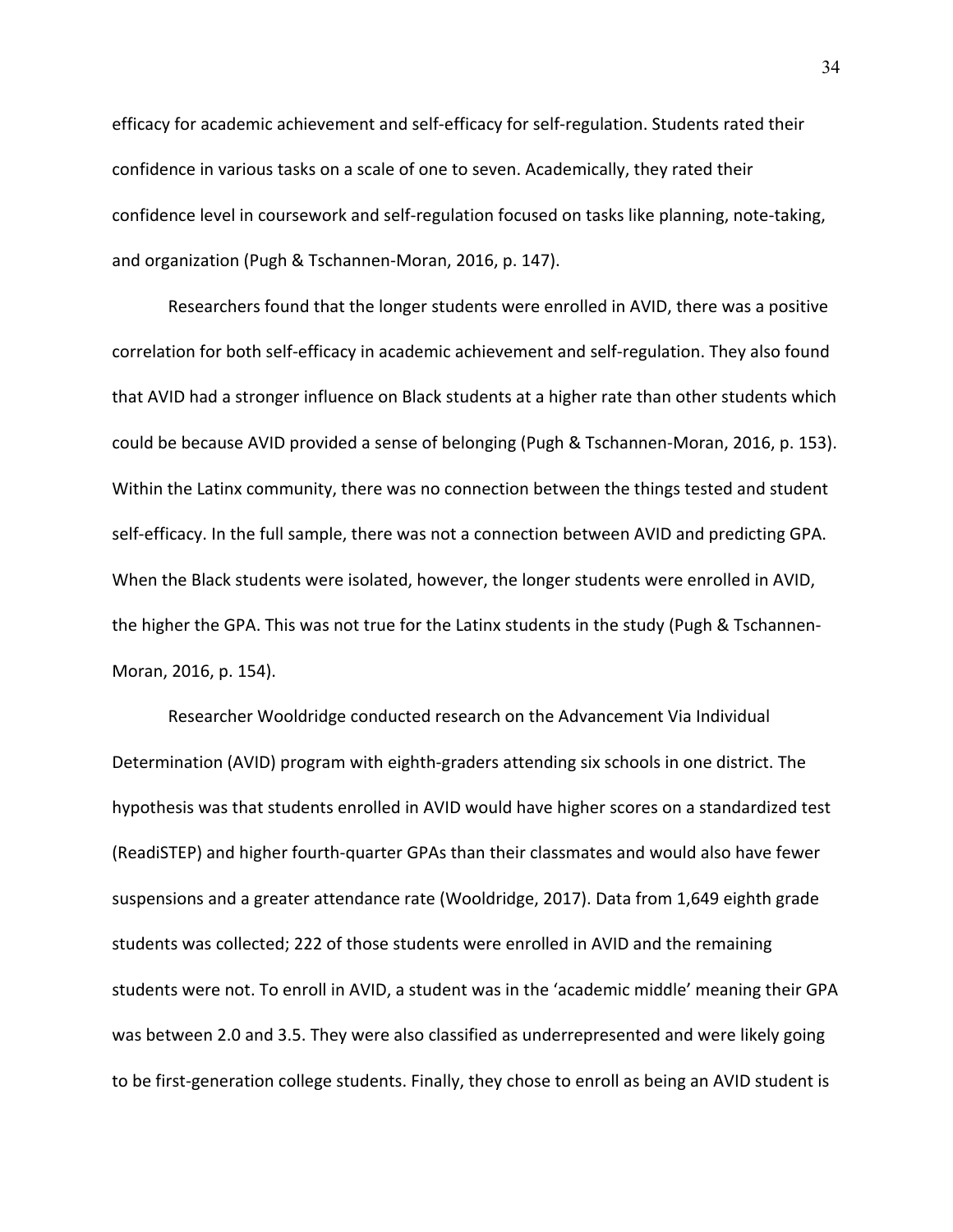voluntary (Wooldridge, 2017). The results of Wooldridge's research showed that students enrolled in AVID scored an average of .357 points higher on the standardized test than non-AVID students. Their GPAs were 0.25 points higher than non-AVID students and were suspended less often. Attendance between the AVID and non-AVID students was about the same (Wooldridge, 2017).

**Talent Search, Upward Bound, and GEAR UP**. Researchers Almarode, Subotnik, Crowe, Tai, Lee, and Nowlin studied how self-efficacy and interest in STEM (science, technology, engineering, and math) correlated with completing a college degree in a field of science. Their research questions were:

- "What is the relationship between reported feelings of intellectual capacity to be a scientist, mathematician, or engineer at different points in time and earning an undergraduate degree in a science-related area?
- What is the relationship between a reported change in the level of interest in science disciplines at different points in time and earning an undergraduate degree in a science-related area" (Almarode et al., 2014, p. 310)

They surveyed 3,510 students who attended and graduated from a science-focused high school and 587 students who did not attend or graduate from a science-focused high school but did participate in a Talent Search program (Almarode et al., 2014, p. 307). About 45% of the participants in the study were male, 55% female. Seventy percent of participants in the survey were white while about four percent were Black.

High schools that specialized in science tended to offer a higher number of advanced courses compared to regular public high schools and in these higher-level courses, students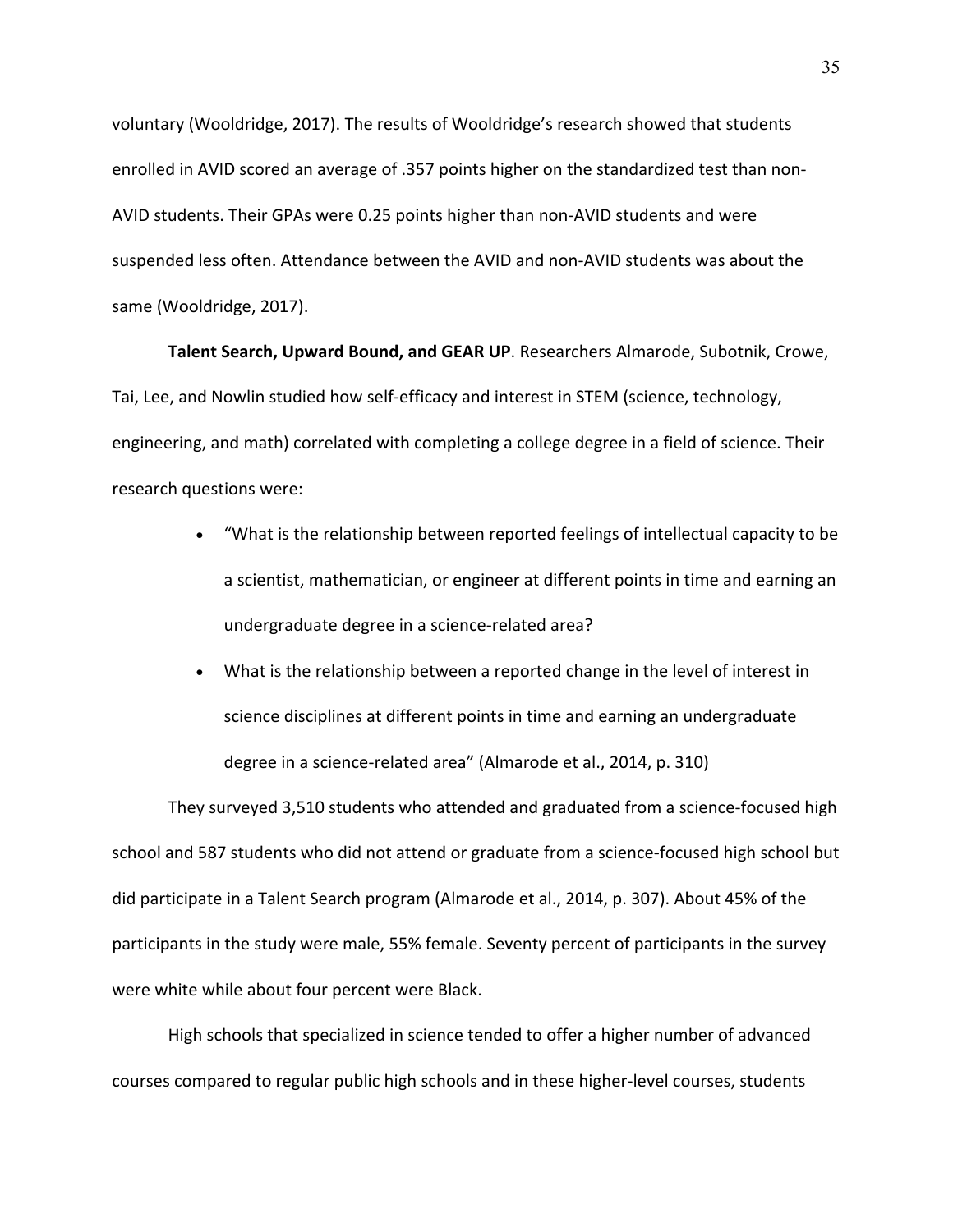often were engaged in real-world research (Almarode et al., 2014, p. 308). Talent Search programs were available to students that tested above grade level and did not have access to these specialized programs even though they had a proclivity to science. Students who tested high enough were given the opportunity to attend summer or Saturday programs, engage in distance learning classes, and even work their way through early entrance college courses (Almarode et al., 2014, p. 308).

Students who felt that, as a junior or senior, they had the intellectual capacity to say they could be a scientist, mathematician, or engineer were 3.6% more likely to choose a STEM field for their undergraduate education (Almarode et al., 2014, p. 317). Students who felt like their interest in STEM courses intensified over time were more than four times as likely to choose a STEM-related undergraduate degree (Almarode et al., 2014, p. 320). Nearly 50% of the STEM school graduates and 53.4% of the Talent Search participants reported completing a STEM-related undergraduate degree (Almarode et al., 2014, p. 321). Interestingly, researchers found that interest in STEM before high school was not sufficient in a student's decision to continue studying that in higher education. They needed continued experiences and coursework and peers who challenged them while also building their intellectual capacity to continue down the STEM path in college (Almarode et al., 2014, p. 325). Results of this study showed that specialized high schools and Talent Search did well at what they were designed to do, which was to develop self-efficacy and grow interest in the STEM field (Almarode et al., 2014, p. 327).

Researcher Walsh used the 1988 eighth grade National Education Longitudinal Study data as a baseline to her four follow-up surveys in 1990, 1992, 1994, and 2000 to determine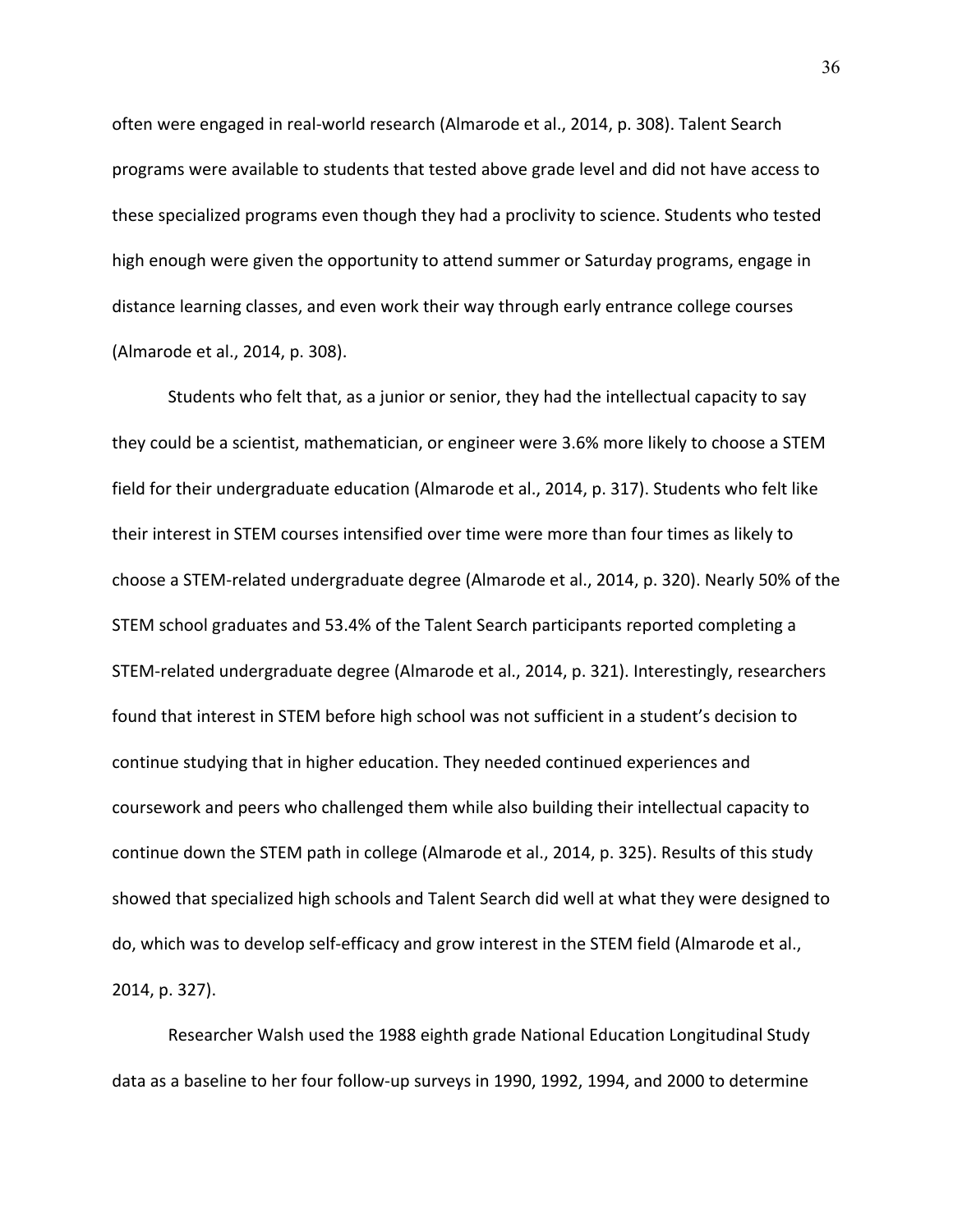whether adolescent intervention programs like Upward Bound and Talent search increased post-secondary attendance. The purpose of the year 2000 follow-up survey was that it was approximately eight years from the participants' high school graduation date and gave plenty of time and opportunity for them to attend college. Post-secondary attendance included trade schools, 2-year, and 4-year college programs (Walsh, 2007, p. 378-379). Because she used a national-level study, the sample size was 10,204 and of that number, 8,049 students attended some sort of post-secondary institution. Of that 8,049, 358 students participated in Upward Bound or Talent Search for any amount of time from 10th to 12th grade (Walsh, 2007, p. 379).

When socioeconomic status (SES) was added to the data model, college attendance rates went from 14% to 17% for low-SES Black and Hispanic students (2007, p. 381). When also including family expectations in the data models, there was a statistical significance that SES and increased parent involvement had a greater influence on choices of students than the availability of programs provided by the government (2007, p. 382). Both Black and Hispanic students that participated in Talent Search or Upward Bound had an increased likelihood of attending a post-secondary institution (Walsh, 2007, p. 383). Overall, Walsh found that Black and Hispanic students who were low-SES and participated in Upward Bound or Talent Search in high school enrolled in and attended post-secondary institutions at rates similar to average-SES White students (2007, p.386).

Researchers Yampolskaya, Massey, Greenbaum focused their research on the effectiveness of the Gaining Early Awareness and Readiness Program (GEAR UP) on high school students deemed at-risk due to socioeconomic factors and poor academic achievement. Specifically, they investigated the effect of the different components of GEAR UP on academic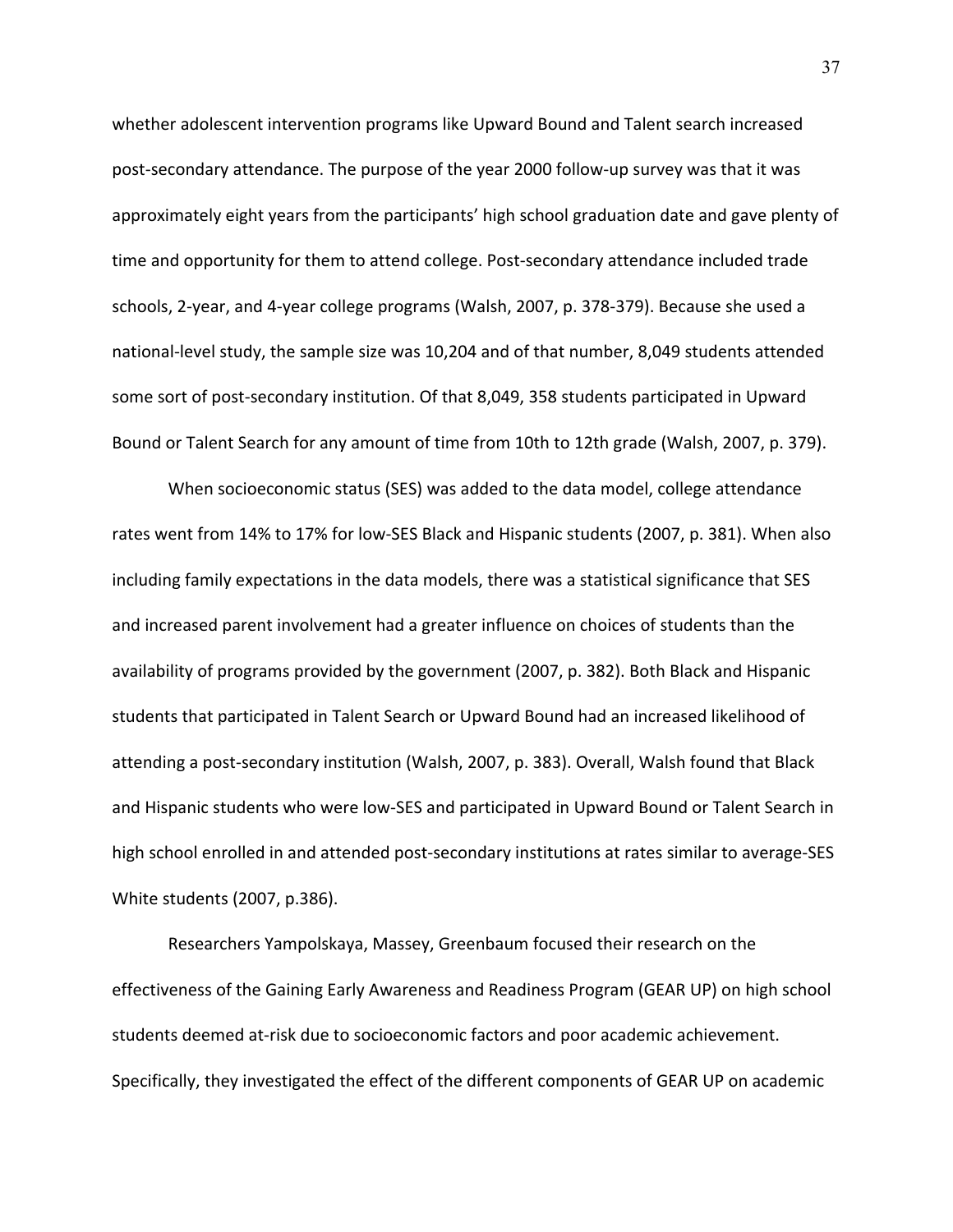achievement and behavior and the correlation between outcomes from participation with the time spent participating.

Unlike Talent Search and Upward Bound, GEAR UP is a school-based intervention that uses mentoring, tutoring, and counseling to help students graduate (Yampolskaya, et. al., 2006, p. 459). At this specific school, academic achievement and graduation, educating students and parents about post-secondary options, and decreasing discipline and truancy issues were the main three focuses of the GEAR UP program.

To aid in helping students graduate, tutors were hired for both in and out of class help for students and teachers. They were assigned to specific classrooms to help students one-onone with the course material. They also were available to tutor students on Saturdays for inclass work as well as preparing for the state standardized test. Students received anywhere from one to sixteen tutoring sessions each week (Yampolskaya, et. al., 2006, p. 459). Students participating in GEAR UP had opportunities to visit local colleges and speakers were brought in to talk about college to become aware of post-secondary opportunities. Parents were also given opportunities to learn about the different opportunities for their students through college and career counseling meetings (Yampolskaya, et. al., 2006, p. 460).

Case managers gave presentations to students to teach about resolving conflict between peers and their parents as students who found themselves in conflict were more prone to truancy and eventually dropped out of school. As students were referred for behavior issues, case managers gave individual counseling and helped administrators when necessary. The average student participating in GEAR UP had two counseling sessions related to their behavior (Yampolskaya et al., 2006).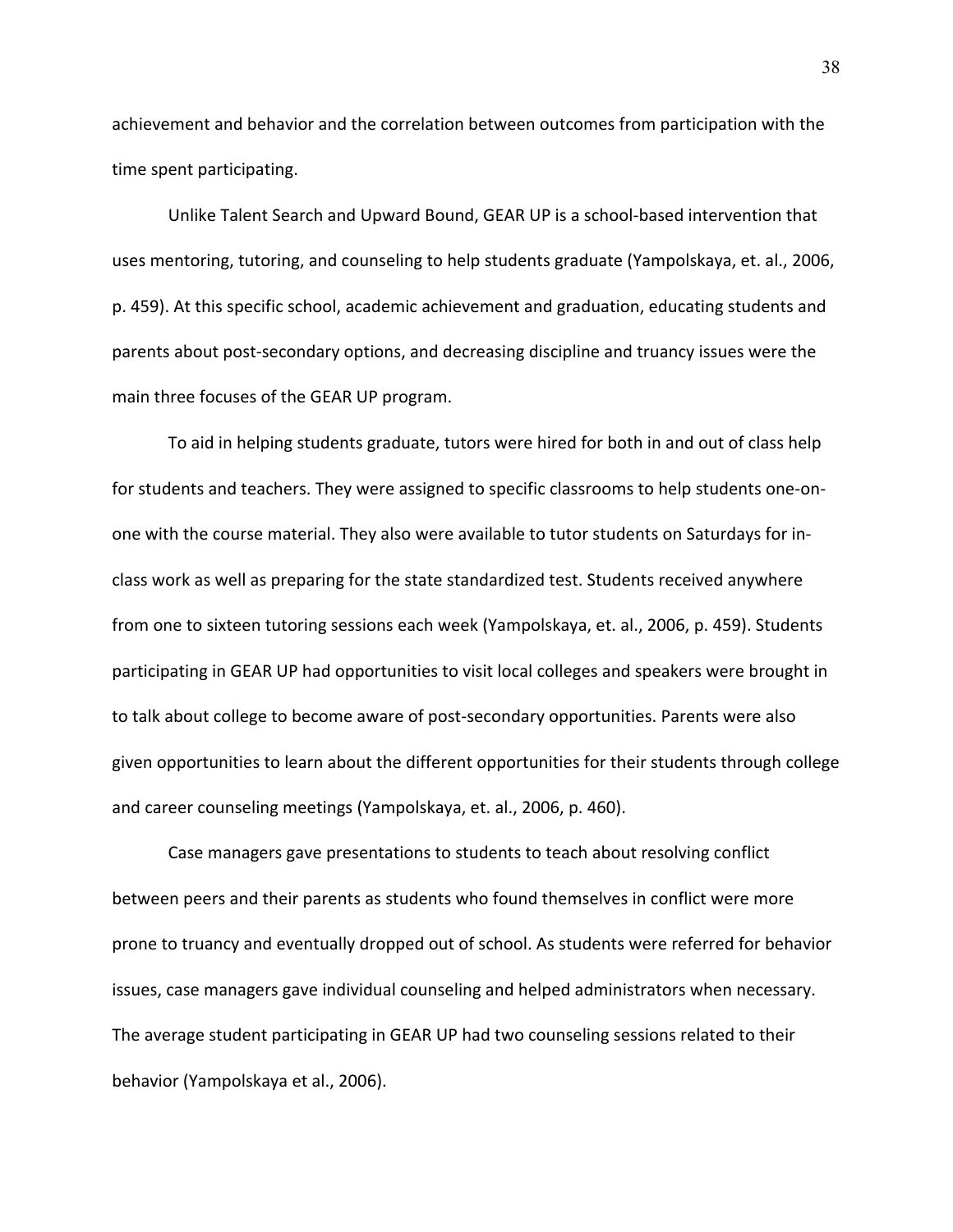Throughout the year, GEAR UP case managers would give presentations to classrooms in an effort to recruit more students. These presentations included information about college preparation and challenges students face when headed towards high school graduation and post-secondary education, what financial opportunities are available for post-secondary education, and study skills like notetaking and managing stress and time (Yampolskaya, et. al., 2006, p. 460).

The population of this study was 475 students which represented 29% of the student population at a large high school in Florida. Twenty-eight students dropped out of school or the program and were excluded from the analysis of the data so only 447 students were used. Seventy-five percent of the students in the sample were Black, 13% were Hispanic, and 11% were White. Fifty-two students did not participate in any GEAR UP activities while 101 only participated in academic-focused activities, 21 in behavior-focused activities, and 38 in social activities. Twenty-one percent participated in both academic and social activities, eight percent participated in academic and behavior-focused activities, and three percent participated in behavior and social-focused activities (Yampolskaya et al., 2006).

Researchers used GPA, the state standardized test scores for both reading and math over the course of the year, the number of disciplinary referrals a student earned, and days absent from school that were not related to suspensions as outcome measures for their study. They organized the sample into three groups in each category based on the amount of time students participated in GEAR UP programming: no participation, low participation, and high participation over the course of the semester. Students that participated in none of the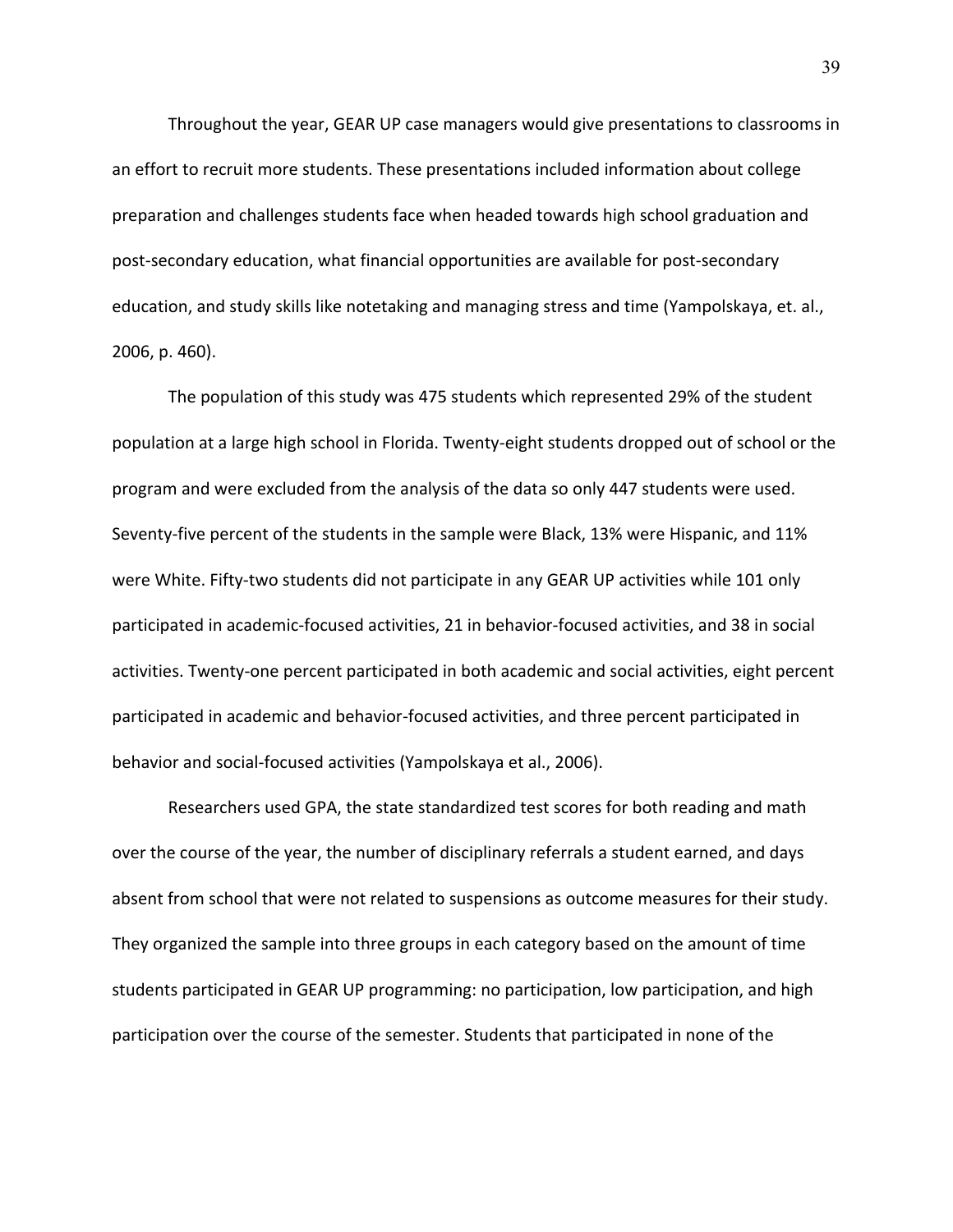programming being analyzed served as the control group (Yampolskaya, et. al., 2006, p. 462- 463).

When comparing student GPAs with high participation in academic activities versus low participation, the students with high participation had GPAs that improved greatly compared to those students who did not participate as much. According to the results, their GPAs decreased over the year (Yampolskaya, et. al., 2006, p. 466). Both state standardized test scores for math and reading increased over time for each group, with the high participation group showing more growth. There was no correlation between high participation in academic programs with discipline referrals or truancy (Yampolskaya, et. al., 2006, p. 466-467). GPAs for the students in the control group were not significantly different. Both groups raised their state standardized test scores. Both groups were absent more days and received fewer disciplinary referrals (Yampolskaya, et. al., 2006, p. 465-466).

For students who participated in behavior-related programs, the GPA decreased while the students that did not participate in programming had GPAs that increased. State reading and math scores improved for all students regardless of whether they participated in programming or not. Students who participated in behavior-related programming were absent more days while students who did not participate had absences that decreased. Discipline referrals decreased for both groups, but those who participated in behavior-related programming decreased at a higher rate (Yampolskaya, et. al., 2006, p. 467). When comparing high participation versus low participation, both groups' state scores improved, the number of days absent increased, and the number of disciplinary referrals decreased Yampolskaya, et. al., 2006, p. 468).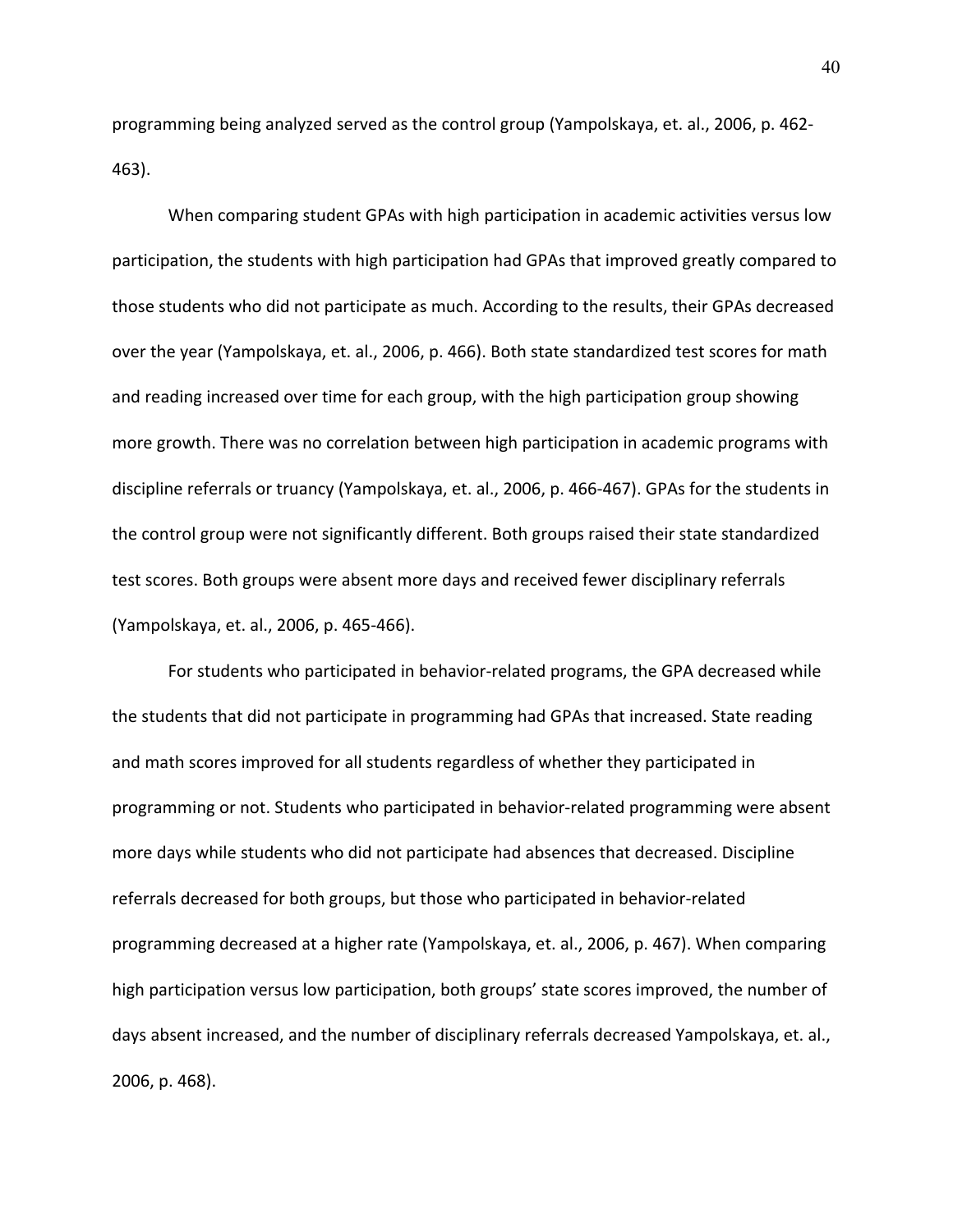For students who participated in social activities, there was a slight improvement in state standardized reading test scores. Non-participants had more improved math scores. All groups had a decreased number of disciplinary referrals but the group that participated in programming had a rate decrease higher than those that did not participate. There were no major differences between the low and high participation groups in GPA, state test scores, number of referrals, and number of days absent (Yampolskaya, et. al., 2006, p. 469).

In general, researchers found that students need to spend a lot of time participating in academic-related activities over a long period of time to see substantial growth to GPA. This had the strongest effect on non-white students who started with lower GPAs (Yampolskaya, et. al., 2006, p. 471). Yampolskaya, et. al also noted that time spent on behavior-related activities reduced the number of disciplinary referrals but, contrary to what they hypothesized, the number of unexcused absences increased (2006, p. 471). Focusing more resources on absenteeism and increasing parental involvement were two areas of focus the researchers suggested.

# **Cultural Identity**

As researchers discussed cultural identity in students, they mentioned different locations where students go (i.e., school, church, home, neighborhoods, and stores). The people with whom students interact in those places were also part of the development of a cultural identity as each of those locations have their own cultural norms to navigate.

### **Racial Ethnic Identity**

When students worked on developing their cultural identity, their racial ethnic identity was also being formed. This identity was simply not just about understanding the places and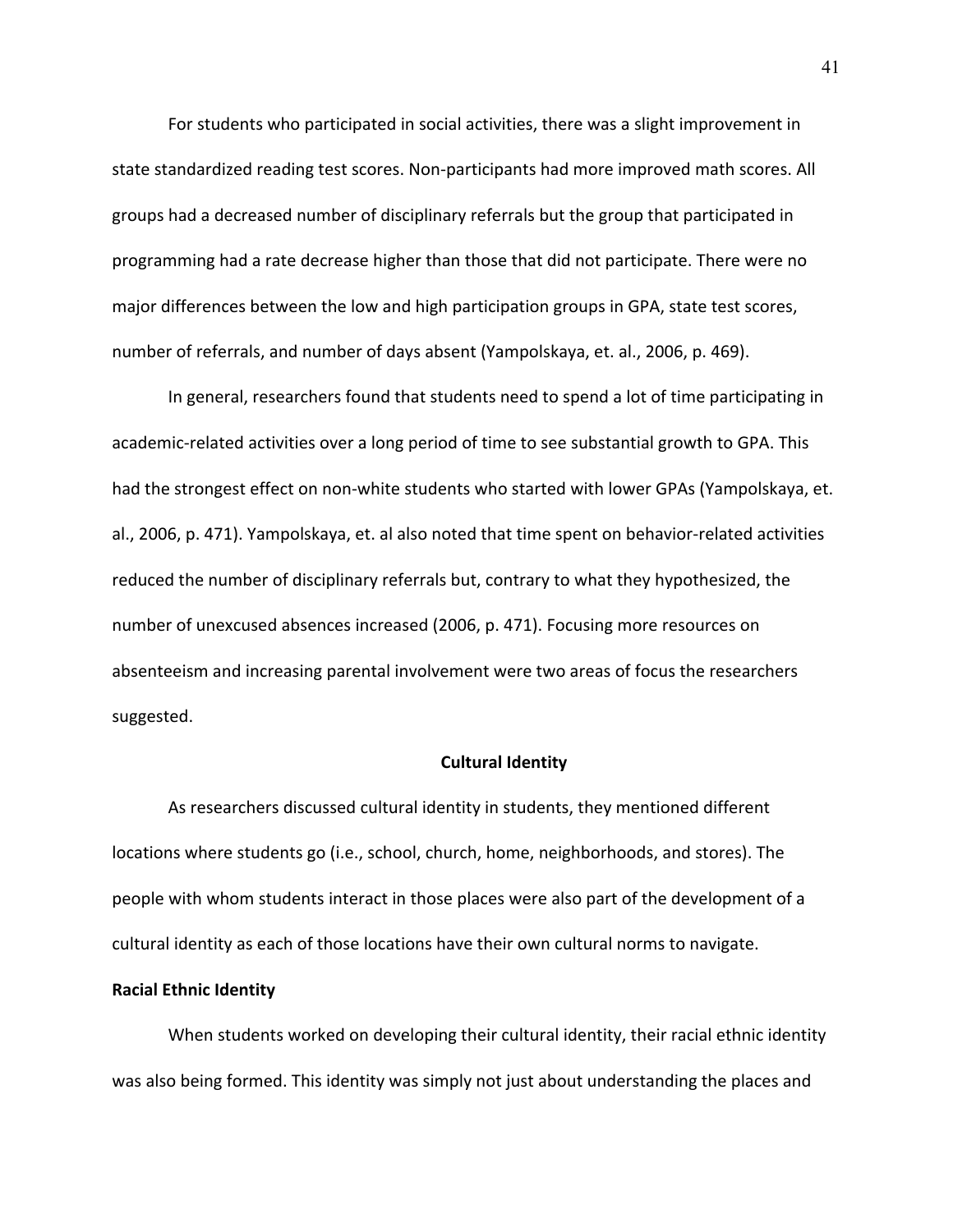people by which they were surrounded but informed by their understanding of their own personal heritage, how they connected to that heritage and their Blackness, and their awareness of racism in everyday situations.

**Identity in Non-White Students**. Researchers Oyserman, Kemmelmeier, Frybert, Brosh, and Hart-Johnson focused their research on the relationship of racial-ethnic self-schemas (RES) to the level of academic engagement. Over the course of three separate studies, researchers hypothesized that students who do not have a RES or their RES was only in-group were at higher risk of disengaging from school and were vulnerable to in-group academic negative stereotypes (Oyserman et al., 2003, p. 336).

In study one, 94 eighth grade students (50 male, 44 female - 58 Black, 25 Hispanic, and 11 Native American) replied to a questionnaire that contained open-ended questions about racial-ethnic identity. Responses were coded aschematic, in-group, or larger society (Oyserman et al., 2003, p. 337). The results of this study supported their hypothesis that when RES included in-group and considered the larger society, students were more likely to engage in positive academic behaviors (Oyserman et al., 2003, p. 338).

Study two was meant to replicate the results of study one with a different population and used experimental manipulation as the research method. The new population consisted of 65 junior high and high school Native American students (30 female, 35 male) who attended rural and reservation schools. With this study, researchers used the same RES questions as in the first study but changed the order in which they asked them. However, with this study, they also asked students to work out a math task. Sometimes they would ask the RES question first to bring it to mind and other times they would ask it after the math task was completed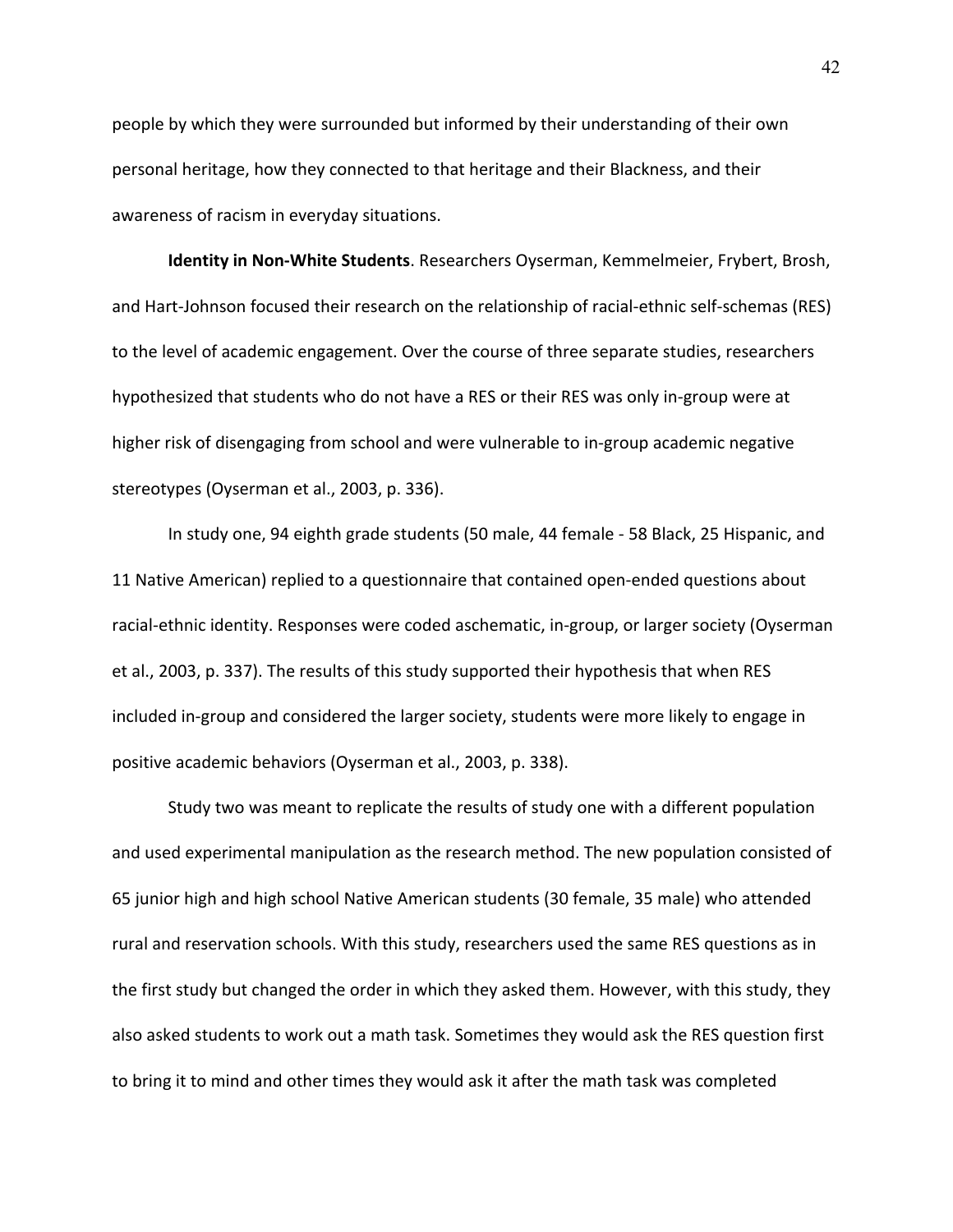(Oyserman et al., 2003, p. 339). As in study one, when students were 'primed' with the question about RES, they showed more persistence on the math task (Oyserman et al., 2003, p. 340).

Study three took the experimental manipulation of study two and brought it to Israel with a group of Palestinian Arab Israeli students. This population was larger at 524 high school students (225 male, 299 female). As in study two, the results supported the hypothesis that if the RES was found in both the in-group and larger society, students persisted through the math task longer (Oyserman et al., 2003, p. 341).

Students who had only in-group focused RES or were RES aschematic were less academically successful than students who had both in-group and larger society RES (Oyserman et al., 2003, p. 343). Students with only in-group schemas were likely to disengage and withdraw from academic tasks because school was not a priority for the in-group and they did not fear being a stereotype and weren't defined by being a student (Oyserman et al., 2003, p. 344). Students who did not have a RES were most likely to be threatened by the stereotype because they had other ways that they self-defined themselves but when faced with raceethnicity negative stereotypes, they did not know how to respond (Oyserman et al., 2003, p. 344).

Researchers Altschul, Oyserman, and Bybee's two-year longitudinal study was composed of randomly selected 139 eighth graders (98 Black and 41 Latino) from three lowincome schools in Detroit (Altschul, et al., 2006, p. 1158). Their goal was to examine whether racial-ethnic identity (REI) changes towards the end of middle school as students were about to enter high school could predict academic achievement and whether these results were gendered. The three components of REI are connectedness, awareness of racism, and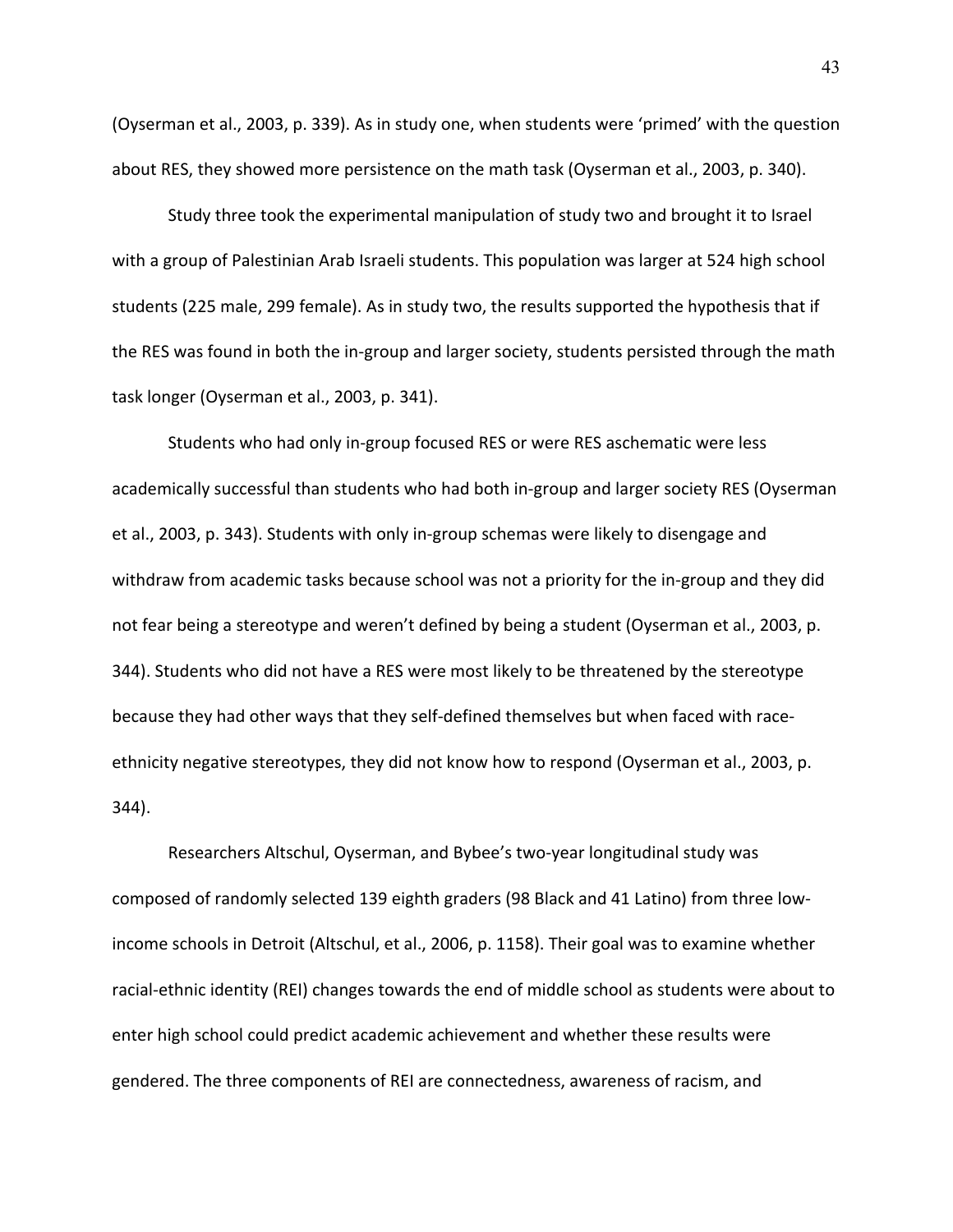embedded achievement (Altschul, et al., 2006, p. 1156). The researchers surveyed the students in the fall and spring of both eighth and ninth grade and found that connectedness, awareness of racism, and embedded achievement are stabilized by this age and able to be used to predict academic achievement. They found no support that the effects were gendered nor were there differences across ethnicities. There was an upward trend in each of the three REI components as students went from eighth grade to ninth grade, suggesting that transitioning to high school can create more awareness of their REI (Altschul, et al., 2006, p. 1165). Researchers also noted that students higher in all three components of REI attained better grades at each assessment, which showed schools should focus preventative interventions on developing all three components of REI to create successful pathways to academic achievement for students whether in racially and ethnically segregated schools or heterogeneous schools.

**Identity in Black Students**. Researchers Okeke, Howard, and Kurtz-Costes explored the relationship between racial stereotypes and academic self-concepts in middle school-aged students (Okeke et al., 2009, p. 366). They hypothesized that students who identify strongly with their racial group and believed the negative stereotypes about that group would have negative academic self-perceptions (p. 366, 2009).

In study one, 237 Black students (134 girls and 103 boys) from urban and rural districts included 42 seventh and 195 eighth graders. This group was given a questionnaire that compared Black and European American students in academic areas. The questionnaire gave students a 100mm long line to mark; on the left side was "not well at all" and the right side was "very well" (Okeke et al., 2009, p. 373). Along with academic stereotypes, students were given statements about other social groups (like boys and girls) to rank. To gather data for students'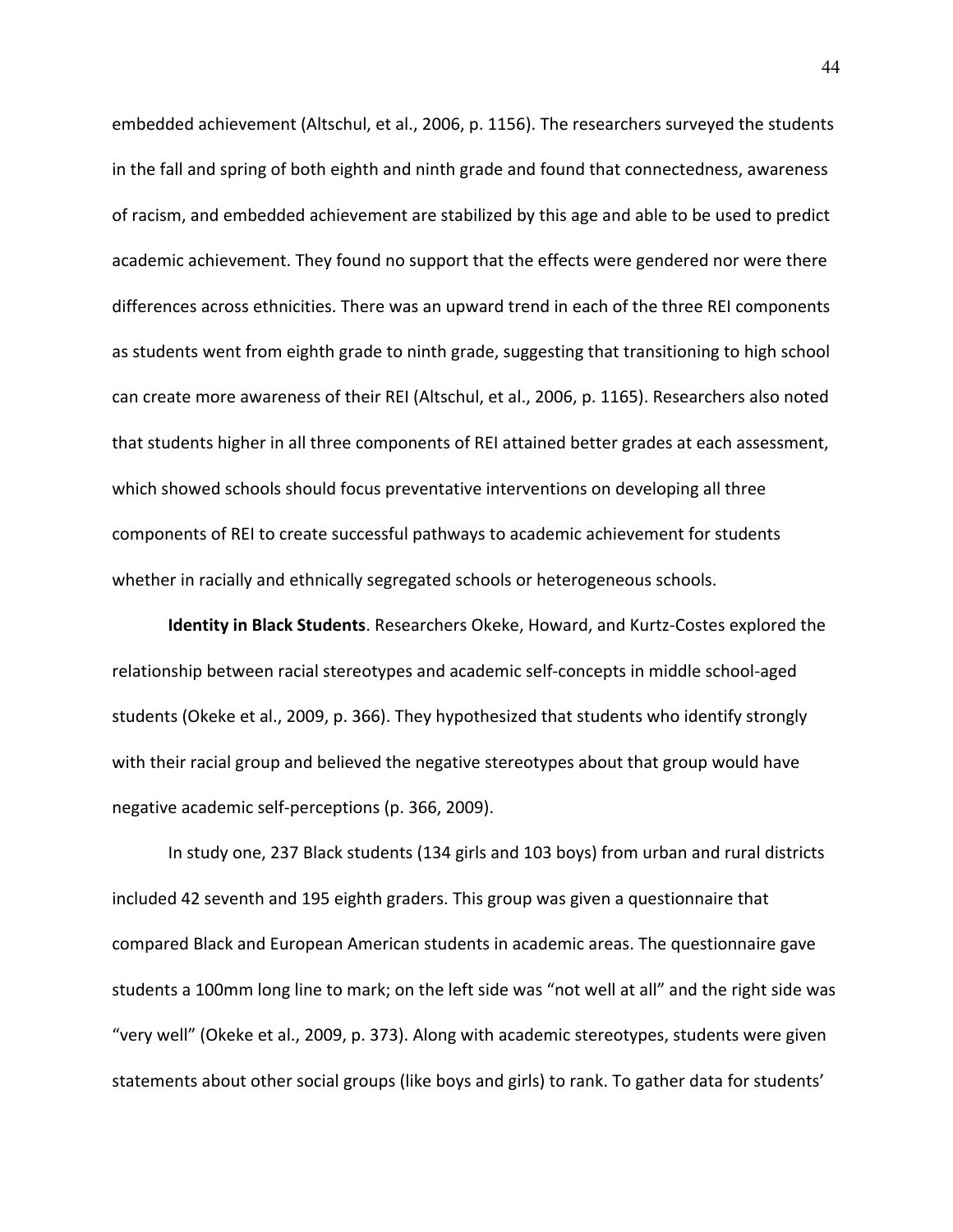academic self-concept, students ranked themselves compared to their peers by circling a stick figure in a column of twenty-five figures. The academic areas in which they ranked themselves were math, science, writing, language arts, and school grades. The higher the scores, the higher the self-concept the students displayed (Okeke et al., 2009, p. 373). Students' racial centrality was measured using the Multidimensional Inventory of Black Identity (MIBI) which measures centrality, salience, ideology, and regard of Black identity. Researchers focused on six items within the centrality dimension that were appropriate for the age of the students in the study. These items measured the extent to which being Black was central to their identity and definition of themselves. A higher score showed that race was a central part of their identity (Okeke et al., 2009, p. 374). Descriptive results showed that students had a high academic selfconcept and believed in fairly traditional academic racial stereotypes. There was a moderate correlation between academic achievement and academic self-concept (Okeke et al., 2009, p. 374).

The goal of study two was to replicate the results of study one and consisted of students who had previously enrolled in a longitudinal study focused on transitioning to middle school and academic motivation for Black students. That study began when the students were in fifth grade and the surveys were given during their seventh-grade year. Participants included 290 Black students (170 girls and 120 boys), whose average age was 13, from urban middle schools near the same location the students from study one was located. Descriptive results showed that students in this group reported high levels of academic self-concept and traditional race stereotypes. Comparing data from both studies, researchers found that students who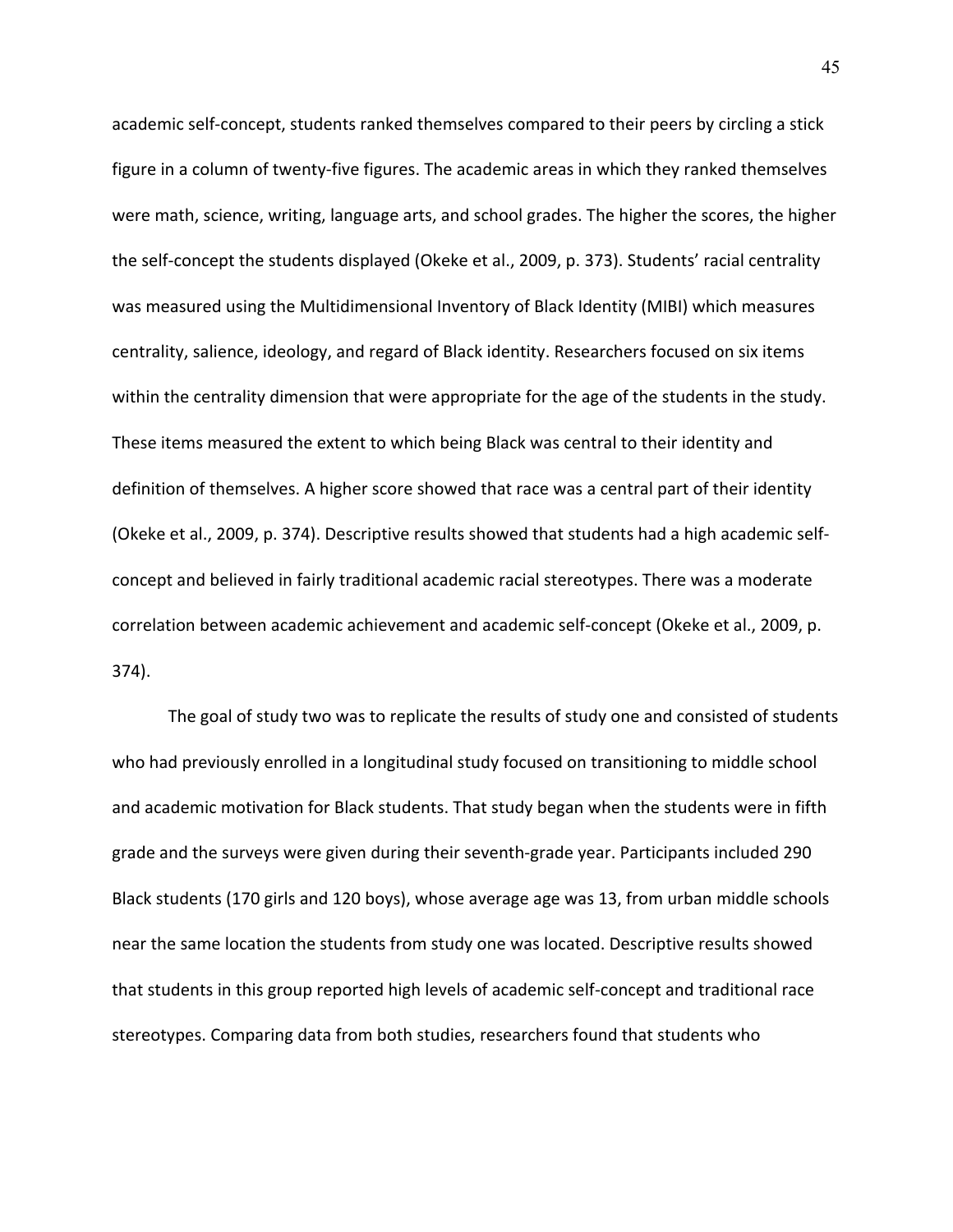considered their being Black a central part of their identity had a lower academic self-concept when they believed the negative stereotypes about their group (Okeke et al., 2009, p. 381).

Researchers posit that Black students who view themselves as academically weak may be more open to believing stereotypes about Black inferiority than students with a more positive view of themselves regardless of achievement (Okeke et al., 2009, p. 383). They also note that schools that emphasized contributions by Black people in their curriculum led to higher academic self-concept and minimized the effects of group stereotypes (Okeke et al., 2009, 385).

Researchers Kerpelman and White studied the relationship between interpersonal identity and perceptions of social capital in adolescent Black adolescents from low-income and rural families. The sample of 374 twelve to nineteen-year-olds (161 males and 213 females) was taken from a larger sample for a larger project. These students were attending a small public school in a southern and rural county. The mean age was just under 15 years old (Kerpelman & White, 2006, p. 226).

Kerpelman and White identified two factors for social capital: how close they were to friends and parents and how students discussed support, both emotional and instrumental, from members of their social groups. Types of expressive support included encouragement and communication. Types of instrumental support included helping with homework and getting information about college and other future opportunities. Where interpersonal identity was concerned, researchers asked questions about friendship, family roles, gender roles, and dating. Based on these results and combined with interrelated identity processes of exploration and commitment, students were categorized into four different groups: achieved, foreclosed,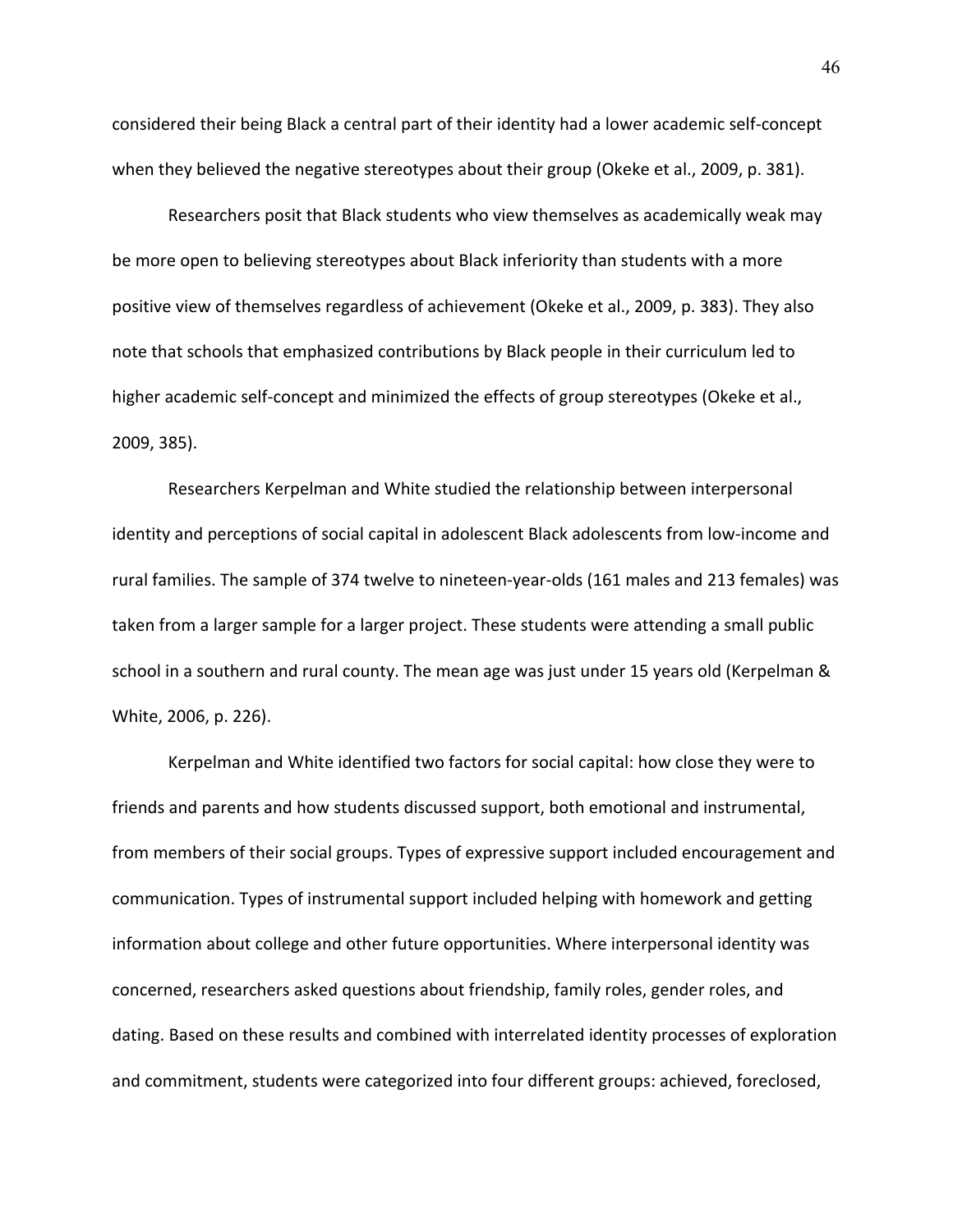moratorium, and diffused (Kerpelman & White, 2006, p. 220). Achieved status described students that have had the opportunity to explore and commit to their identity. Students identified in the foreclosure group had commitment but not much exploration and this was often seen in adolescents who were close with their parents (Kerpelman & White, 2006, p. 224). Students in the moratorium group had explored their identity but lacked commitment. Diffusion meant that students hadn't explored or committed to aspects of their identity. (Kerpelman & White, 2006, p. 220).

Kerpelman and White predicted that students identified in the foreclosure group would have higher social capital and that commitment would contribute more than exploration in students' perception of social capital. Results from the surveys showed that students in the achieved status had higher social capital than students grouped as diffused or in the moratorium group. Students in the foreclosed group showed the same level of support from their moms, friends, and nonparents as students in the achieved group, and the only difference between them and the moratorium group was their closeness to their mothers. There was no difference in social capital quality for students in the diffused and moratorium groups (Kerpelman & White, 2006, p. 231). The results also supported the hypothesis that commitment would have a greater effect on social capital than exploration.

When gender was isolated, researchers found that female students had greater identity commitment and greater social capital quality, putting them at an advantage over their male classmates in having the support and social capital to achieve their goals (Kerpelman & White, 2006, p. 236). They also found that there was a direct link between students who were able to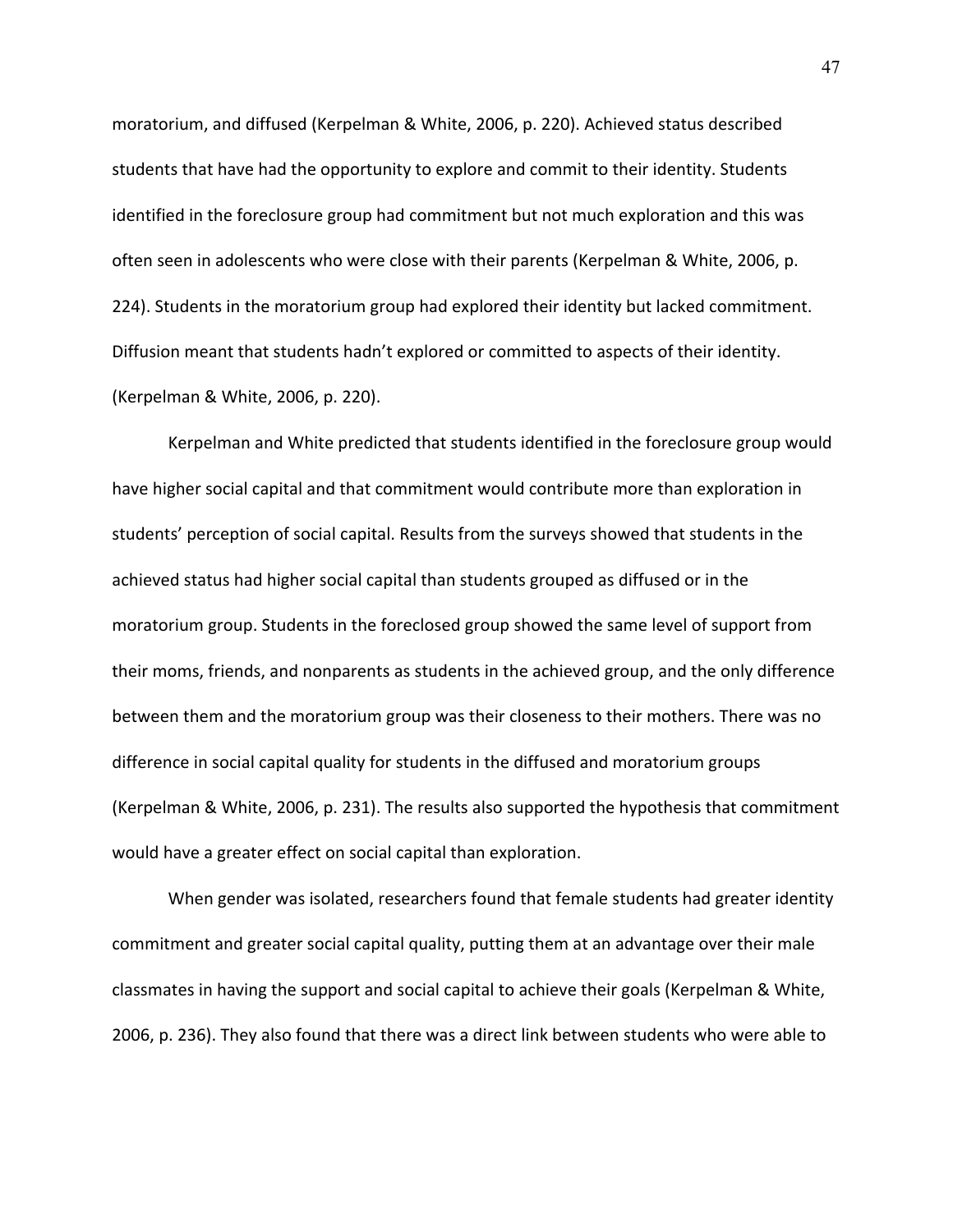work out problems with adults and people their age and having higher levels of exploration, commitment, and social capital.

Researchers Chavous, Bernat, Schmeelk-Cone, Caldwell, Kohn-Wood, & Zimmerman studied how Black students' "beliefs about self, race, and society influence their academic beliefs and behaviors" (Chavous, et al., 2003, p. 1080). Regarding racial identity, the researchers focused on the concepts of centrality (how being Black was central to their definition of themselves), private regard (how they felt about being included in the Black group, both positively and negatively), and public regard (how they felt people outside of their group viewed Black people as a group positively or negatively).

Their longitudinal study had a sample size of 606 Black students. Students were selected during their ninth-grade year based on their eighth-grade grade point average (GPA) of 3.0 or lower. Initial data were collected in their 12th-grade year. Two years later, researchers did a follow-up interview where only 72% of the original 606 students participated. All of the interviewers were trained and were Black and White males and females from the community with at least a high school diploma or GED. Researchers attempted to match the interviewers and students by race and gender when able but sometimes scheduling prevented matching from occurring (Chavous et. al., 2003, p. 1080).

Results of the study showed that students with high values in each of the areas of centrality, private regard, and public regard also had more positive academic beliefs (Chavous et. al., 2003, p. 1087). They also found that students who had more positive public regard tended to be more academically focused. The correlations between the elements of racial identity and post-high school paths were inconclusive, though, as centrality and private regard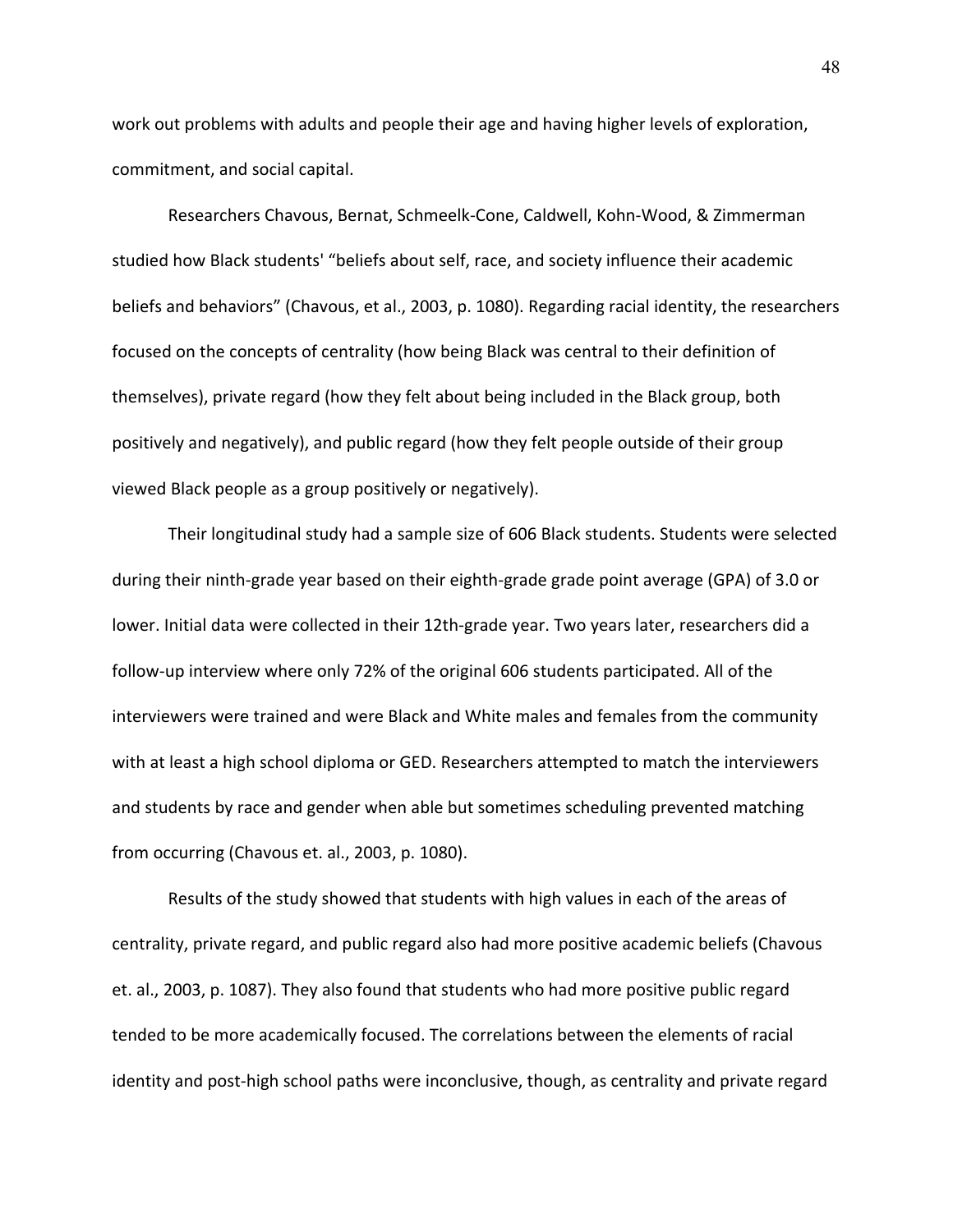were the significant factors in whether students continued their education after 12th grade or not. The study's findings show that sometimes students' private regard and beliefs about society were motivating for academic success but for others, they were discouraging (Chavous et. al., 2003, p. 1088). Researchers note that some of these contradicting results may stem from social contexts in friends, school experiences, and family and community feelings about academics.

Researchers Gibson, Rochat, Tone, and Baron studied how racial demographics within the school students attended as well as parents' attitudes towards their race and how those attitudes were communicated to their children explain implicit race bias within the Black student population. Two hundred sixteen Black people living in greater Atlanta participated in the study: one group of 86 children ages 6-11 and another group of 130 young adults ages 18- 20. Forty-eight percent of the sample attended 90% or higher Black schools while the rest of the sample attended schools where the Black population was 10-20% total.

Results of the implicit and explicit bias tasks showed that African-American children showed no implicit bias for their racial ingroup (Black) or their racial outgroup (white) regardless of the demographics of the school they attended (Gibson, et al., 2017, p. 13). This differed significantly from the sample of young adults whose data showed an implicit ingroup preference, particularly from those participants that attended a Historically Black College (Gibson, et al., 2017, p. 13). Data for the explicit bias tasks showed that Black children and young adults had an explicit bias for their ingroup regardless of the demographics of the school they attended (Gibson, et al., 2017, p.13). Data also showed that the older the participants, the more strongly they identified with their ingroup in both the implicit and explicit measures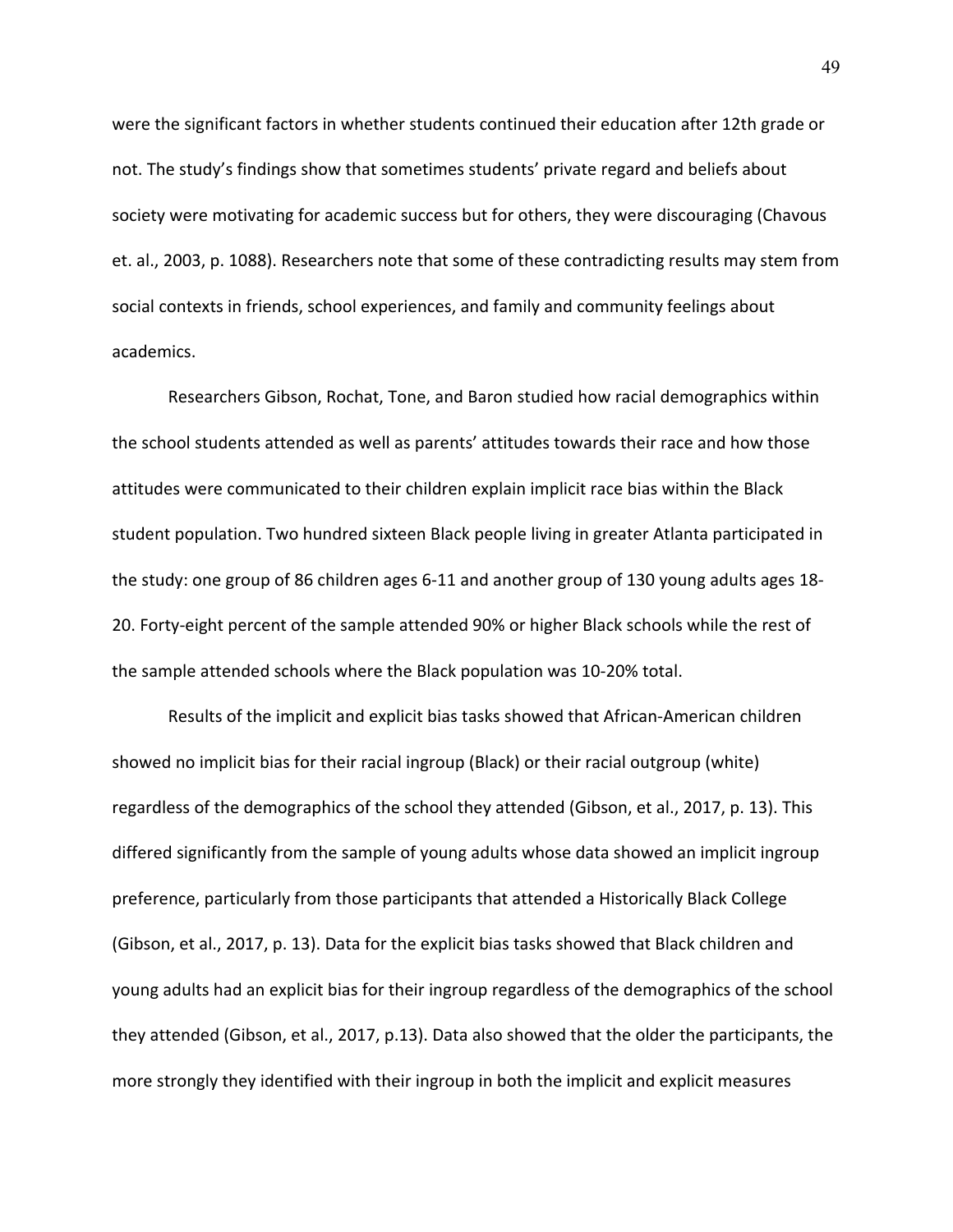(Gibson, et al., 2017, p. 14). One of the measures used was specifically geared towards parents and the messages they send to their children about race. Results show that Black parents' attitudes and messages about cultural history and racial pride impacted their children's explicit racial identity both positively and negatively (Gibson, et al., 2017, p. 14-15).

Researchers Cokley and Chapman's study was designed to determine whether racial and ethnic identities - including anti-white attitudes - influenced academic achievement in a group of students that attended a Historically Black University. Their sample included 274 Black students (268 women and 58 men) whose ages ranged from freshman to graduate students. The surveys used included questions regarding ethnic identity, academic self-concept, whether students believed teachers and other employees of the university cared about them, anti-white attitudes and other-group orientation, and whether devaluing education were predictors of academic achievement. The results showed that, on their own, a positive academic self-concept was a predictor of earning higher grades, as was having positive attitudes regarding other ethnic groups (Cokley & Chapman, 2008, p. 359). Conversely, anti-white attitudes and devaluing education were negative predictors of achieving higher grades. Having a positive ethnic identity had no effect on achieving higher grades, but it did link positively to the positive academic selfconcept which did correlate with achieving academic success (Cokley & Chapman, 2008, p. 360). Schools and teachers should create opportunities that allow students to develop a positive ethnic identity as it is positively linked to a positive academic self-concept and negatively linked to devaluing education - both of which predict academic achievement.

**Identity in Black Male Students**. Researchers Swanson, Cunningham, and Spencer studied how Black males' perceptions in both school and their community affected their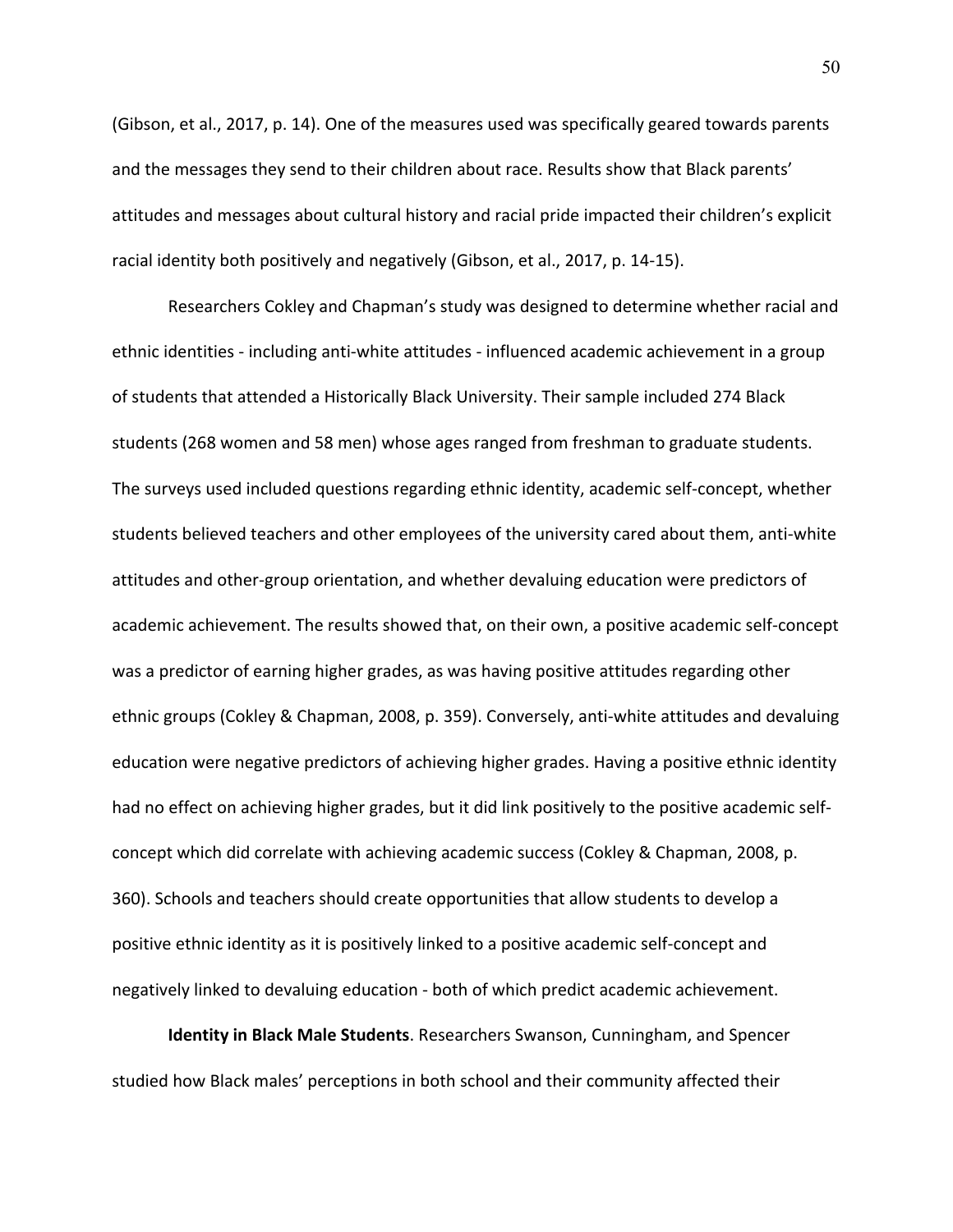academic achievement (Swanson, et al., 2003, p. 619). They also studied coping responses, like bravado attitudes, of resilient and vulnerable Black males. Their research question was, "do adolescent males who perceive negative social and educational experiences regarding Black males adopt reactive coping attitudes (Swanson, et al., 2003, p. 619)?" The longitudinal study of 219 Black males was conducted over their eighth, ninth, and 10th-grade years of school. The purpose of this study was to see how persistent poverty affected the development of Black youth. Fifty-eight percent of the sample met federal poverty guidelines.

Cunningham and Spencer developed the Black Male Experiences Measure in 1996 and this was given to each participant. Students responded to items asking about their experiences in public locations in their neighborhood like malls/stores and parks. Another measure used was a bravado construct for the male students to address stereotypes of male attitudes and behaviors (Swanson, et al., 2003, p. 620-621). Researchers also used the scale of Teacher Expectations of Black Males. This scale measured how students believed their teachers felt about their academic performance and the expectations they held for them. The items in this were written for the students to answer how they thought their teachers would respond.

Results showed that when Black male students did not feel their teachers were holding positive/high expectations for them, they had more bravado attitudes. If Black males believed the adults in their school supported their goals and development, then school was a place for them to receive positive reinforcement. If Black males believed the adults in their school did not support their goals and development, school was no longer a place for them to receive positive reinforcement and more bravado attitudes would surface (Swanson, et al., 2003, p. 625). Researchers recommended having programs that build positive achievement in Black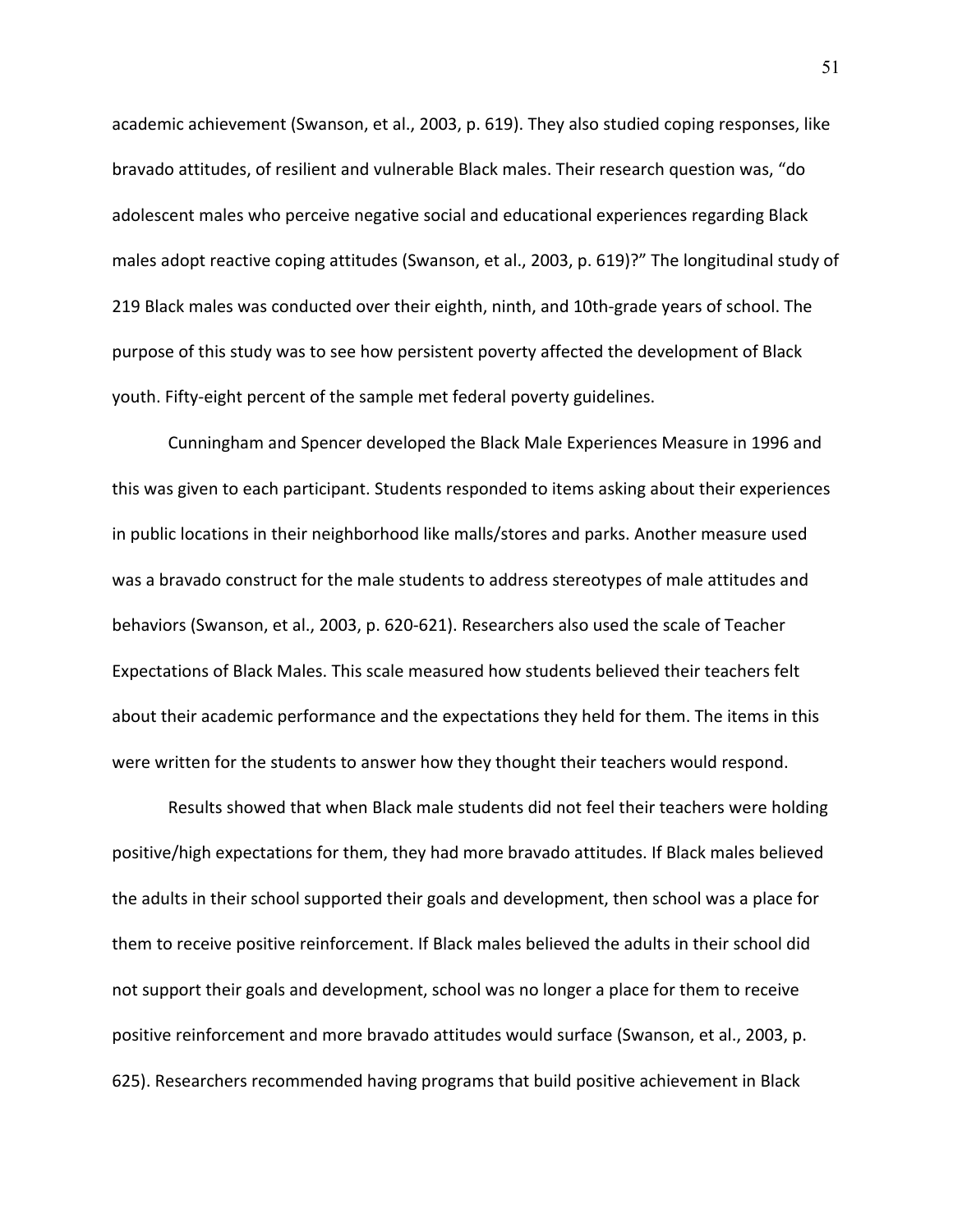males within school while simultaneously training the adults who are with them in school each day. For the bravado attitudes to change, so must the environment in which they experience the need to react (Swanson, et al., 2003, p. 629).

Researchers Irving and Hudley (2008) tested hypotheses related to identity and academic achievement in Black male students. Researchers expected to find the following:

- Cultural mistrust, oppositional cultural attitudes, and ethnic identity would have a positive intercorrelation
- Expectations for academic outcomes and the value placed upon them would be inversely related to cultural mistrust, oppositional cultural attitudes, and ethnic identity
- Socioeconomic status (SES), cultural mistrust, oppositional cultural attitudes, and ethnic identity, and the academic outcome would be significant predictors of academic outcome expectations and academic grade point averages.
- Resistant cultural identity (oppositional cultural attitudes and cultural mistrust) would be inversely related to academic achievement and SES (Irving & Hudley, 2008, p. 682) One hundred and fifteen Black male students in 11th and 12th grade in southern California were participants in the study. Students responded to a survey of 72 items - all on a 4-point Linkert scale - that spoke to cultural mistrust, academic outcome expectations, outcome values, cultural attitudes, and ethnic identity affirmation (Irving & Hudley, 2008, p. 683). Their results showed that cultural mistrust, resistant cultural attitudes, and low academic outcome expectations were intercorrelated. Researchers noted that as Black males' mistrust increased, their academic outcome expectations decreased. As their mistrust increased, so did their oppositional cultural attitudes (2008, p. 691).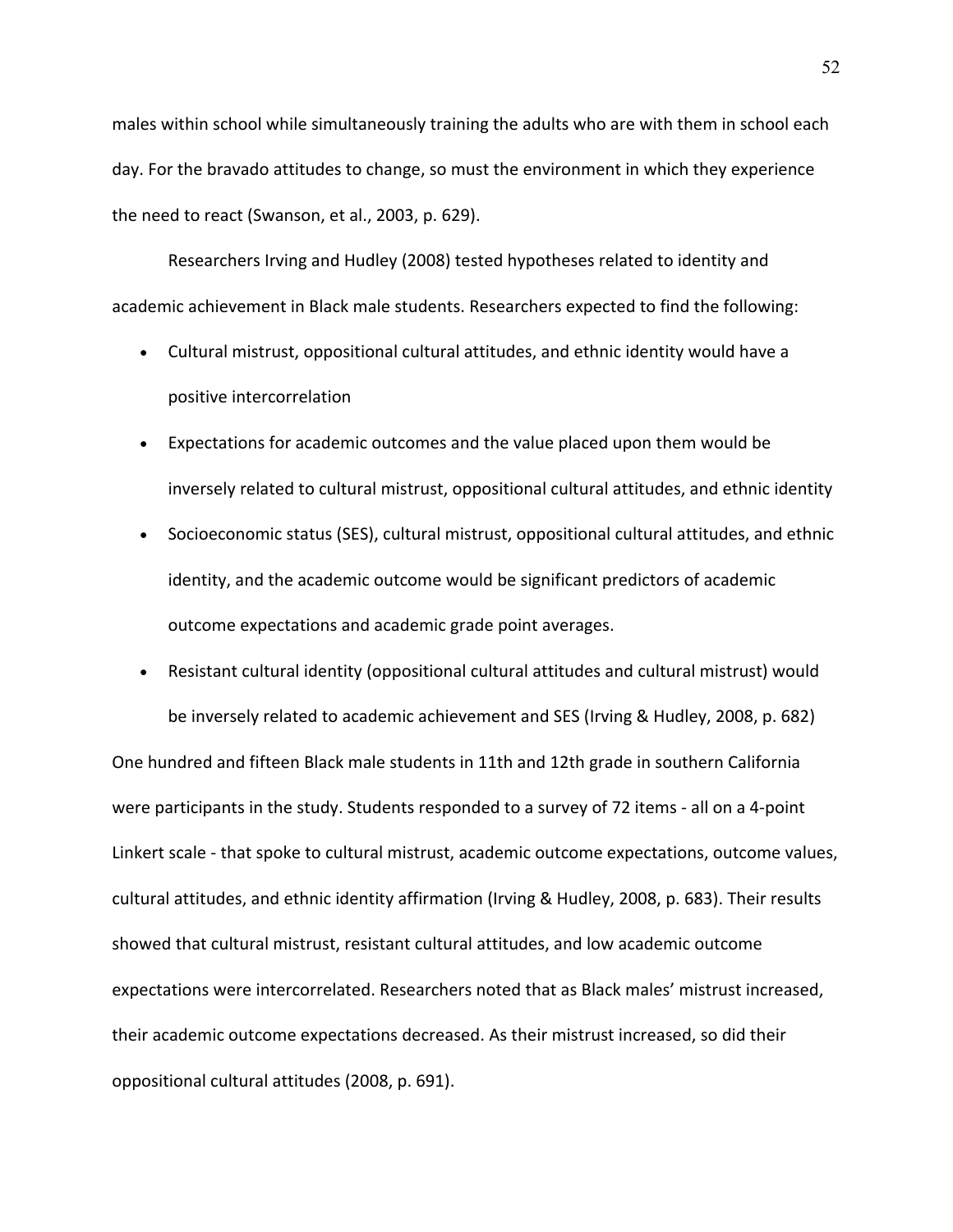They also found that cultural mistrust, academic outcome expectations, outcome values, cultural attitudes, and ethnic identity affirmation correlated with academic achievement on their own (2008, p. 690). SES was inversely correlated with cultural mistrust and oppositional cultural attitudes yet had a positive correlation with outcome value and GPA. SES did not correlate with academic outcome expectations and ethnic identity affirmation (Irving & Hudley, 2008, p. 692). Researchers recommended that identifying students who exhibit cultural mistrust or have a resistant cultural identity early can help identify students at risk for underachieving. They also recommend that schools set policies and practices that support cultural identity work within the school as this may cause students to create an identity that includes academic achievement (Irving & Hudley, 2008, p. 694).

Researchers Hines and Holcomb-McCoy examined the relationship between the enrollment of Black male high school students in honors courses and parenting styles. The sample included 153 Black eleventh and twelfth-grade males in the Northeast United States - 54% reported living in the suburbs while the rest lived in an urban or rural neighborhood. Both schools had high Black and Hispanic populations and almost 90% of the participants were 17-18 years old - 77% of them were seniors (Hines & Holcomb-McCoy, 2013, p. 70). Forty-three percent of the students participating were enrolled in no honors courses like international baccalaureate or advanced placement. Thirty-four percent were enrolled in one or two honors courses. Sixty-four percent of students were not enrolled in college preparatory classes while just over one-third of the students attended high schools that had affiliations with Upward Bound, Gear Up, Talent Search, or College Summit (Hines & Holcomb-McCoy, 2013, p. 71). While no significant relationship was found between the four different parenting styles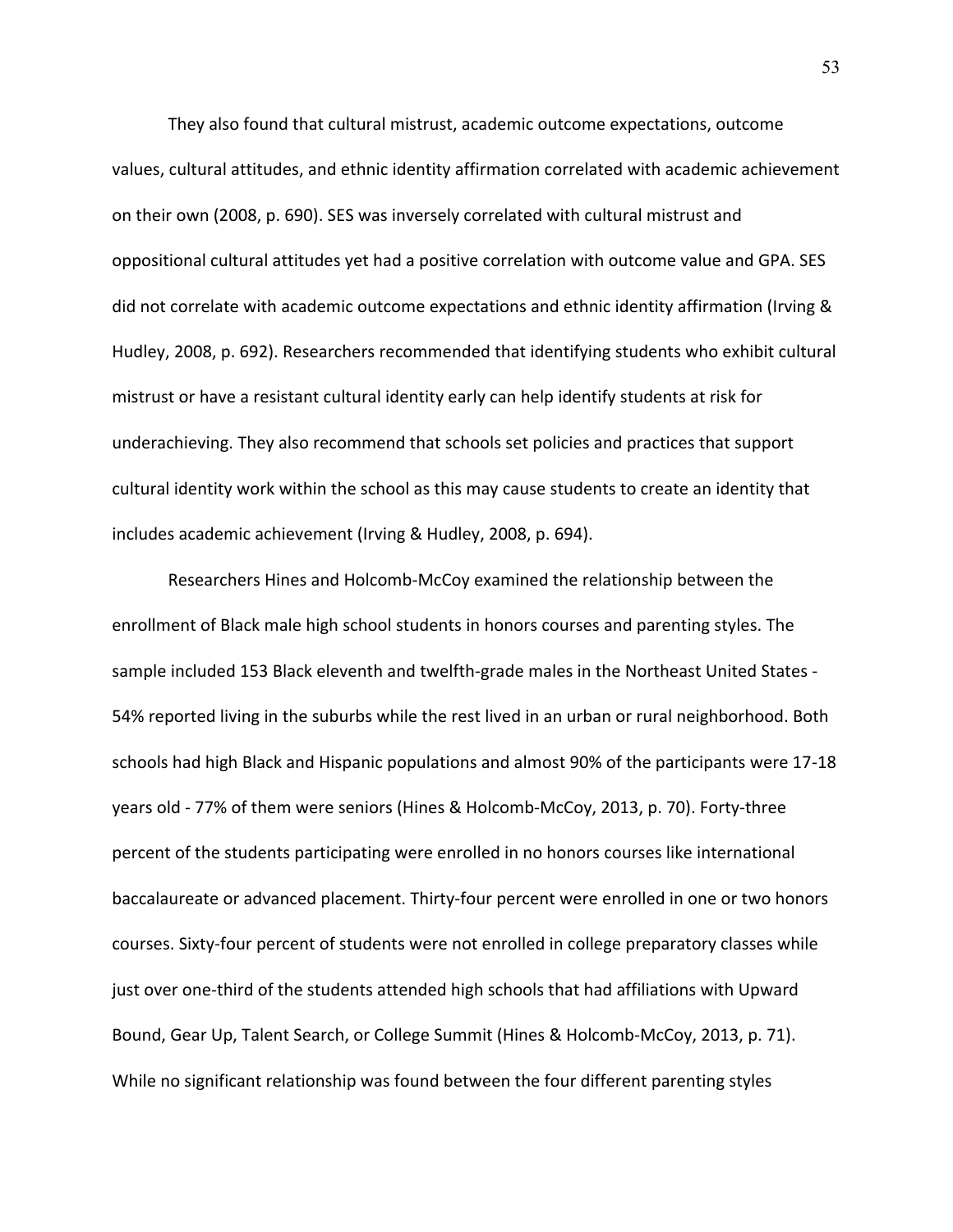(authoritarian, authoritative, neglectful, and indulgent) and enrollment in honors courses, positive predictors of GPA were father's education and having a two-parent household. Father's expectations were a negative predictor of GPA which was perplexing to the researchers as this contradicted their research that found that when parents had high academic expectations, there was a positive predictor of GPA (Hines & Holcomb-McCoy, 2013, p. 73).

Researchers Harrison, Martin, and Fuller interviewed twenty-seven Black male athletes who attended academically rigorous universities on the West coast to study the academic motivation of high achieving Black college athletes and how their peers shaped their achievement. These men competed in football, basketball, track, and field, or soccer, and earned a GPA of at least 2.8. Harrison, Martin, and Fuller used this study to see how selfdetermination theory is related to the results of this study. Self-determination theory describes a person's 'inherent motivational drive to master their social environment through selfdetermined actions,' (Harrison, et al., 2015, p. 81).

This study consisted of two phenomenological interviews; after the first interview, researchers analyzed the content for themes and then conducted a follow-up interview. The first interview lasted an hour and the second interview was no longer than twenty minutes. The first interview had four open-ended prompts that asked the participants to describe their academic experiences, how they were perceived on campus as Black student-athletes, how they balanced athletics and academics, and how they stayed motivated to maintain good grades. Participants were given a transcription of the first interview and were allowed to revise it for clarity (Harrison, et al., 2015, p. 83).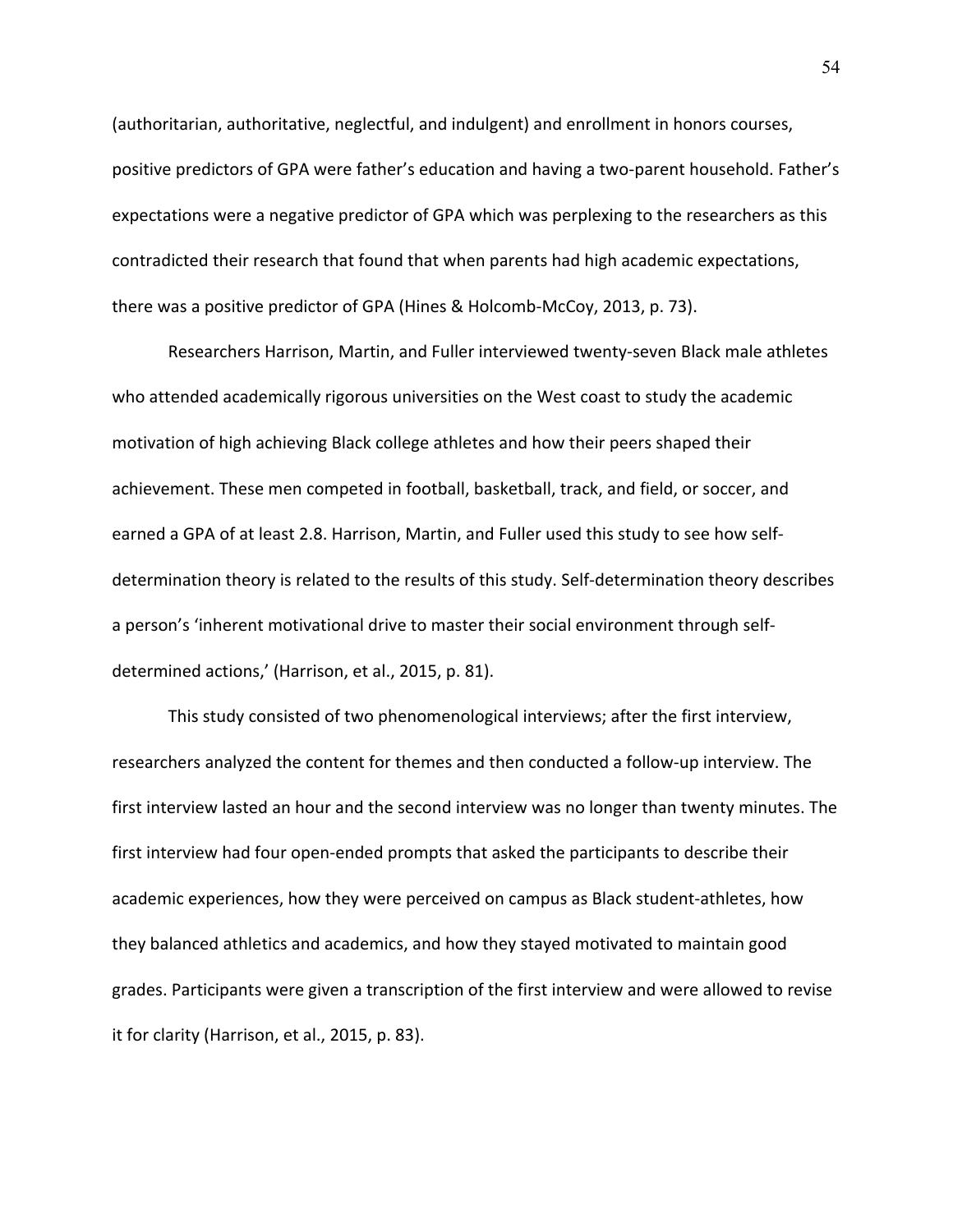Results of the interview and the themes that arose showed that Black male studentathletes were aware that their self-determined actions, attitudes, and behaviors were necessary to their success, but the other athletes, athletic departments, coaches, and campus community were helpful or harmful towards their self-determined behaviors (Harrison, et al., 2015, p. 88). Relatedness, the sense of belonging to a community and caring for/being cared for by others (Harrison, et al., 2015, p. 82), was the greatest social factor that increased intrinsic motivation in the participants (Harrison, et al., 2015, p. 88-89). However, the athletes often discussed that they often had to dissociate from teammates, peers, and family members to take on their achievement alone as teammates and peers would often create situations misaligned with their goals (Harrison, et al., 2015, p. 89). The results of this study contradicted Ogbu's oppositional culture theory in that the Black male athletes valued education and that as they got older, that valuation increased rather than diminished.

## **Systems**

Research tended to reach consensus that Africentric programs involving rites of passage were important in building a cultural and racial ethnic identity with Black male students. These programs had mentorships in place for both students and their families from people within the community. For these types of programs to be successful, it was important for those leading them to be of the same race as the attendees.

**Africentric Programs**. Researcher Piert's qualitative study focused on the experiences of Black students who participated in their high school's rite of passage program (Piert, 2007, p. 173). The high school where the study took place was a K-12 African-centered college preparatory charter school in an urban city in Michigan. The foundations of the school were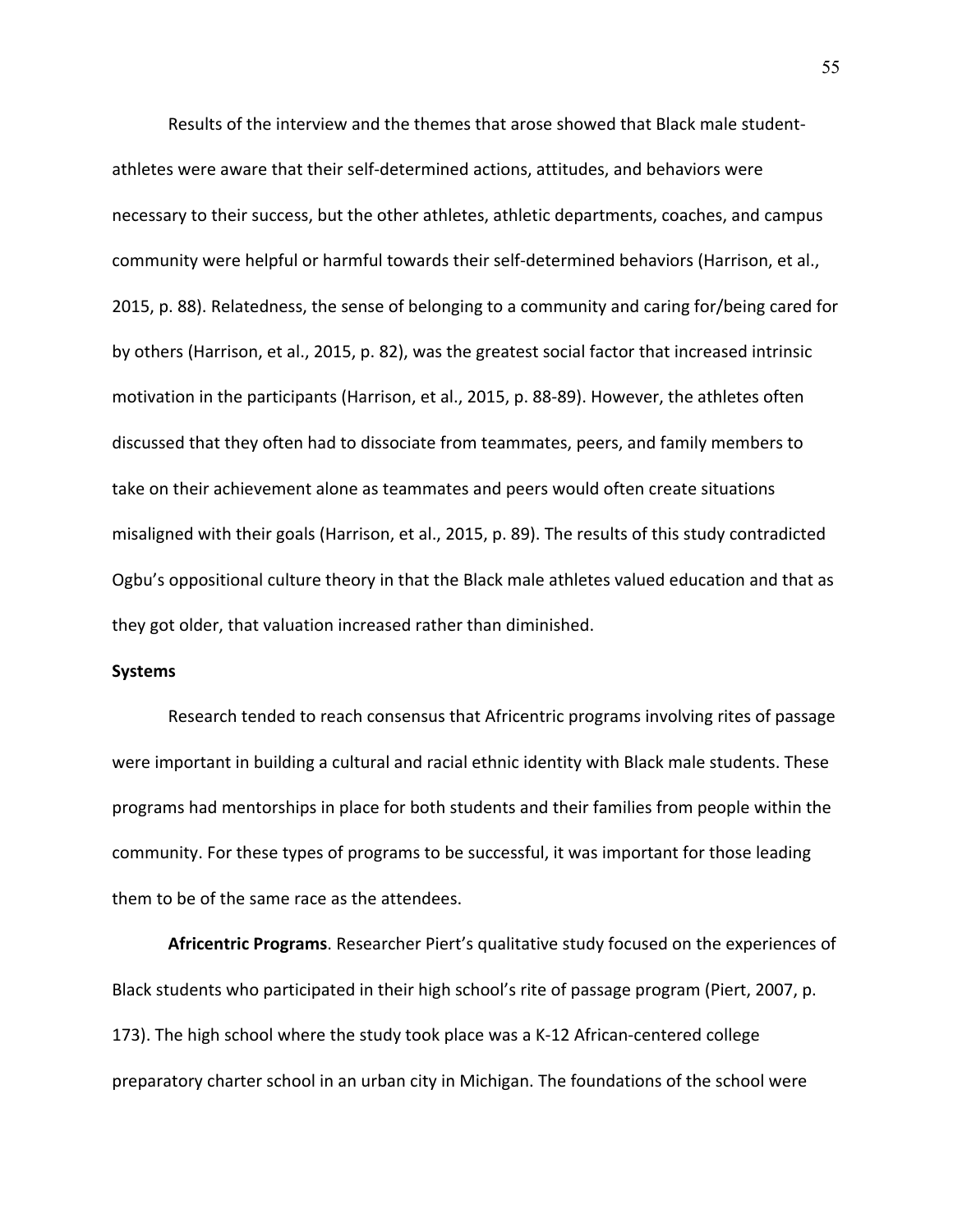based on deconstructing American influence, promoting a positive self-concept, and acknowledging the Black cultural heritage of the students. Piert chose this school for the aforementioned reasons but also that it had been running for 30 years and as a K-12 school, would likely have a sample group who had experienced the Afrocentric schooling for most of their school experience (2007, p. 174-175). Participants of the study were seven former students three of whom graduated in 1996, three in 2001, and one in 2002. They were initially interviewed for 60-90 minutes with open-ended questions and were allowed to answer as detailed as they wanted. From the interviews, Piert noticed that the rite-of-passage experience was a primary part of the schooling of the participants (2007, p. 176).

Participants recalled that the first rite-of-passage occurred in eighth grade and was understood to be the adult rite, giving them more responsibilities both at home and school. For a week, students' school assignments were completing tasks at home like cleaning or speaking with grandparents or other elders in their families. Over the years, the rite that took a week began covering months starting with a preparation period (Piert, 2007, p. 176).

The second rite-of-passage occurred in high school and male and female students experienced different programs. The male students went on week-long field trips and camping excursions with male community members, school faculty, and parents. On these trips, the young men were trained in community values and other 'manhood' related things like fatherhood, providing for their family, leading the community, building relationships, sexuality, and strength training (Piert, 2007, p. 177). Female students were not taken on retreats or trips their rite-of-passage was a "communication fast (2007, p.177)" where they were not allowed to speak to the male family members and spent all of their time with the female family members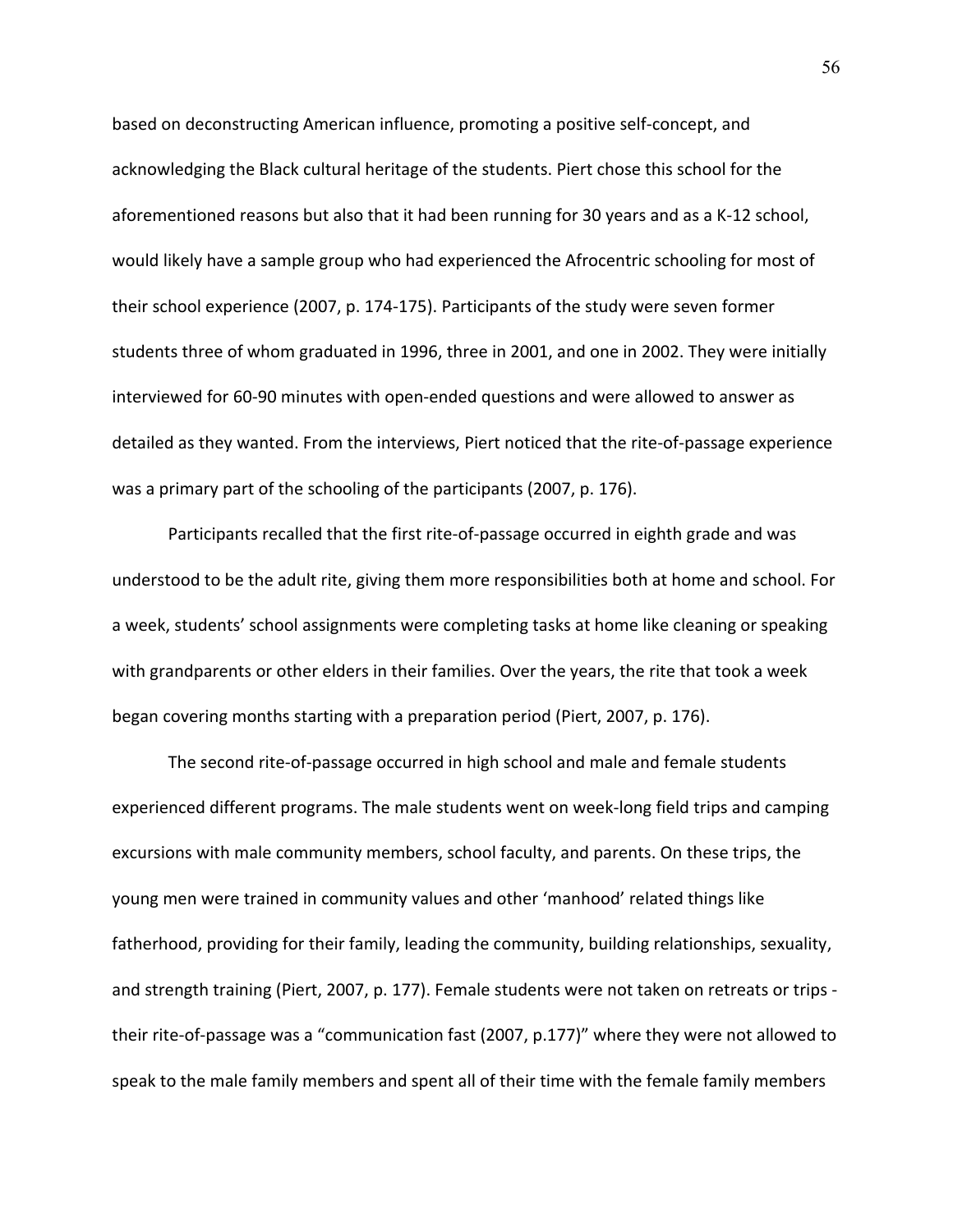and elders in their community. They were assigned tasks to complete and received counsel from these women. As the program grew, the female participants took it upon themselves to formulate ways to be disciplined and went on hiking trips and created a drill team (Piert, 2007, p. 177).

Something that was repeatedly discussed by the former participants is that the rite-ofpassage experience was not explicitly tied to puberty. The rite happens when the elders believe you are mentally ready to enter young man/womanhood. Some students' rites-of-passage may last two months, others longer (Piert, 2007, p. 177). Manhood and motherhood, in terms of sexuality, were handled differently. The male students were told to "understand the consequences, the responsibilities of what happens, statistically why it happens, when and where… (2007, p. 178)." Female students, on the other hand, were taught that, in African culture, pregnancy and having a child was a gift from the Creator and that children are always welcome and a blessing (2007, p. 179).

Community importance was one of the pinnacle things taught to students in the rite-ofpassage program. Female students were taught that women need to value and appreciate other women rather than view them as an enemy. Male students developed a multi-age brotherhood of different experiences and ideas that made them stronger. This was only able to happen because of how the entire school, family, and community leaders were part of the creation of the program specific to that community. This showed that the African cultural teaching of "children always being welcome" was being practiced by the school and community. The time and energy that the adults put into this program showed the students that they were important to the community and that their connection to the community was a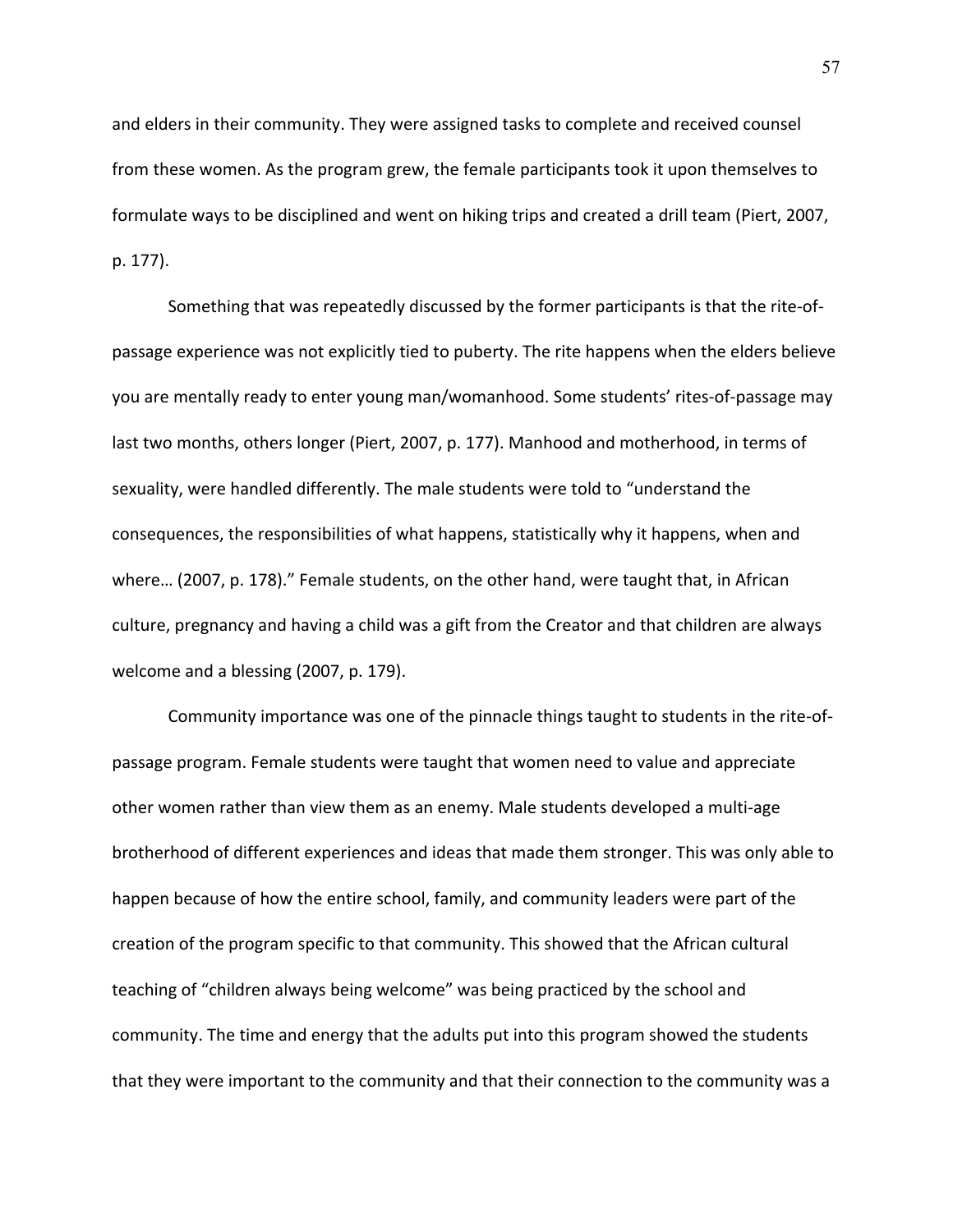way of survival and bettering of the whole community (Piert, 2007, p. 180). The culmination of the rites-of-passage is a celebration with their same-gender community members as a way to symbolize the ending of childhood and the beginning of adulthood (2007, p. 180).

Researchers Harvey and Hill focused their research on the effect of an Africentric rites of passage program on at-risk Black males and their parents. This program was developed by the MAAT Center for Human and Organizational Enhancement in Washington DC to work with students between the ages of 11 and 15 who lived in and around DC. The goal was to reduce the rate at which Black youth were using substances and to diminish antisocial behaviors (Harvey & Hill, 2004, p. 65). Its approach was to educate from multiple places in the child's life: individually, within their friend group, family - both immediate and extended, and their community. The goal was that children became cooperative, respected themselves and others, and gained a sense of belonging and responsibility for themselves and their connection to their community (Harvey & Hill, 2004, p. 67-68). Children in the program went through an eightweek orientation period and then had weekly meetings where they learned about their African culture using the Nguzo Saba. Finally, there was a ceremony where the children got to show their family, friends, staff, and other community members their growth over the course of the program. Children in the Rites of Passage program received interventions in three ways: after school, family activities, and individual and family counseling (Harvey & Hill, 2004, p. 68).

During the after-school program, students were taught social skills, both interpersonal and intrapersonal, which aimed to increase their self-esteem. They met three days a week for three hours each time. Each day began with a ritual rooted in African culture and a review of the principles of Nguzo Saba: Umoja (unity), Kujichajulia (self-determination), Ukima (collective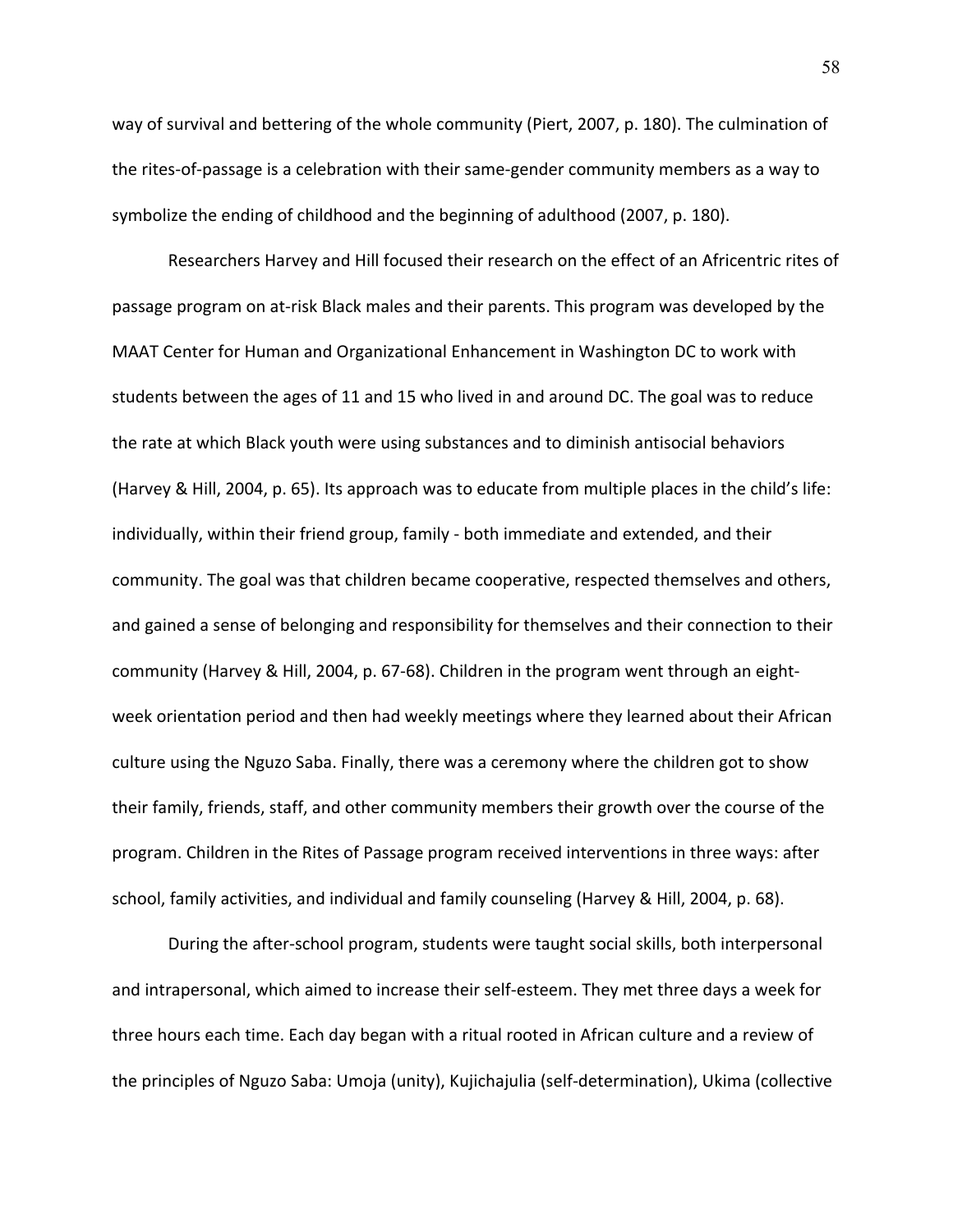work and responsibility), Ujamaa (cooperative economics), Nia (purpose), Kuumba (creativity), and Imani (faith). After the ritual and review, the children participated in three activities focused on knowledge and behavior (encouraged healthy behaviors for themselves, their family, and community), learning motivation (learned hands-on skills to keep a home that also used math and science skills), and creative arts (experienced time to explore their creativity from experienced craftspeople and artists) (Harvey & Hill, 2004, p. 69).

Once a month, MAAT held sessions and retreats for families to help enhance and empower parents in their parenting skills, participating in their child's life, and advocating for their children. In the third year, the retreat was a joint parent and youth session to enhance the bonds between the children and their parents. They participated in intensives to build selfesteem and skills, learn more about African culture and practices, and family activities they could do together. The end of the retreat had a naming ceremony where the parents and children were given African names (Harvey & Hill, 2004, p. 69).

For the study, the sample consisted of boys that were 11-15 years old and their family members. The boys were referred to the program from public schools, juvenile justice system, and other programs with the strict guideline that they did not have a history of drug use. Family members that participated were not limited to just parents. Other adults of significance, siblings, and guardians were also participants (Harvey & Hill, 2004, p. 70). There were 17 students in the first cohort, 13 in the second, and 27 in the third. The boys took a pretest with questions about racial identity, cultural awareness, knowledge of drugs, self-esteem, academics, and what they think the program could do for them. The parents and guardians that participated also took a pretest with topics and questions about racial identity, cultural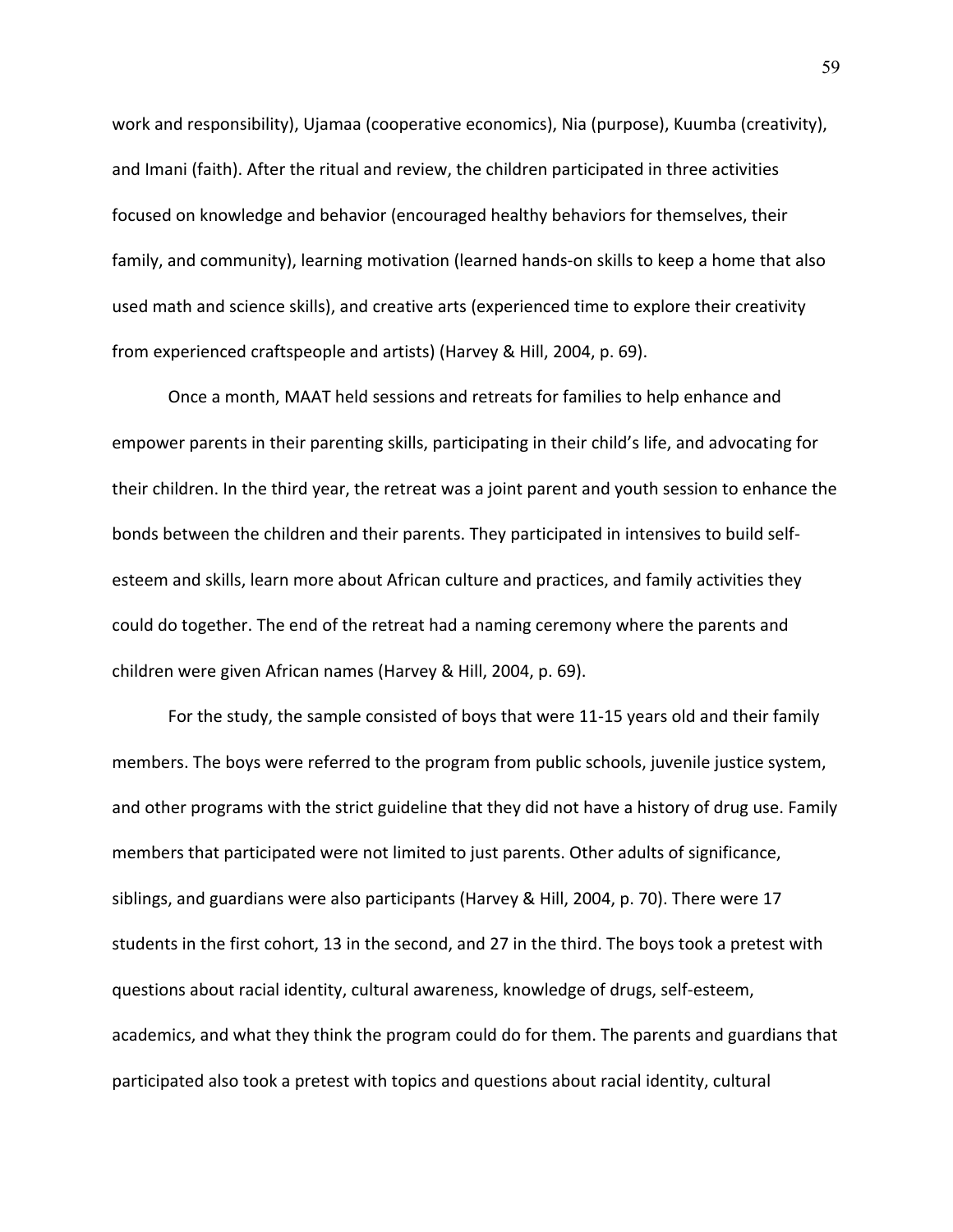awareness, parenting skills, community, PTA participation, parental advocacy, and what they think the program could do for them. At the end of the program period, they took a posttest about the same topics (Harvey & Hill, 2004, p. 70).

Because the pretest was taken by the boys at the end of the first eight weeks, the effect of the program may not be as measurable. The boys learned a lot and already, after eight weeks, showed positive results in the different areas of concern. There were significant gains in the pre and post-test for self-esteem and drug knowledge. There were gains in racial identity and cultural awareness, but because the pretest was given so much later than intended, the growth was not considered significant. There were no gains in academic orientation. Overall, the program developed positive relationships and self-esteem to the point where many of the boys felt like they were equipped to resist negative peer pressure (Harvey & Hill, 2004, p. 72)

The effect on parents and guardians was also positive though the pretest and posttest results were not statistically significant because of the small sample size of 10. Anecdotally, parents and guardians reported that the bonds with their sons had improved and the bonds were observable by the researchers (Harvey & Hill, 2004, p. 73).

Researchers noted that from evaluations, the most effective programs were focused on the individual, family, peer group, and community (Harvey & Hill, 2004, p. 73). Researchers also suggested that when creating programs for at-risk youth, using culturally competent interventions, and having the staff working in the program the same race of the youths was important for the success of the program outcomes (Harvey & Hill, 2004, p. 74).

Researchers Bass and Coleman's study focused on whether learning the seven principles of Kwanzaa (which are the same as the principles of the Nguzo Saba above) in an academic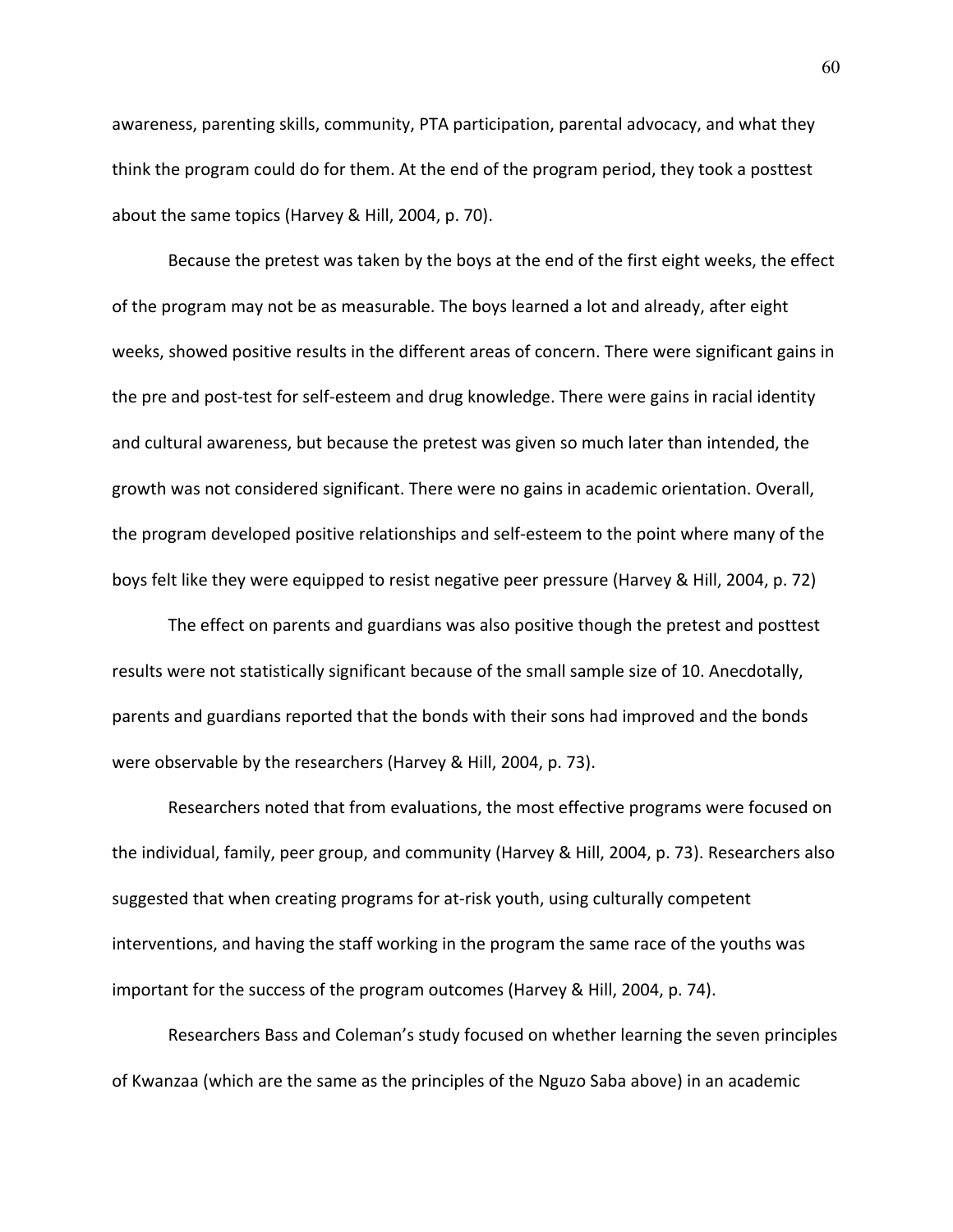setting improved student behaviors in school and to determine if being grounded and supported within one's own culture is necessary for being competent in another culture (Bass & Coleman, 1997, p. 49). Their sample group consisted of six Black male sixth-grade students who were identified by school social workers or psychologists as being at risk for academic underachievement (Bass & Coleman, 1997, p. 49). These six students met over twenty weeks with Bass where they were taught the principles of Kwanzaa, set academic goals, and built relationships and trust within the group. In the final ten weeks, the focus shifted to putting the principles into practice.

Students met monthly and were responsible for self-evaluating their classroom behaviors and whether they were achieving their academic goals (Bass & Coleman, 1997, p. 50). At the end of the twenty weeks intervention, Bass and Coleman found that over 80 percent of the students achieved their academic goals and the group's GPA increased over 45 percent from 1.9 to 2.51. The behaviors that the students had control over improved and the disciplinary referrals dropped from an average of 11 to 0.5 over the course of the last ten weeks.

Researchers received and recorded comments from teachers and parents about the program and three of the teachers commented that classroom behavior and academic performance had improved. Two students' parents commented how the program suddenly helped their children as they noted the improvement in grades and lack of detention. The results of this research, though the sample was small and no control group was evaluated, showed that schools should spend energy creating opportunities for Black students to learn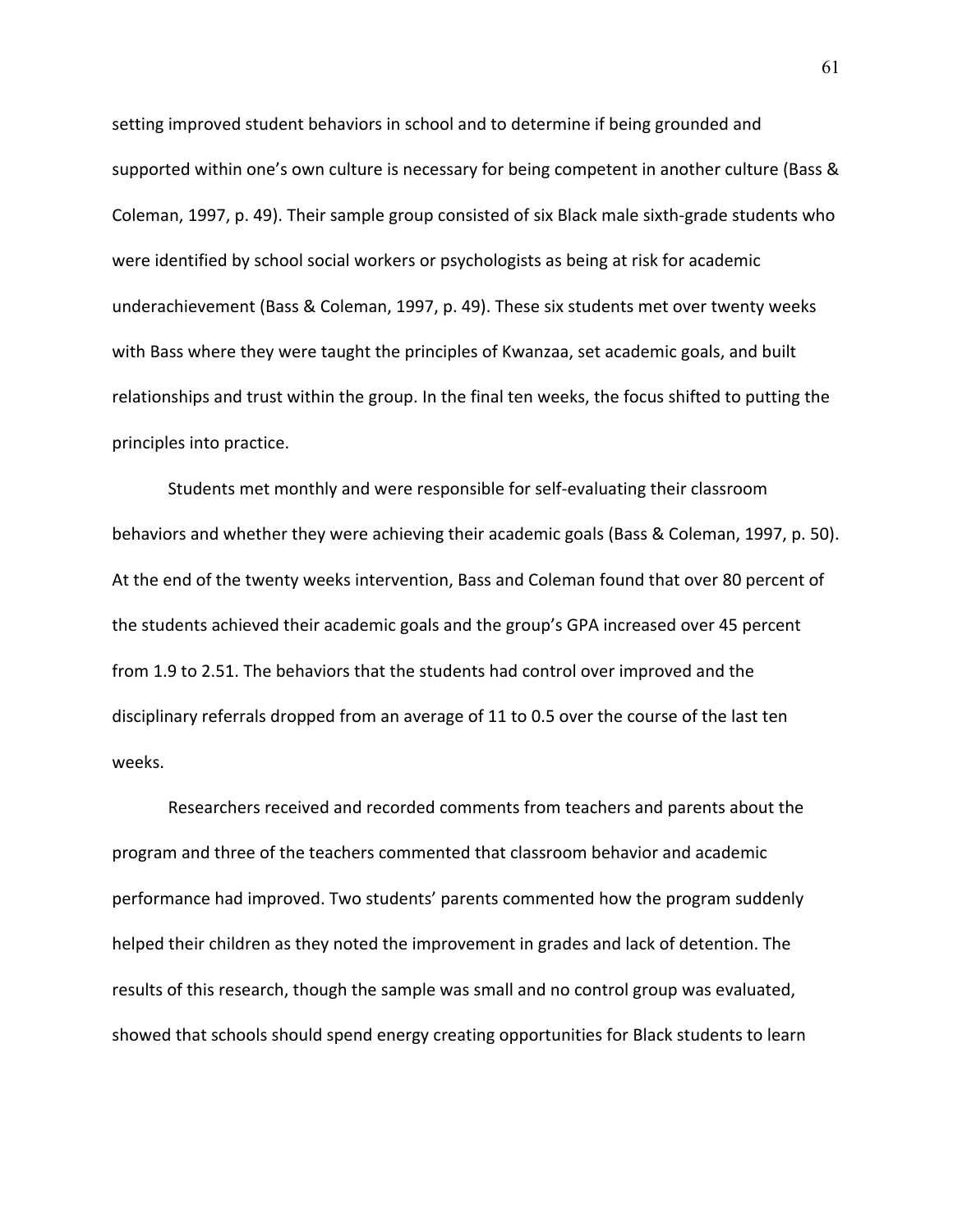about their culture's symbols and traditions so they can have a positive sense of self, both culturally and personally (Bass & Coleman, 1997, p. 50).

Researcher Wyatt studied the effects of an after-school counseling and mentoring program on the graduation rate of Black male students in a large urban school district. Standards for the program were drawn from the American School Counselor Association (ASCA), Nguzo Saba, and empowerment theory. The ASCA standards focused on what students' knowledge, attitudes, and skills should be by the end of the program and included weekly and monthly lessons on academic achievement, inter- and intrapersonal relationships, and college and career options (Wyatt, 2009, p. 465). Empowerment theory supports the program in that it promotes the students to better their current family and community situation by developing their own power in relationships and politics. It also gives the facilitator of the group the goal of creating students that were successful in their academics (Wyatt, 2009, p. 465). The male mentors utilized the seven principles of the Nguzo Saba in multiple ways over the course of the month showing that the principles apply to most situations the students face (Wyatt, 2009, p. 465).

The Brotherhood met each Friday after school for 30 weeks. A curriculum addressing the aforementioned goals was created and group coordinators used data from students about other topics and issues that were relevant to their development (Wyatt, 2009, p. 465). At the end of each meeting, members in attendance write in a journal to comment on any thoughts, feelings, or things that need to be addressed in the future (2009, p. 465). Wyatt gauged the effectiveness of The Brotherhood by collecting GPAs and giving a survey at the end of the fifth year (2009, p. 465). Participation in The Brotherhood is voluntary and encompasses an average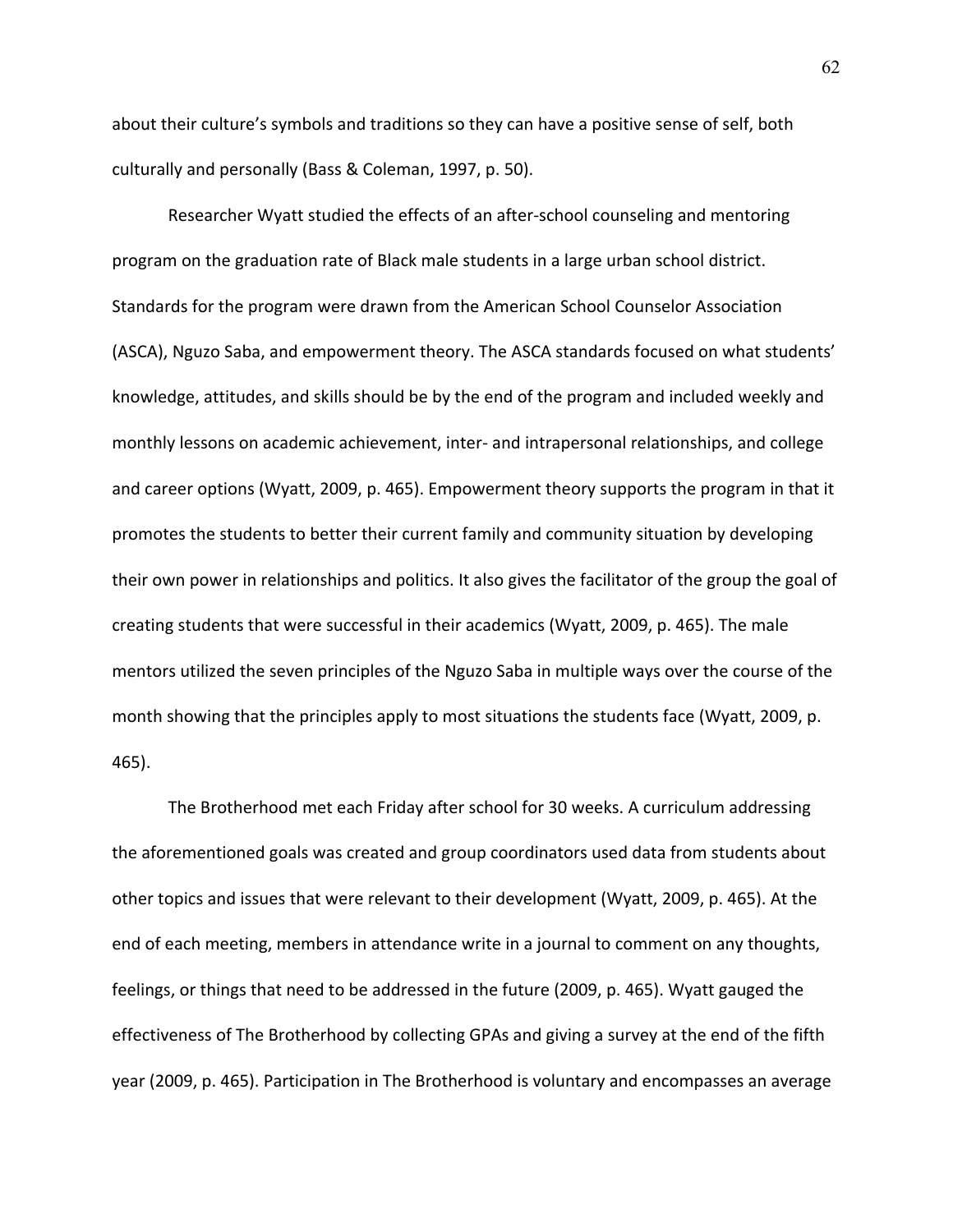of 1,700 students per school year. The demographic breakdown is 90.5% Black, 3.4% Hispanic, and the remaining 6% as Native, White, or other (2009, p. 465). For the purposes of this study, permission to review GPAs was given by parents of 307 students who participated in any of the years from 2004 to 2008 (2009, p. 465). These GPAs were compared to final GPAs of Black and Hispanic males' and Black and Hispanic Females' GPAs in the district. Wyatt also created and administered a questionnaire given to 36 current and former members to evaluate the impact of The Brotherhood (2009, p. 465). Questions were focused on the three standards of ASCA to gauge whether The Brotherhood was effective in understanding how important academic achievement was to the real world, whether the interpersonal skills learned to help them respect themselves and other people, and how effective The Brotherhood was in helping them feel college and career ready (Wyatt, 2009, p. 466). Members were also given an opportunity to give their own thoughts about their experiences in The Brotherhood while attending school (2009, p. 466).

Between 2005 and 2008, there was a 16% increase in GPAs for members of The Brotherhood. In 2006, members of The Brotherhood had a cumulative GPA of 2.88 while Black and Hispanic males' not participating in the program had a cumulative GPA of 1.80. In 2007, the GPA of the students in The Brotherhood was 2.79 while those not participating had an average GPA of 1.88. In those same years, the Black and Hispanic females' GPAs were 2.40 and 2.43 respectively showing that the students participating in The Brotherhood performed at a higher level than the females (Wyatt, 2009, p. 467). More often than not, the current and former students in The Brotherhood answered questions about the ASCA goals with "always" or "sometimes" and "never" was not chosen once.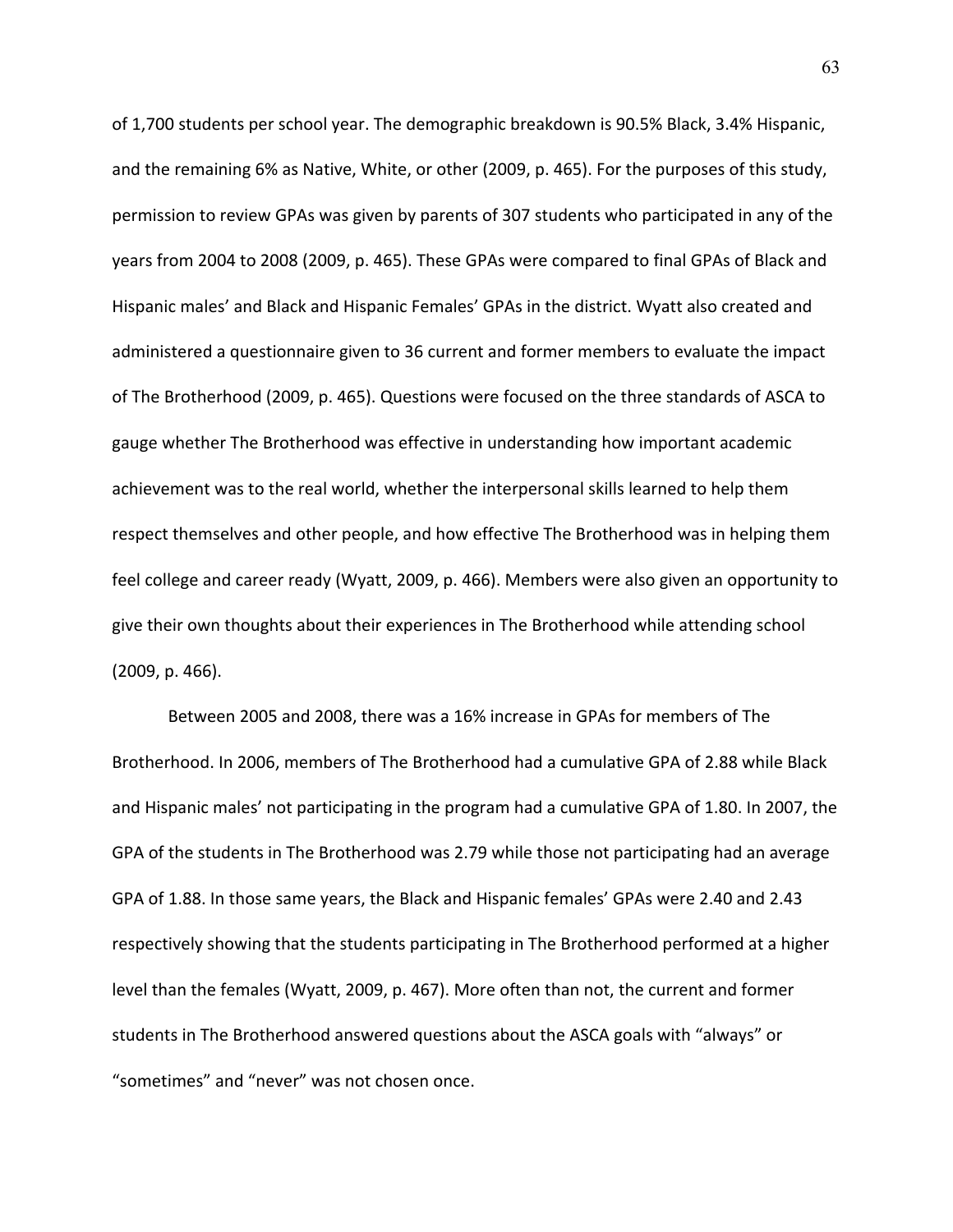These results showed that being a member of The Brotherhood was a key strategy in academic success. It also made program directors decide to do quarterly checks to make sure students were on track over the school year (2009, p. 467). The questionnaire results caused the program directors to reevaluate how counselors helped students plan out their learning plan from 9th to 12th grade. These results also showed that students wanted more lessons and training on life skills over the course of the 30 weeks (2009, p. 467). In general, the results from the data showed that continuous academic help, mentoring, and college and career counseling was necessary for academic success and that counselors should create themed counseling groups that are relevant to students and make sure students have a say in what the goals and objectives are for the group (Wyatt, 2009, p. 469).

**University Level Programs**. Researchers Spurgeon and Myers studied the relationship between racial identity and self- and social-wellness of 203 Black male junior and senior college students attending HBCUs (103) and PWIs (100) (Spurgeon & Myers, 2010, p.531). Using the Racial Identity Attitude Scale (RIAS), the Five-Factor Wel (5F-Wel), and a demographic survey, Spurgeon and Myers found that Black male students attending PWIs scored higher on the RIAS Internalization scale and the 5F-Wel physical self scale while those attending the HBCUs scored higher on the social self scale. No relationship between racial identity and wellness scales was found for either group (Spurgeon & Myers, 2010, p. 536).

Spurgeon and Myers were not expecting this result as there was an assumption that a greater internalization would correlate with a greater sense of well-being. Identifying what 'wellness' means for Black men at either institution is a recommendation by the researchers for future studies (Spurgeon & Myers, 2010, 2010, p. 538). Higher scores on Internalization in the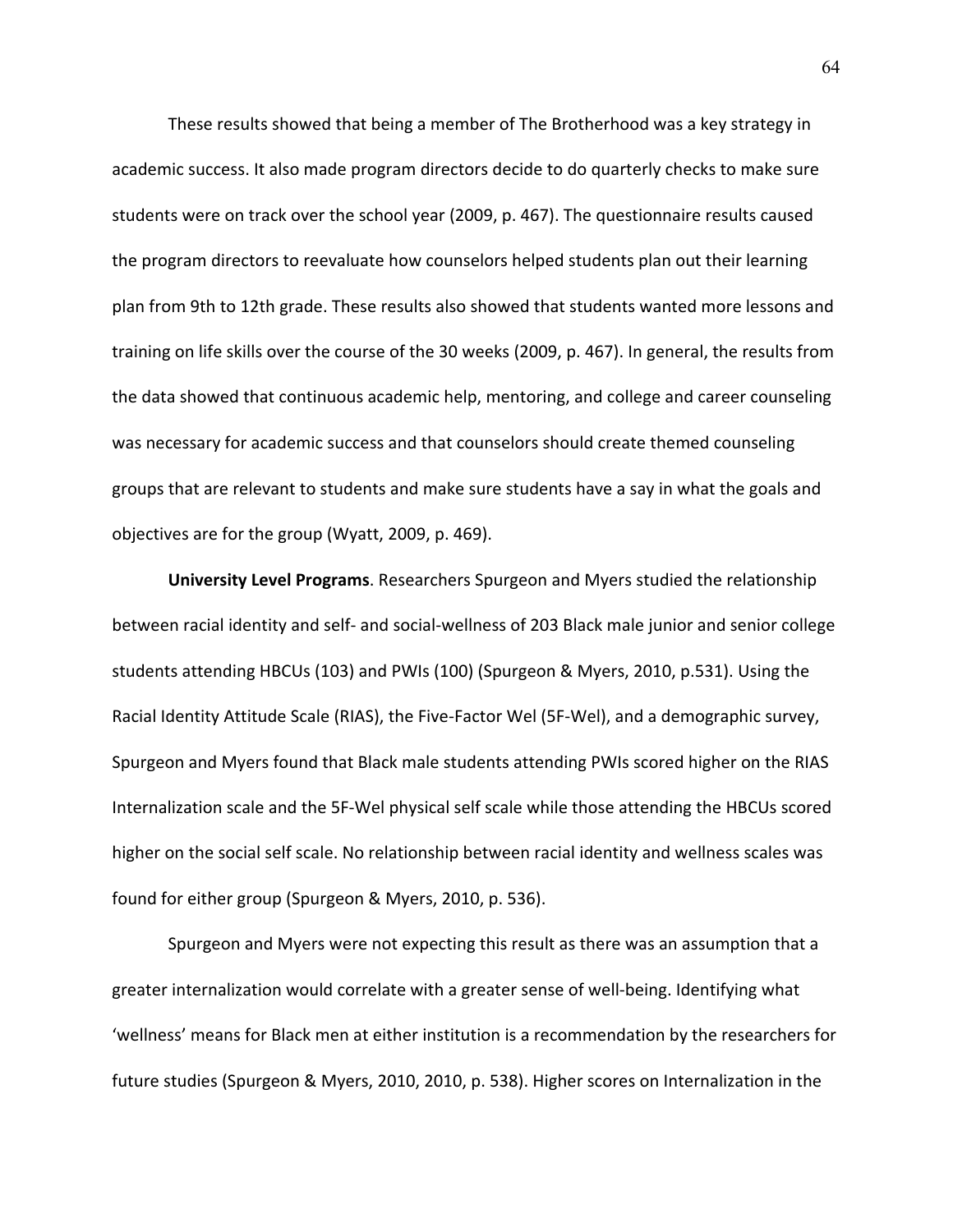RIAS for students who attended PWIs than HBCUs was interesting because the assumption was that Black students had more opportunities, both academic and social, at an HBCU to embrace their race within the culture of America and that their identity as Black males would be solidified because of friendships with other Black males (Spurgeon & Myers, 2010, p. 537).

Researchers recommended that counseling offices on campuses needed to create programs that help Black males make connections and form relationships with each other, especially at PWIs, and pair that with physical wellness programs that utilized best practices from nutritionists and physical trainers. Setting up upperclassmen as mentors to underclassmen would also create a community and develop racial identities (Spurgeon & Myers, 2010, p. 539).

Researchers Luedke, Collom, McCoy, Lee-Johnson, and Winkle-Wagner explored the effectiveness of a university program (Project Scholar) aimed at helping first-year students of color be successful in higher education. The goal of the program was to intentionally give access to research opportunities for first-year undergraduate students of color while simultaneously fostering their cultural identities in an effort to increase the number of students able to apply for the McNair Scholars program (Luedke et al., 2019, p. 1532). The McNair Scholars program was created to support and prepare first generation and low-income students of color to pursue doctoral programs and increase the diversity in the pool of applicants for college and university faculty positions (2019, p. 1533).

Membership to Project Scholar required students to be non-white or a former participant in one of the federal programs geared towards low-income students and students of color such as GEAR UP, Upward Bound, or Talent Search. Grade point averages of 3.0 or higher or an ACT composite score of at least 20 were the other requirements (Luedke et al., 2019, p.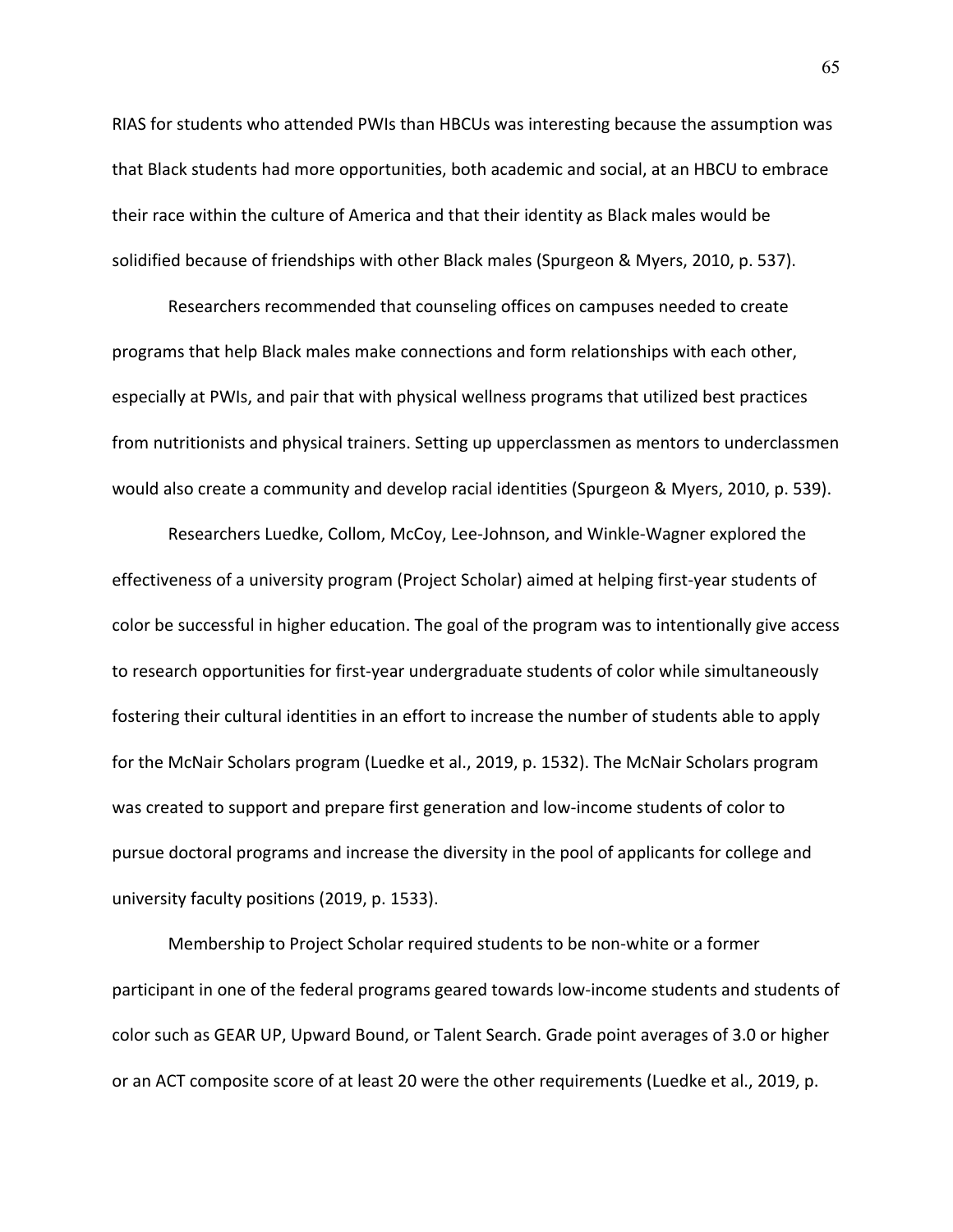1533). Members committed to attend the university where Project Scholar was being instituted as well as participate in the week-long summer intensive week. They also received a \$500 scholarship each semester enrolled in the Project Scholar courses each of the first two semesters of college (2019, p. 1533).

During the one-week summer intensive, students were introduced to the university, participated in group team building activities and seminars to help them transition from high school to college, and heard from different faculty members as well as other staff and students on various panels. The purpose of the enrollment in the semester courses was to establish a network of peers and faculty on campus and gain an understanding of different resources available to them. Parts of this course also included a multicultural heritage lecture series (Luedke et al., 2019, p. 1533).

Along with the social and cultural aspects of the course, students were also given opportunities to learn about research concepts and invited to participate in research projects outside of the program. Their final project was to research a question relevant to their intended field of study or major that culminated in a poster presentation open house at the end of their freshman year (2019, p. 1533).

The sample population of this research study was four staff members and 11 students from the first year. Three of the students were Black, two Latina, two Hmong, and four multiracial (Luedke et al., 2019, p. 1534). The four staff members were the founder, director, program staff, and a graduate assistant and all were Black - three male and one female (2019, p. 1535). The students in this first group were recruited by contacting administrators to identify possible candidates. Once those students committed, researchers asked the students for help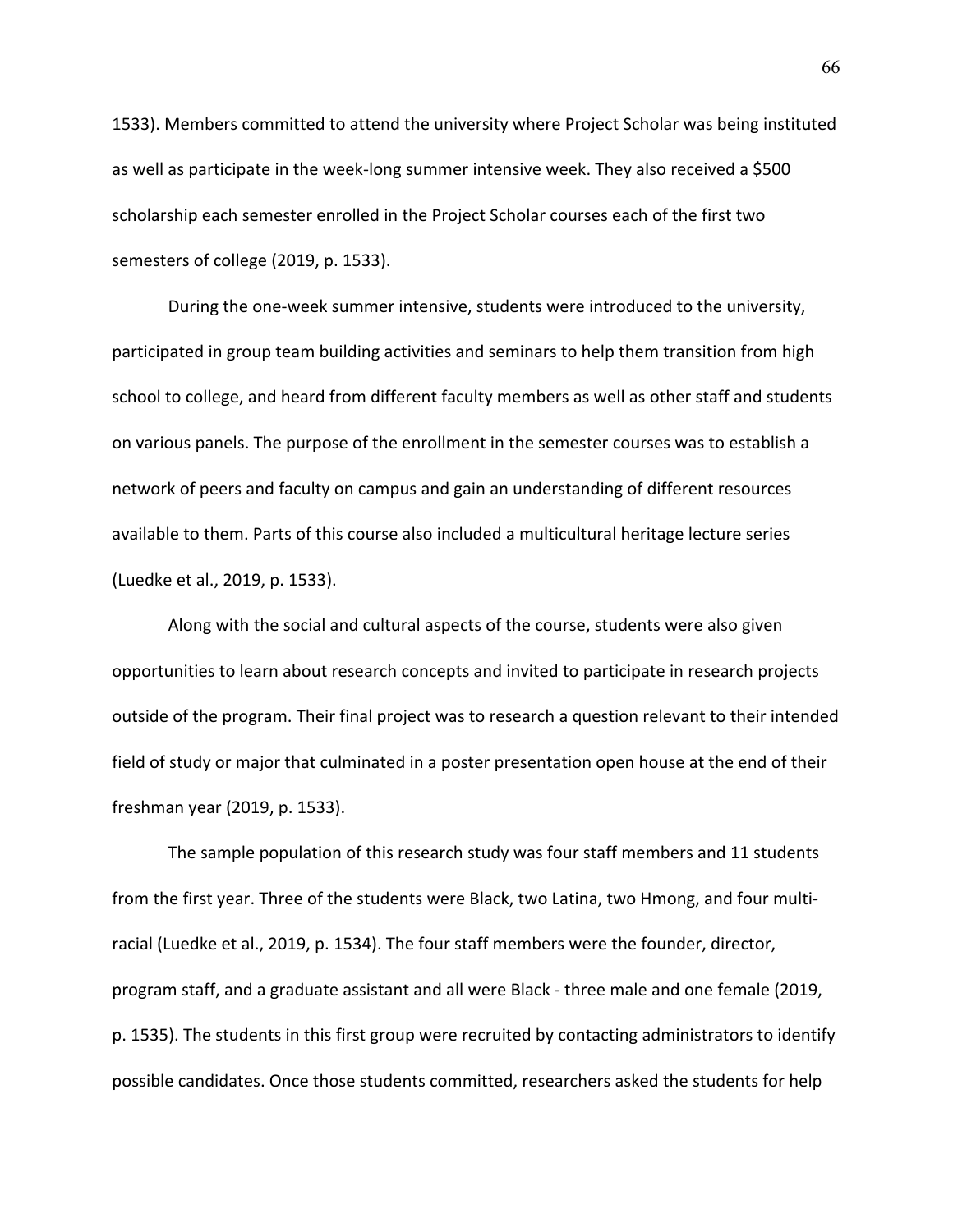in finding others to join the group. The researchers informed the group of the study (Luedke et al., 2019, p. 1534). The data collected for this analysis were interviews conducted by the authors and another graduate student and were all people of color (2019, p. 1536).

The researchers found that offering the simultaneous cultural and scholar identity opportunities that Project Scholar provided positively benefited students in their first year of university level work in terms of cultural and scholar capital (Luedke et al., 2019, 1536). The founder's goal of Project Scholar was to produce what he referred to as "aggressive learners" and students who would go to graduate school and complete a Master's degree to pursue a Doctorate (2019, p. 1536). Project Scholar provided opportunities for students to learn how to conduct research at an undergraduate level and network with the campus honors and research programs. By participating in these honors and research programs, students gained cultural capital by gaining access to more campus resources which then facilitated in fostering a scholar identity as well (2019, p. 1537). This was referred to, by the researchers, as "the socialization of students as scholars" which described the ways in which Project Scholar deliberately taught students specific presentation skills, provided opportunities to hear from different programs on campus, and created opportunities for this group of students that other freshmen didn't have access to (2019, p. 1537).

During the second semester, articles were chosen to complement the different lectures that students were hearing in an effort to bring their racial identities into their research and feel connected to what they were studying at a deeper level (2019, p. 1538). Program directors also facilitated conversations and discussions with students about their lived experiences. Project Scholar was one room on campus during the week where students existed with other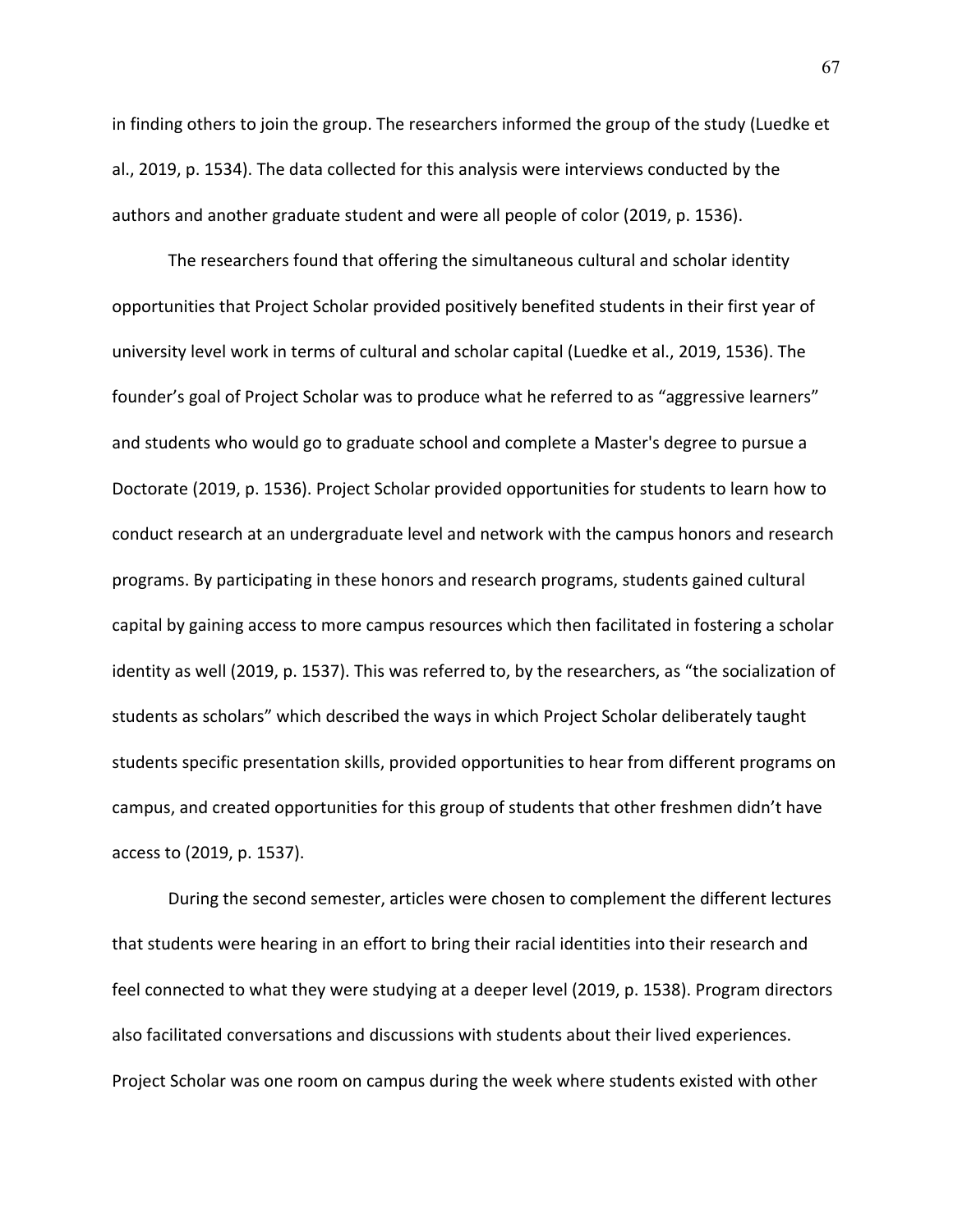students who looked like them and had similar experiences. This further verified that they had created a veritable support group which was additional social and cultural capital (2019, p. 1538).

One student commented on the importance of the guest lecturers being people of color and how seeing and hearing from successful people of color motivated her to believe that she could be successful in many different career paths (2019, p. 1539). Another student commented that the relationship between the staff and students was similar to that of a family and how that comfort level with the people in the group made her feel safe and at home, even at a predominately white school (p. 1539). A third student commented that they became more empathetic as they related to the different struggles that other students and speakers spoke about regarding their heritage (2019, p. 1540). They realized that many of the struggles they struggled with were similar to struggles that others experienced which made them feel affirmed and proud of their heritage (2019, p. 1540).

The main finding the data revealed was that supportive relationships that celebrate and develop students and their background along with deliberate scholarly pursuits like research can create safe spaces for students of color to develop academically (Luedke et al., 2019, p. 1543). The four socialization strategies that researchers noted that could be utilized elsewhere are:

- 1. "Encouraging aggressive learning where students become owners of their learning processes;
- 2. Early and continued culturally inclusive and culturally validating exposure to research as well as to opportunities to conduct undergraduate research;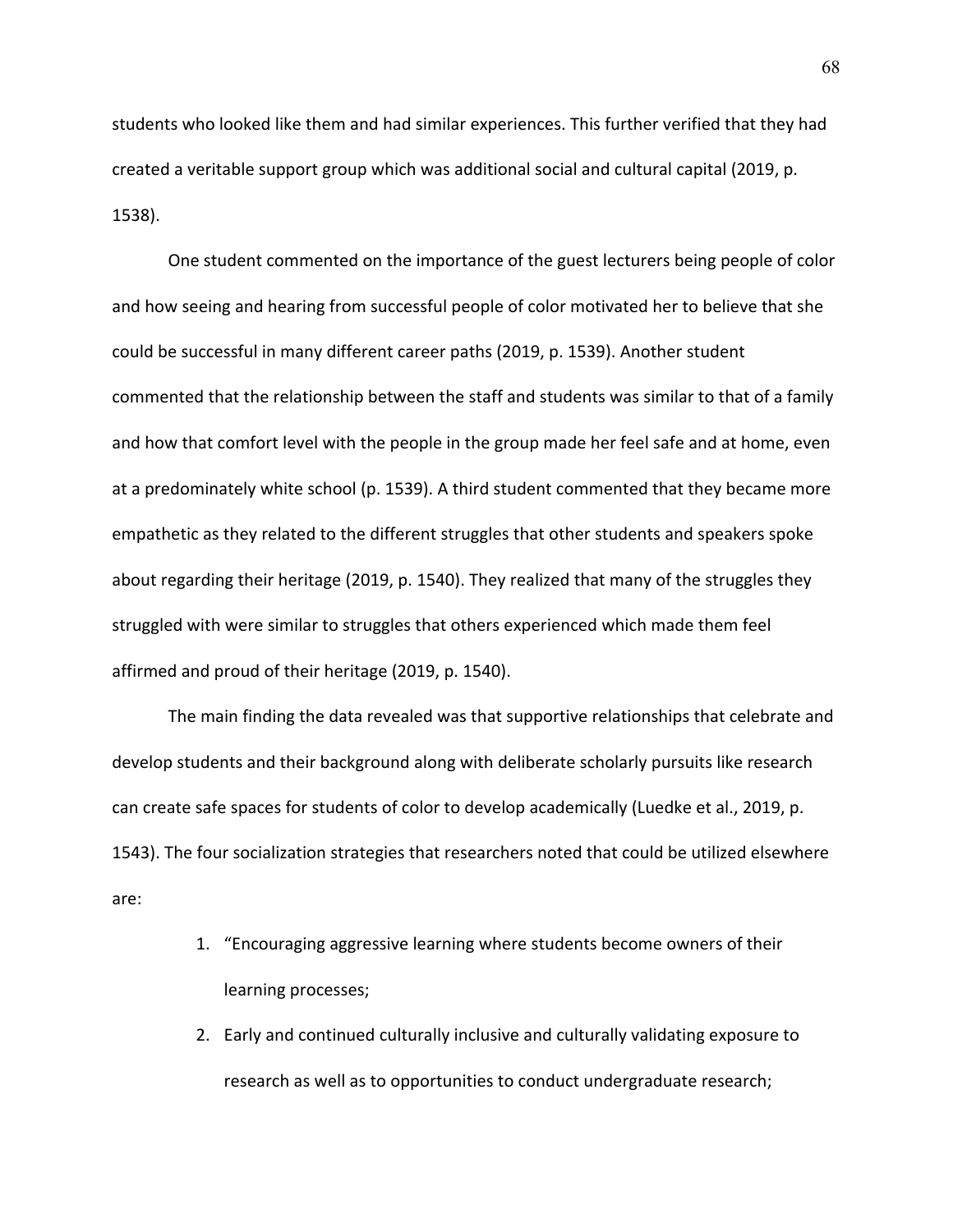- 3. Building community and exposure to scholars through guest speakers, peermentoring, and social events that honor students' backgrounds (e.g., intentionally inviting Scholars of Color to campus, etc.); and
- 4. Deliberately encouraging students to bring their identities into their learning and into their research experiences." (Luedke et al., 2019, p. 1543)

Luedke et al. concluded that students should not have to change who they are when they step onto a campus. Rather, universities should intentionally create opportunities for students to be proud of their culture and identity in social spaces, academic spaces, and in looking ahead to the future (2019, p. 1544).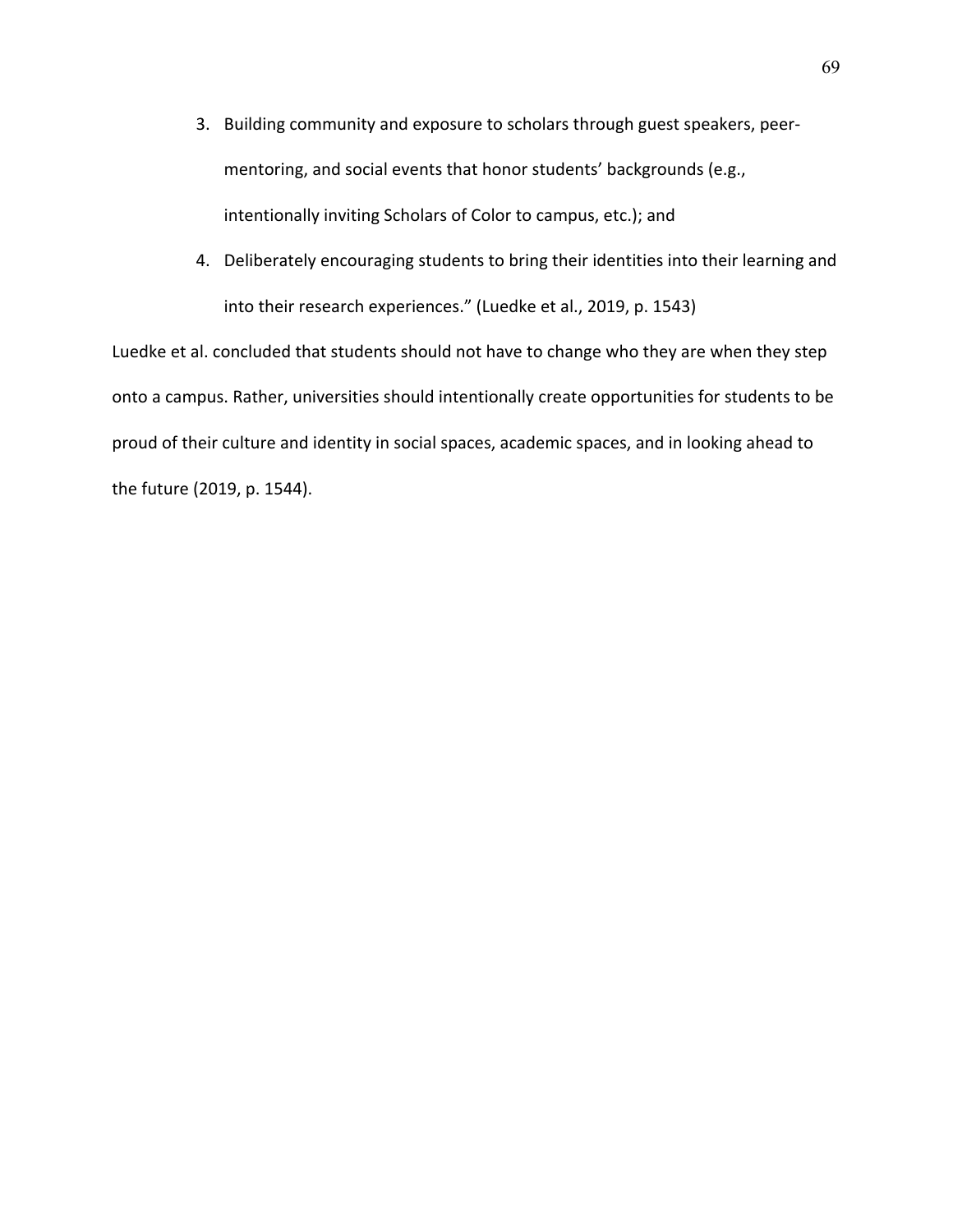#### **CHAPTER III: DISCUSSION AND SUMMARY**

#### **Summary of Literature**

This review of the literature answered the question, "what effect does developing scholar and cultural identities have on positive school behavior and academic achievement amongst Black male students?" Research showed that building a scholarly identity in Black males within their culture improved academic performance as well as fostered positive academic behaviors.

There were external and internal motivators that students experienced when developing their scholar identity. External motivators often focused on interactions between Black students and their teachers and peers while internal motivators focused on how a student perceived themselves as a learner. How teachers interacted with and held expectations for their Black male students predicted academic success (Davis & Jordan, 1994). The more they focused their time on instruction instead of discipline and the higher the expectations they held for their students, the higher the achievement of their Black male students (Bell, 2015; Davis & Jordan, 1994; Harris, 2006). Conversely, teachers who focused their time on discipline instead of instruction and held low expectations and believed that their students were incapable of doing the work gave lower grades and disciplined their Black students more often (Bell, 2015; Davis & Jordan, 1994; Downey & Pribesh, 2016). Students who were engaged in class cared about how they performed and were eager to demonstrate their knowledge to their teacher and classmates (Hudley, 1997; Tyson, 2002). However, students who had a history of performing poorly were more likely to give up while working and reported that they did not like school (Hudley, 1997; Tyson, 2002). Black students perceived greater returns and had higher

70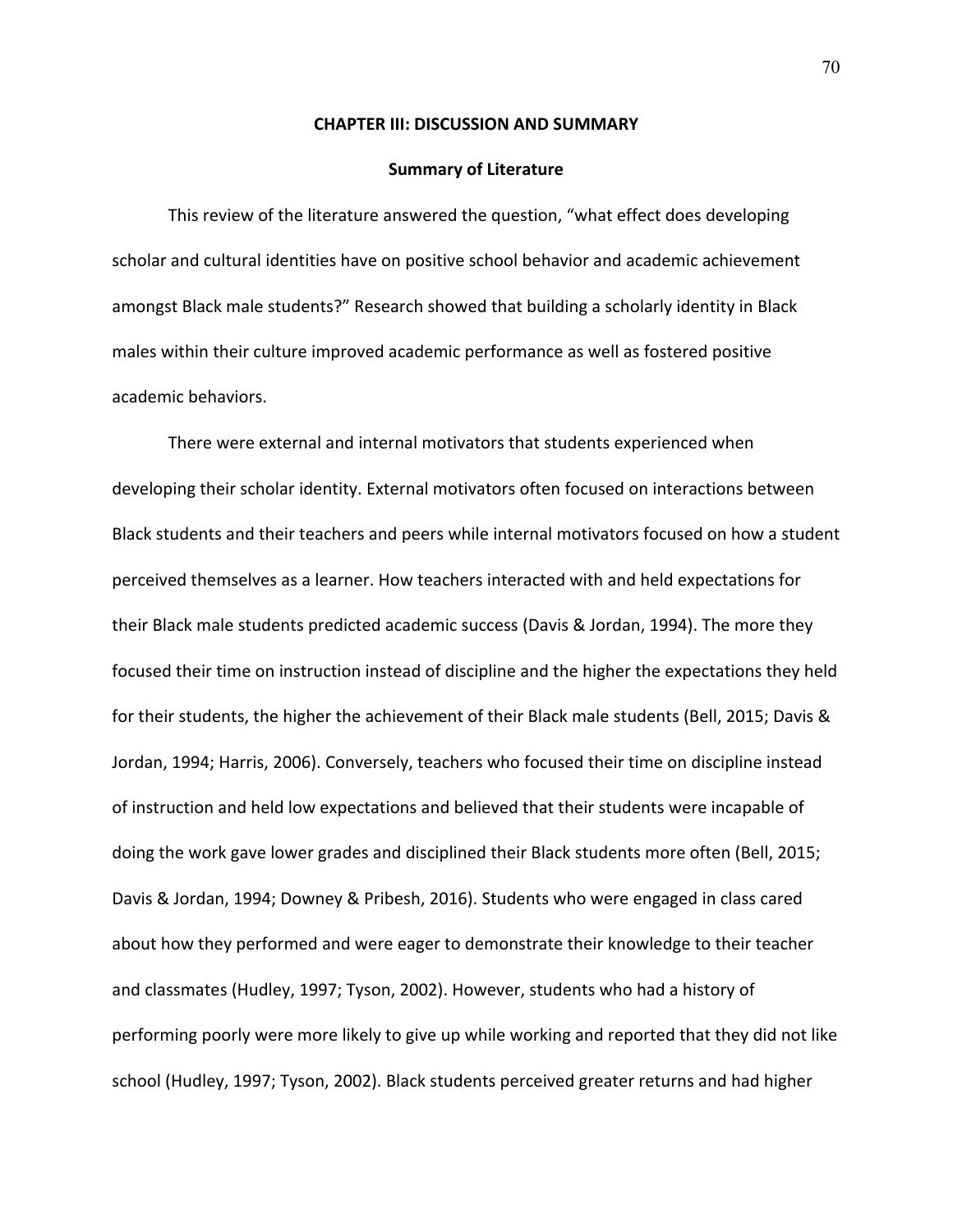education goals than their white counterparts even with perceptions of being limited in their educational opportunities at play (Tyson, 2002). Black students sought help more often and worked on homework as much as white students and spent time participating in educational activities and clubs (Tyson, 2002). Black students who performed well in school got along better with their peers and reported that they had friends (Tyson, 2002).

There were several programs and systems utilized in schools and communities to foster academic achievement and positive school behaviors. Many of the programs included enrichment, counseling, and tutoring and for students who participated (Martin et al., 2007; Smith et al., 2010). Researchers found that achievement increased while discipline referrals, expulsions or suspensions, and truancy decreased (Martin et al., 2007; Smith et al., 2010). Many of these programs also noted that community involvement was critical in producing results (Huerta et al., 2013; Martin et al., 2007; Smith et al., 2010). AVID was a program that introduced students who were in the 'academic middle,' classified as underrepresented, and likely to be first-generation college students to more rigorous coursework as early as middle school while offering in-school support and mentoring and tutoring from local college students and community members (Huerta et al., 2013; Pugh & Tschannen-Moran, 2016; Smith et al., 2010; Wooldridge, 2017). Research about AVID showed that the sooner a student engaged with rigorous courses and college preparation in the form of planning, note-taking, and organization, the more prepared they were for, and likely took more, rigorous high school and college courses (Huerta et al., 2013; Pugh & Tschannen-Moran, 2016, Wooldridge, 2017).

Federal programs such as Talent Search, GEAR UP, and Upward Bound were created to give students from disadvantaged and underrepresented backgrounds the opportunity to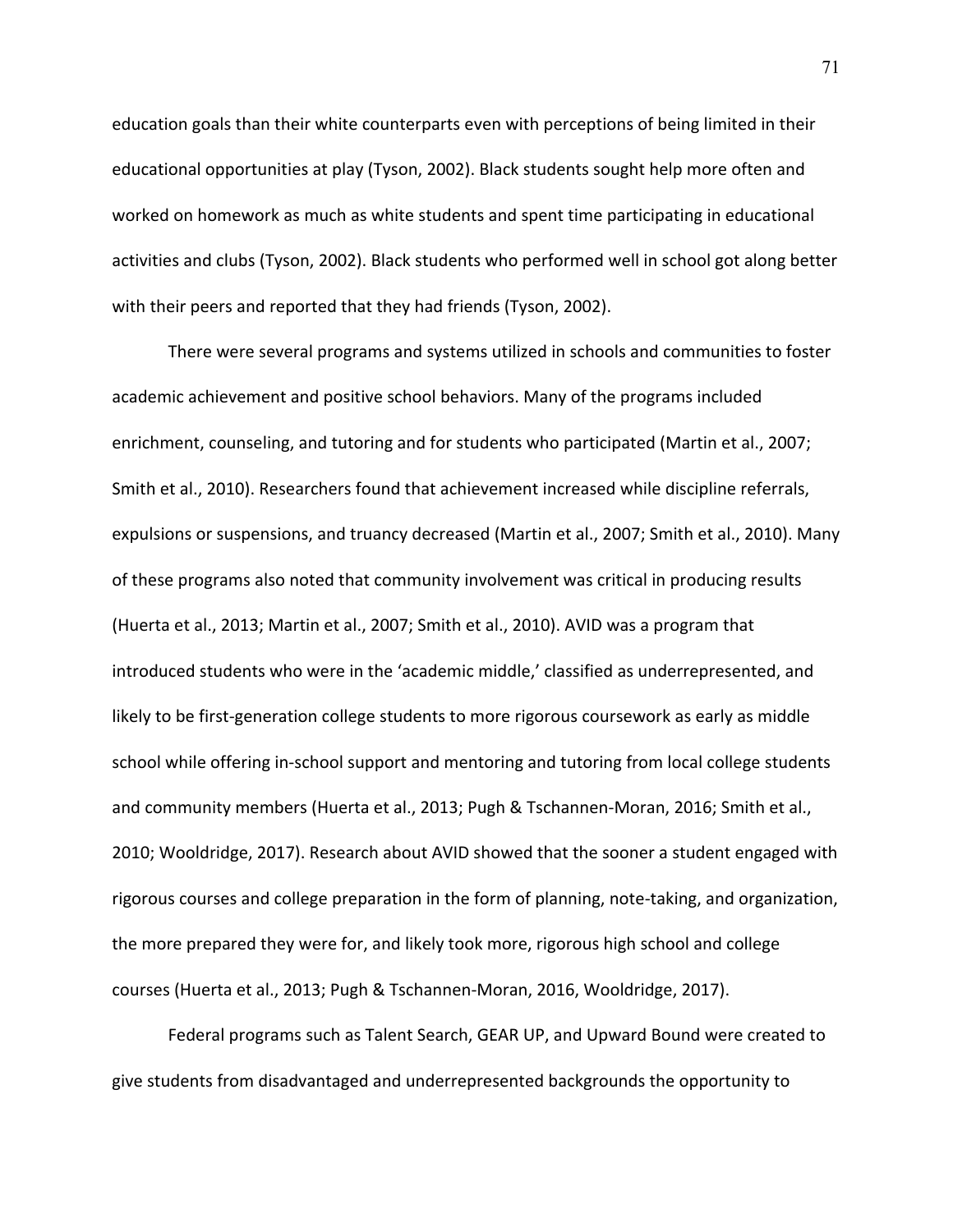attend and be successful in post-secondary school. Each of these programs had academic tutoring, counseling, and financial literacy opportunities for students. Researchers found that students who engaged and participated in the programs at a high rate were more academically successful, developed self-efficacy, and continued on to post-secondary school (Almarode et al., 2014; Walsh, 2007; Yampolskaya et al., 2006).

When studying Cultural Identity, researchers found that students from non-White backgrounds who had identified strongly and positively with their racial group had higher levels of academic achievement and self-concept (Altschul et al., 2006; Chavous et al., 2003; Oyserman et al., 2003). When focusing the research on Black students, researchers found that students understood what traditional academic stereotypes were but also that students with an academic self-concept had higher academic achievement (Chavous et al., 2003; Cokley & Chapman, 2008; Okeke et al., 2009). Schools that emphasize lessons about Black people and their contributions to the world led to higher academic self-concept and minimized the effects of the stereotypes (Cokley & Chapman, 2008; Irving & Hudley, 2008; Okeke et al., 2009). When narrowing the research further to include just Black male students, researchers found that when they trusted the adults in their school and those adults held positive and high expectations for them and supported their goals, then school was a place for them to receive positive reinforcement (Irving & Hudley, 2008; Swanson et al., 2003;). Researchers also found that when family, community members, and peers had high expectations or were aligned with their goals, there was a positive correlation with a higher GPA (Harrison et al., 2015; Hines & Holcomb-McCoy, 2013).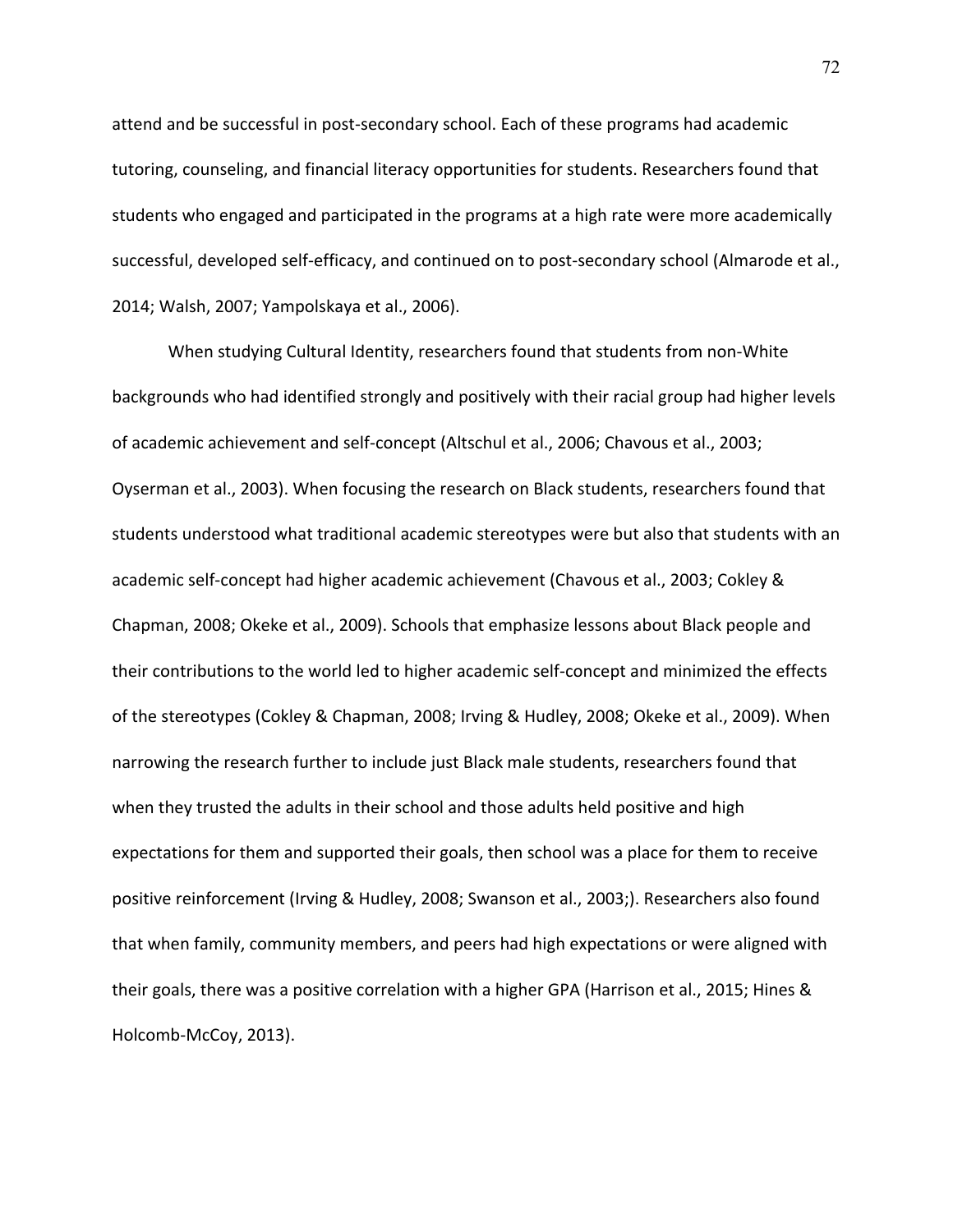There were many Africentric programs and systems to help develop cultural identities in young Black people. Rites of passage programs were developed to transition male and female children into adulthood by giving more responsibilities at home, school, and the community (Harvey & Hill, 2004; Piert, 2007). Female students were often paired with their mothers and other female family and community members to complete cleaning tasks and interviewing elders in their community. Male students met, worked, and camped with male family and community members to be trained in community values and what it means to be a man in terms of fatherhood, community leading, sexuality, and building relationships (Piert, 2007). Harvey & Hill's research showed no correlation between learning the seven principles of Nguzo Saba and academic orientation, but the gains in self-esteem, positive relationships, and bonds with their parents were significant (2004). Researchers also found that mentorships with same race people were essential to successful outcomes (Harvey & Hill, 2004; Spurgeon & Myers, 2010). The more intentionally schools help Black males make connections and form relationships with each other, especially in predominately white institutions, the better Black students will be both academically and socially (Spurgeon & Myers, 2010).

## **Limitations of Research**

I limited my research to mostly middle and high school-aged students unless the research was looking at the transition from one 'school' to another. As such, there were some elementary school and college-aged studies included. Because much of my own work is in sixth and eighth grade, it was important to me to limit my research to late elementary age to ninth grade as that is where my area of influence lies.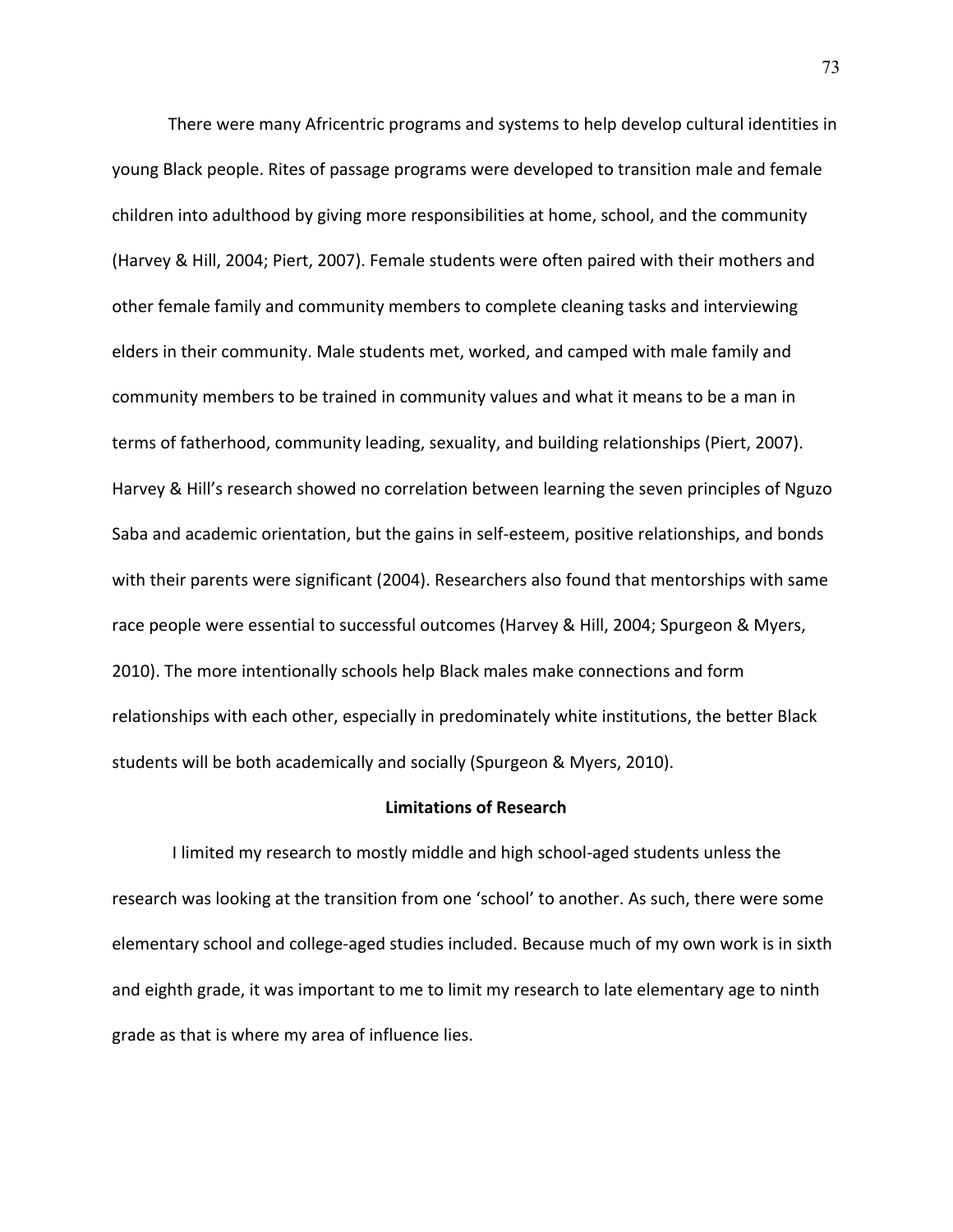Many of the researchers referenced Ogbu and Fordham and Ogbu's work from the 1970s and 1980s and most of the research completed by Ogbu and Fordham were ethnographic studies that seemed designed to confirm their oppositional culture theory. Until the late 2000s, many studies used their theory as the framework for their work. As such, it felt like studies were designed to confirm the oppositional culture theory rather than give room for it to be dismissed.

Some research was done with small samples of students from predominately white schools while others were done with large samples from schools in predominately Black communities. Some studies used national level data as a one-and-done snapshot while others used national level data over time. Where national-level data is concerned, is there an assumption that national-level data is unbiased and helpful when it is disaggregated?

Most of the research I found where academic achievement was concerned had little overlap with other studies. Many of the researchers commented that they looked for, but couldn't find, other research assessing the same thing that they were studying. While most of the studies in this literature review were conducted by research teams containing at least one Black researcher, another limitation to consider is the race of the researcher.

#### **Implications for Future Research**

Many of the studies focused on building the scholar and cultural identity in late middle and high school, however Black males' educational experiences – for good or bad – begin at an early age alongside their white counterparts. More research should focus on engaging students and families in elementary school with tutoring, counseling, and mentoring. Since much of the research shows that Black males need to feel validated and seen and held to high expectations,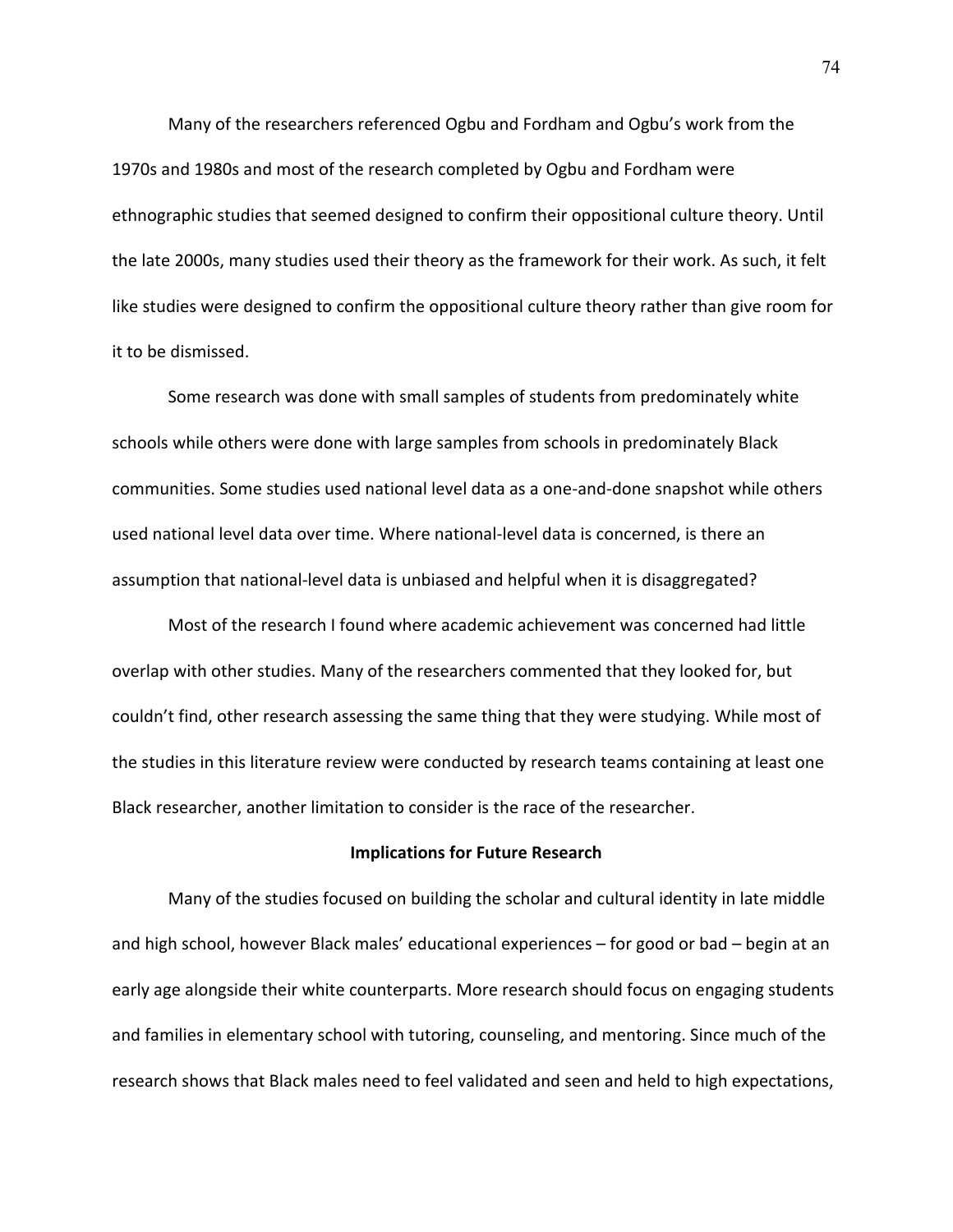studying the effects of intentional culturally responsive teacher training on the disciplinary and academic outcomes for Black male students would be valuable in this area. One more thing to study in the future is the effect of in-school versus after-school programming for both cultural and academic support.

For the sake of our Black students, more studies aimed at challenging the oppositional culture theory of Ogbu and Fordham should occur so more timely and relevant research is being used in teacher training. As an undergraduate in the school of education back in the 1990s and early 2000s, I remember having tidbits of this theory taught almost as a warning about Black students in our classroom. This "education" causes white teachers to be on the offensive when entering their own classroom and assume their Black students want nothing to do with what they are offering educationally which only develops a power dynamic.

# **Professional Application**

At the beginning of the article by Fordham and Ogbu, they discuss a story they came across in the Washington Post in 1982. The Black mother in the story was talking to her son and he told her of a time in fifth grade where his white teacher accused him of plagiarizing an essay about squirrels. Even though he denied plagiarizing, the teacher gave him a low grade indicating that she did not believe him. That instant in fifth grade caused him to stop trying in school and he graduated with a high school diploma and never pursued higher education. At the age of 20, he felt tricked into underachieving by society and was mad that he got in his own way of showing where his talents lie. As a white teacher of middle school-aged students, I cringed a bit reading that story and wondered if I served as that teacher for any of my students in the fifteen years of teaching I've completed.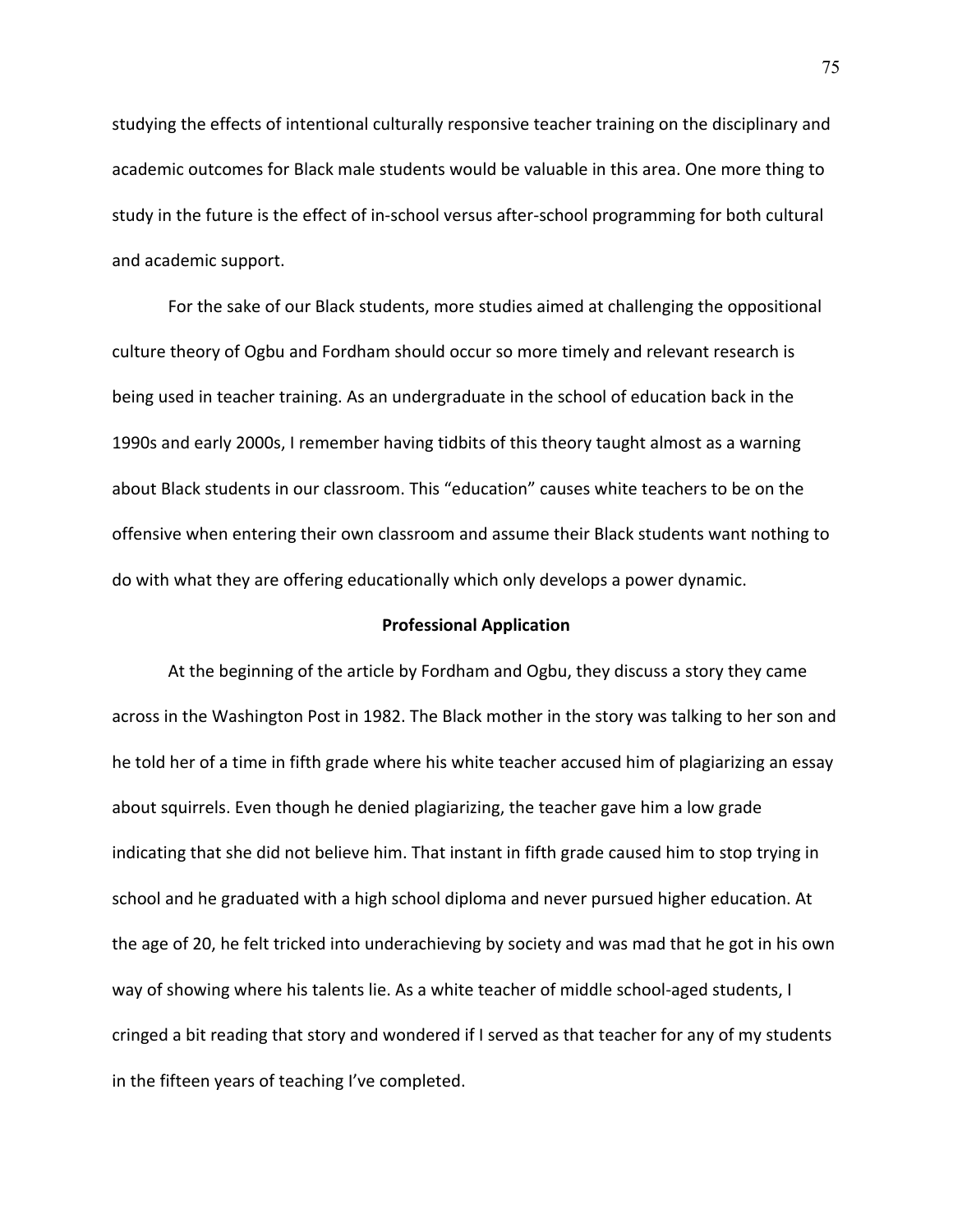Recently, I went into Best Buy to pick up an item I ordered online and every person behind the register were high-school or college-aged Black males. The one helping me mistyped my name and his friends were laughing and giving him a hard time and apologized to me for it taking so much time to get my order handed over to me. I simply responded that I was not in a hurry and the fact they were having fun and experiencing joy the day after Black Friday shopping was miraculous. As I stood there listening to them, I was thinking about whether that situation was any different than when my Black male students interact in my classroom and whether I try to squash the joy or let them feel it.

One important thing I gleaned from the research was to be sure to validate my Black students' presence in my classroom. By validating my Black students' presence, this should never be with an air of colorblindness to it. By "not seeing their color" I literally invalidate what is likely the primary thing they identify with – their Blackness.

Another important thing from the research is the necessity of teaching study skills and other positive school behaviors. Many of our Black students come to our middle school from other schools and we/I need to do a better job in observing the positive school behaviors that they already have and foster the ones that are underdeveloped. Our school can also do a better job of on-boarding new students and their parents with all the new technology, routines, and expectations they will be experiencing as they start with us. It often feels like, for the sake of getting started on teaching content, we assume that students chose to come to our school so they must know what is expected rather than teaching them the skills to help them be successful. Research shows that parents are an important part of student success in school so partnering with them is necessary.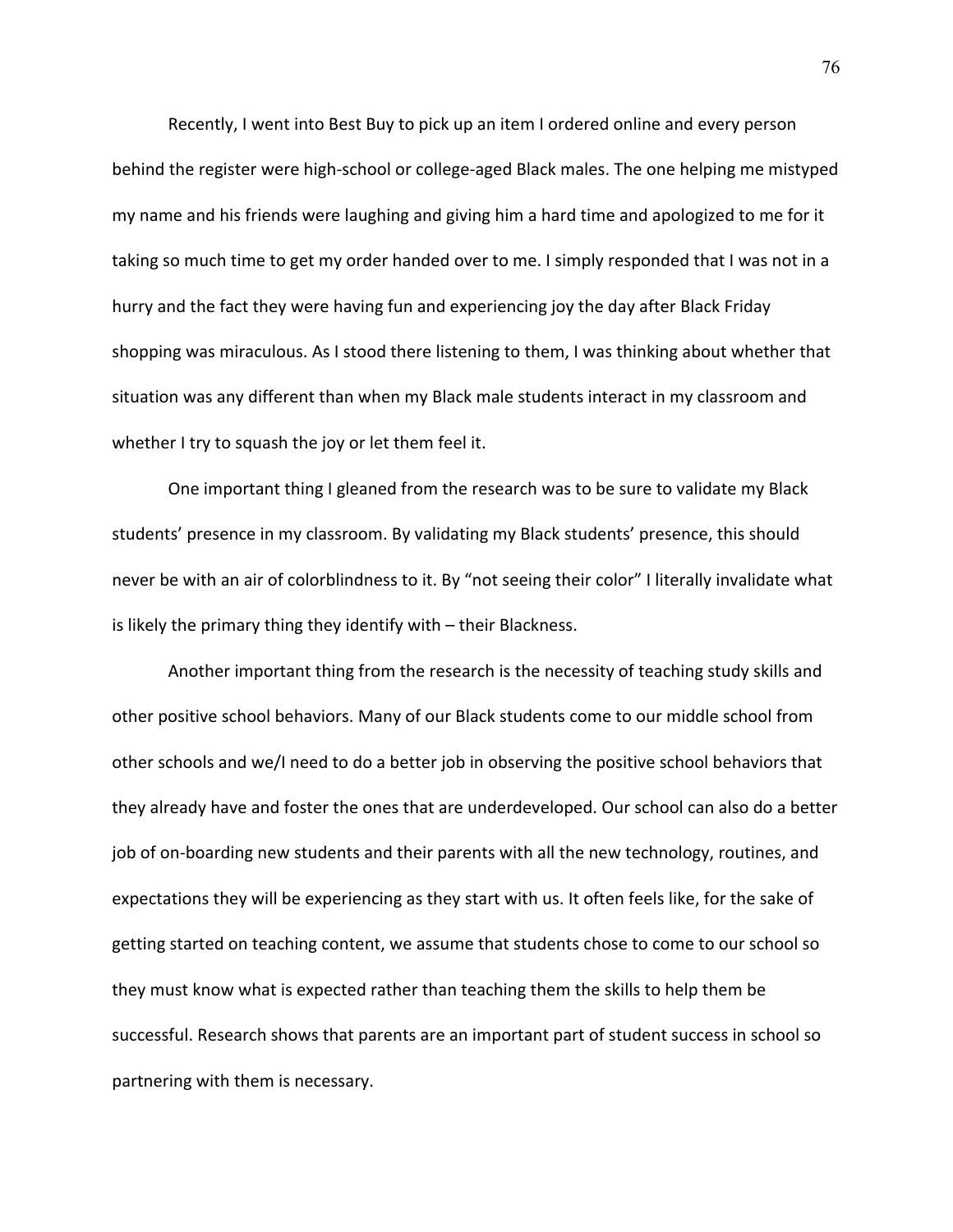The third thing I need to continually remind myself of is holding my students to high and positive standards while providing rigorous opportunities for learning. This is where differentiation plays a key as what is rigorous for one student may be not rigorous or too rigorous for another. Our school is working schoolwide to develop units that give our students opportunities to create beautiful work and go deeper with learning. This gives space for students to create work within the scope of what they can do while still being pushed towards something deeper and meaningful which is a different type of rigor.

Lastly, classroom expectations need to be clear and consequences fair, clear, and equitable. I often assume that students just know how to behave in school by middle school rather than inform them (or let them tell me) what should be expected in the science classroom and logical consequences for if/when someone behaves outside of the expectations. I am good at giving warnings but not always following through with consequences when things happen again. Making sure that when I decide to follow through with consequences that it is not with my Black students first (or only) is important. I try to be conscious when I must make a seating change for behavior reasons that I am not always moving the Black students.

It is important that our non-white students have an opportunity to learn about their cultures from people that look like them. As a teacher in a school where every teacher in our middle school is white, it is imperative to include teaching about non-white people in my curriculum but it would be irresponsible for me to "teach culture" using Africentric principles as it is not my culture. In my previous school, I spent time looking for a curriculum that would support the goal of our advisory group in fostering their racial and scholar identity while we all acknowledged our reality that I was a 30-something-year-old middle-class white woman who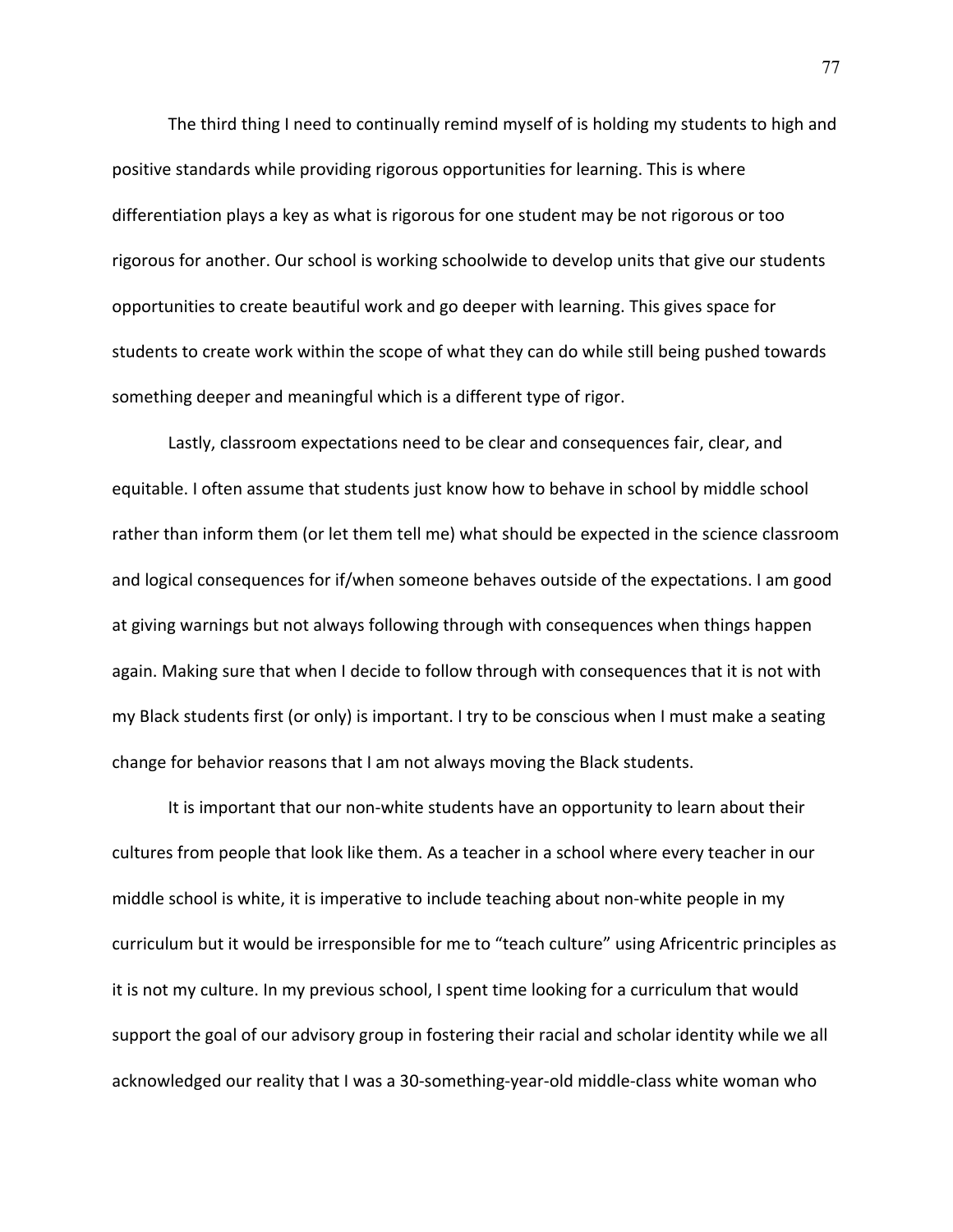lived in the suburbs north of the city. I never claimed to be an expert on being Black and male and actively chose not to bring in the elements of Kwanzaa as our foundation as those are not part of my cultural touchpoints.

Schools need to be places where Black male students can be mentored and shown what it looks like to be scholarly AND Black and that the two things are not mutually exclusive. Providing mentorship opportunities with Black adult males, intentionally hiring more Black faculty and staff who work in front of students and not in the background, and getting family members in the building to learn how to advocate and support their students proactively instead of reactively is a place to start.

### **Conclusion**

Schools need to provide opportunities for Black male students and their families to learn about and develop their cultural identity as there is a positive correlation between academic achievement and a positive racial identity. As research has shown, much of how Black male students feel about school is related to how they are treated by the adults there. Because of this, schools need to provide training to teachers to hold positive and high expectations, plan rigorous lessons, and create classroom environments that are supportive and validating for Black students. Teachers also need to make sure that behavior expectations are clear and enforced fairly for all students in the class.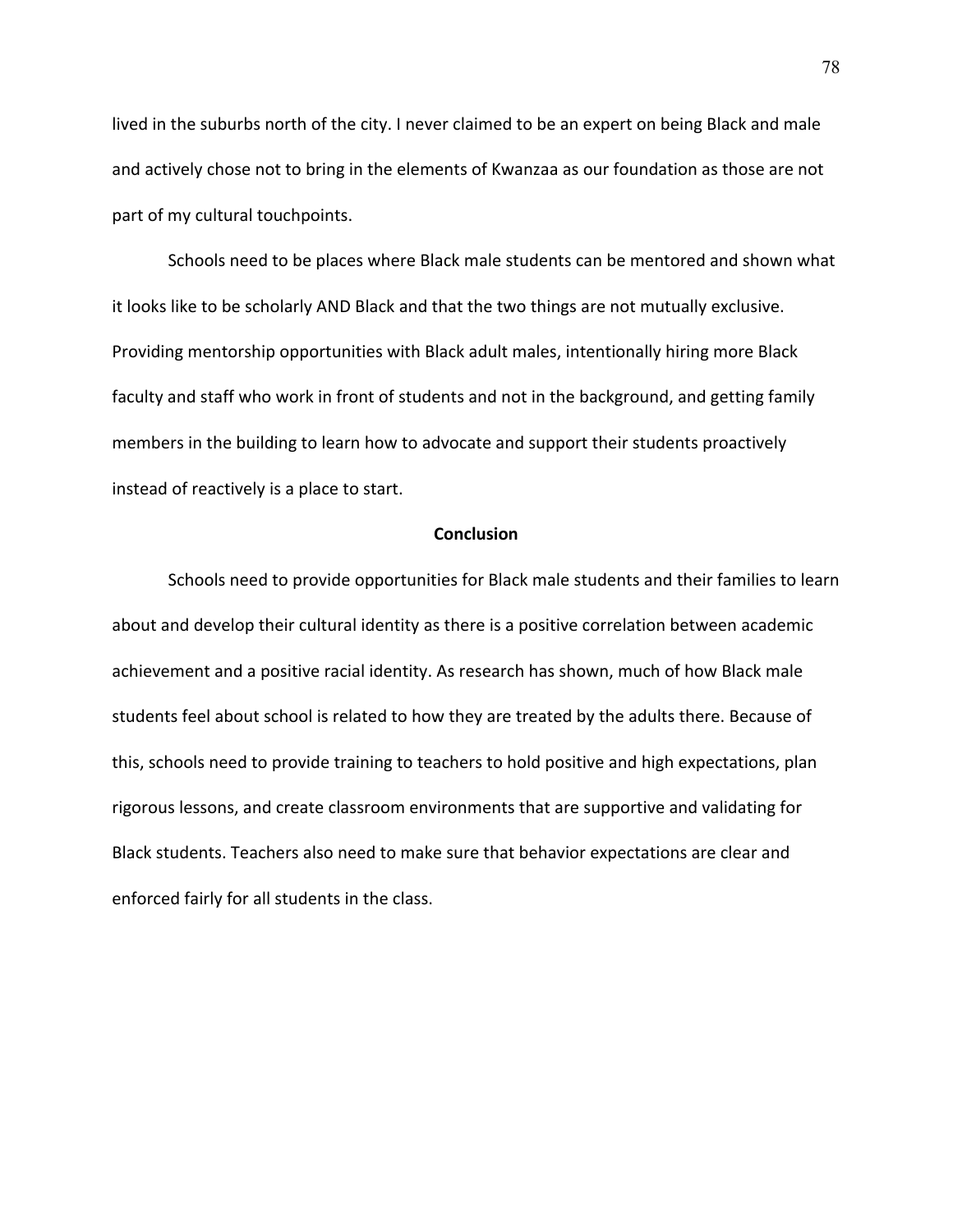#### References

- Alford, K. A. (2003). Cultural Themes in Rites of Passage: Voices of Young African American Males. *Journal of African American Studies (New Brunswick, N.J.), 7*(1), 3-26. 10.1007/s12111- 003-1000-y
- Almarode, J. T., Subotnik, R. F., Crowe, E., Tai, R. H., Lee, G. M., & Nowlin, F. (2014). Specialized High Schools and Talent Search Programs: Incubators for Adolescents With High Ability in STEM Disciplines. *Journal of Advanced Academics, 25*(3), 307-331. 10.1177/1932202X14536566
- Altschul, I., Oyserman, D., & Bybee, D. (2006). Racial-Ethnic Identity in Mid-Adolescence: Content and Change as Predictors of Academic Achievement. *Child Development; Child Dev, 77*(5), 1155- 1169. 10.1111/j.1467-8624.2006.00926.x
- Bass, C. K., & Hardin, L. K. C. (1997). Enhancing the Cultural Identity of Early Adolescent Male African Americans. *Professional School Counseling, 1*(2), 48-51.
- Bell, E. E. (2015). Understanding African American males' schooling experiences: a qualitative inquiry. *Qualitative Report, 20*(8), 1260.
- Chavous, T. M., Bernat, D. H., Schmeelk-Cone, K., Caldwell, C. H., Kohn-Wood, L., & Zimmerman, M. A. (2003). Racial Identity and Academic Attainment Among African American Adolescents. *Child Development; Child Dev, 74*(4), 1076-1090. 10.1111/1467-8624.00593
- Cokley, K. O., & Chapman, C. (2008). The roles of ethnic identity, anti-white attitudes, and academic self-concept in African American student achievement. *Social Psychology of Education, 11*(4), 349-365. 10.1007/s11218-008-9060-4
- Davis, J. E., & Jordan, W. J. (1994). The Effects of School Context, Structure, and Experiences on African American Males in Middle and High School. *The Journal of Negro Education, 63*(4), 570- 587. 10.2307/2967296
- Dawson‐Threat, J. (1997). Enhancing In‐Class Academic Experiences for African American Men. *New Directions for Student Services, 1997*(80), 31-41. 10.1002/ss.8003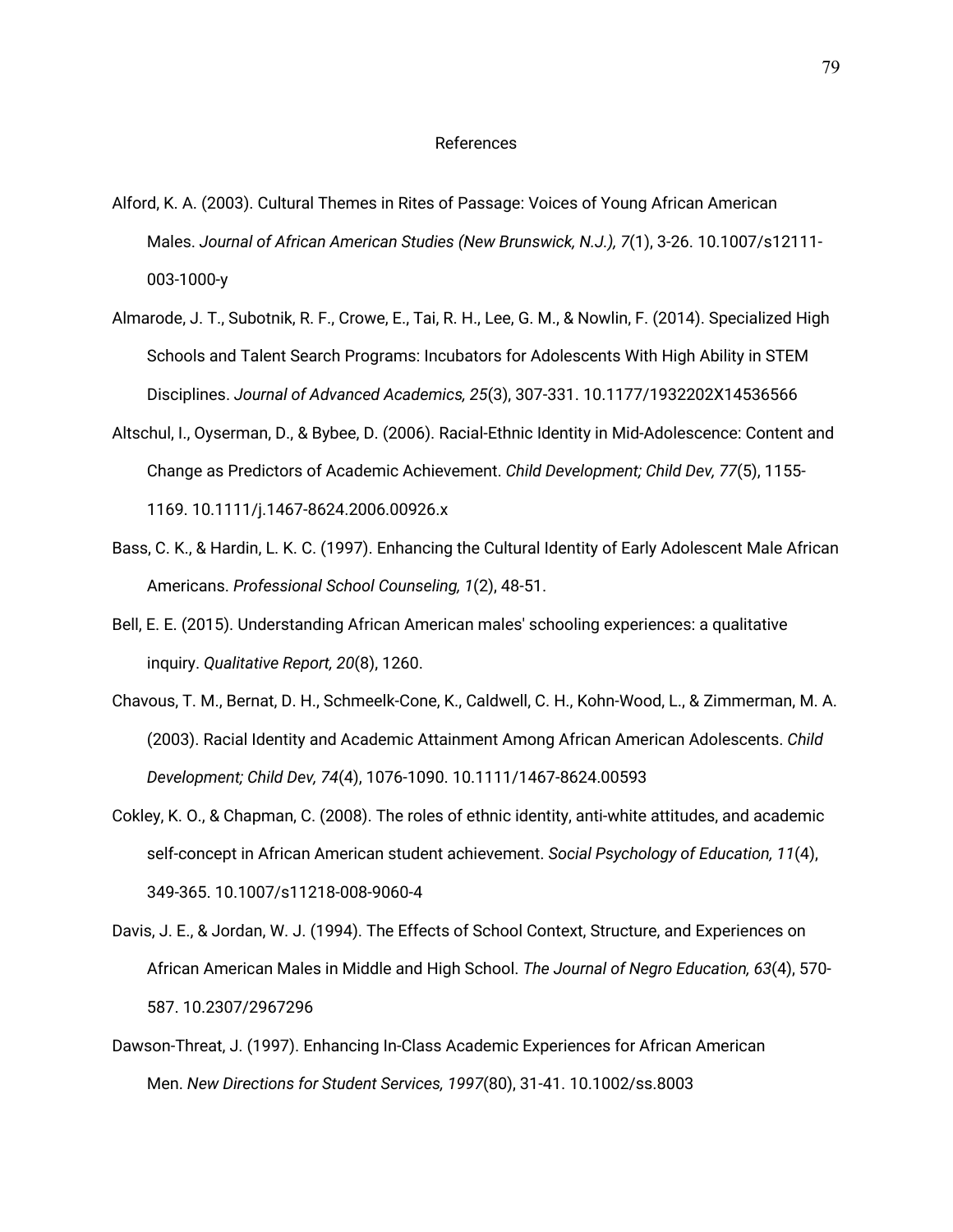- Downey, D. B., & Pribesh, S. (2016). When Race Matters: Teachers' Evaluations of Students' Classroom Behavior. *Sociology of Education; Sociol Educ, 77*(4), 267-282. 10.1177/003804070407700401
- Ford, D. Y., Grantham, T. C., & Whiting, G. W. (2008). Another Look at the Achievement Gap: Learning From the Experiences of Gifted Black Students. *Urban Education (Beverly Hills, Calif.), 43*(2), 216- 239. 10.1177/0042085907312344
- Fordham S., & Ogbu, J. (1986). Black Students' school success: Coping with the burden of "acting white." *The Urban Review, 18*(3),176-206*.*
- Gibson, B. L., Rochat, P., Tone, E. B., & Baron, A. S. (2017). Sources of implicit and explicit intergroup race bias among African-American children and young adults. *PloS One; PLoS One, 12*(9), e0183015. 10.1371/journal.pone.0183015
- Hargrove, B. H., & Seay, S. E. (2011). School Teacher Perceptions of Barriers That Limit the Participation of African American Males in Public School Gifted Programs. *Journal for the Education of the Gifted, 34*(3), 434-467. 10.1177/016235321103400304
- Harris, A. L. (2006). I (Don't) Hate School: Revisiting Oppositional Culture Theory of Blacks' Resistance to Schooling. *Social Forces, 85*(2), 797-834. 10.1353/sof.2007.0006
- Harrison, C. K., Martin, B. E., & Fuller, R. (2015). "Eagles don't fly with sparrows": self-determination theory, African American Male scholar-athletes and peer group influences on motivation. *Journal of Negro Education, 84*(1), 80-93.
- Harvey, A. R., & Hill, R. B. (2004). Africentric Youth and Family Rites of Passage Program: Promoting Resilience among At-Risk African American Youths. *Social Work (New York); Social Work, 49*(1), 65-74. 10.1093/sw/49.1.65
- Hines, E. M., & Holcomb-McCoy, C. (2013). Parental Characteristics, Ecological Factors, and the Academic Achievement of African American Males. *Journal of Counseling and Development, 91*(1), 68-77. 10.1002/j.1556-6676.2013.00073.x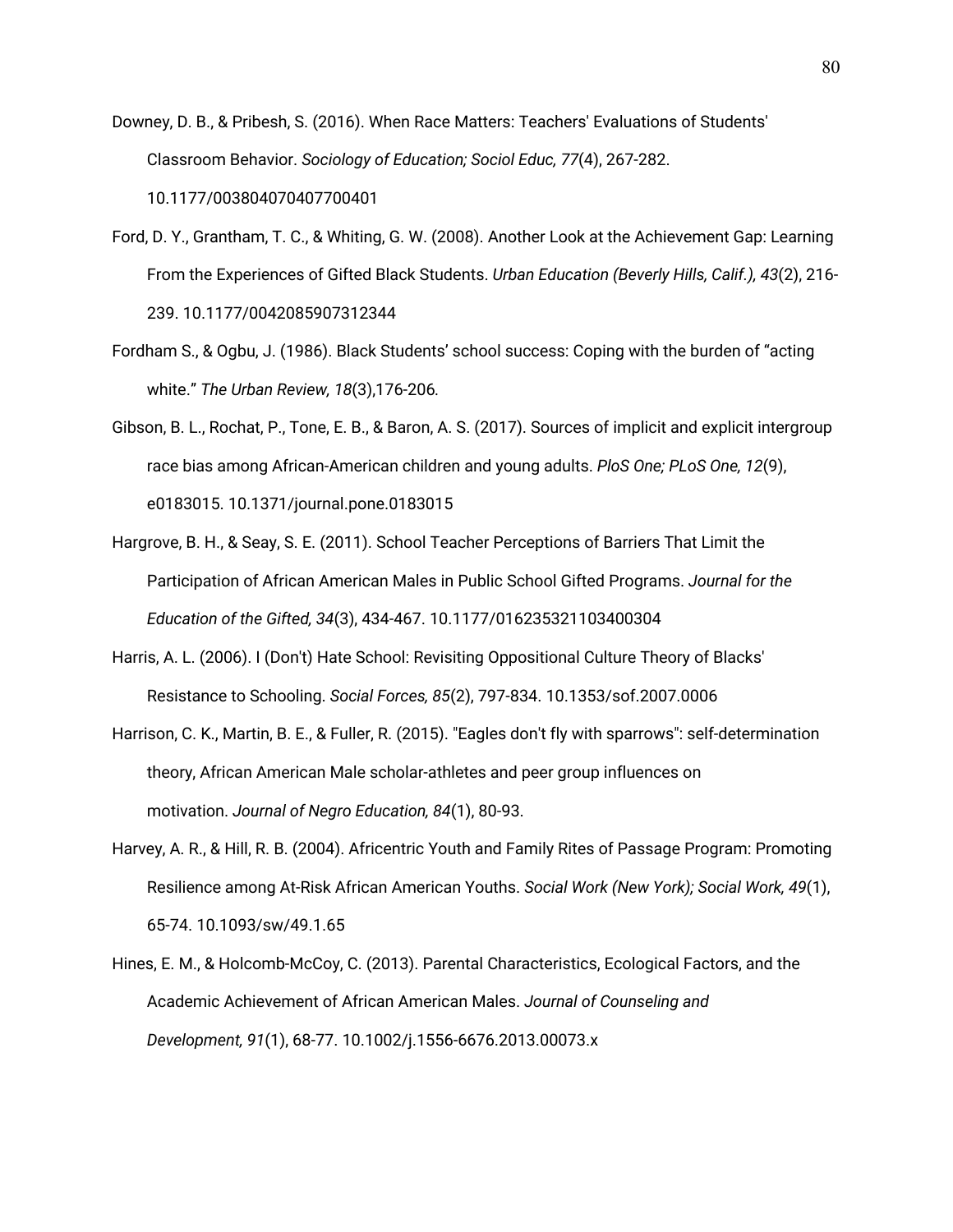- Hubbard, L. (1999). College Aspirations among Low-Income African American High School Students: Gendered Strategies for Success. *Anthropology & Education Quarterly, 30*(3), 363-383. 10.1525/aeq.1999.30.3.363
- Hudley, C. A. (1997). Teacher Practices and Student Motivation in a Middle School Program for African American Males. *Urban Education, 32*(2), 304-319. 10.1177/0042085997032002007

Huerta, J. J., Watt, K. M., & Butcher, J. T. (2013). Examining Advancement Via Individual Determination (AVID) and its Impact on Middle School Rigor and Student Preparedness. *American Secondary Education, 41*(2), 24-37.

- Irving, M. A., & Hudley, C. (2008). Cultural Identification and Academic Achievement Among African American Males. *Journal of Advanced Academics, 19*(4), 676-698. 10.4219/jaa-2008-833
- Kerpelman, J., & White, L. (2006). Interpersonal Identity and Social Capital: The Importance of Commitment for Low Income, Rural, African American Adolescents. *Journal of Black Psychology, 32*(2), 219-242. 10.1177/0095798406286844
- Luedke, C. L., Collom, G. D., McCoy, D. L., Lee-Johnson, J., & Winkle-Wagner, R. (2019). Connecting Identity with Research: Socializing Students of Color Towards Seeing Themselves as Scholars. *Review of Higher Education, 42*(4), 1527-1547. 10.1353/rhe.2019.0074
- Martin, D., Martin, M., Gibson, S. S., & Wilkins, J. (2007). Increasing prosocial behavior and academic achievement among adolescent African American males. *Adolescence; Adolescence, 42*(168), 689.
- Okeke, N. A., Howard, L. C., Kurtz-Costes, B., & Rowley, S. J. (2009). Academic Race Stereotypes, Academic Self-Concept, and Racial Centrality in African American Youth. *Journal of Black Psychology; J Black Psychol, 35*(3), 366-387. 10.1177/0095798409333615
- Oyserman, D., Gant, L., & Ager, J. (1995). A socially contextualized model of African American identity: Possible selves and school persistence. *Journal of Personality and Social Psychology, 69*(6), 1216-1232. 10.1037//0022-3514.69.6.1216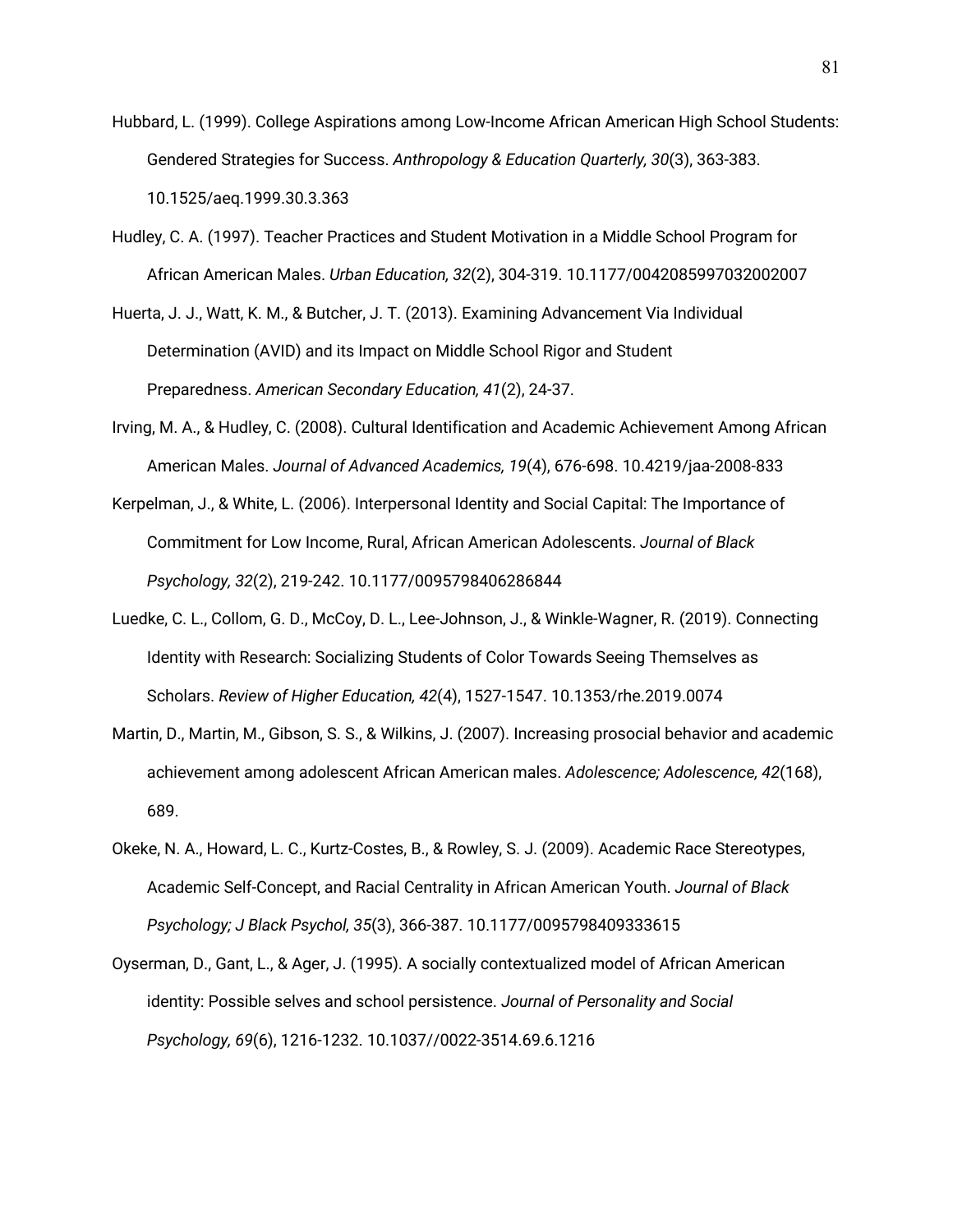- Oyserman, D., Kemmelmeier, M., Fryberg, S., Brosh, H., & Hart-Johnson, T. (2003). Racial-Ethnic Self-Schemas. *Social Psychology Quarterly, 66*(4), 333-347. 10.2307/1519833
- Piert, J. H. (2007). Transition into Adulthood: The Experience of a Rite-of-Passage Program at an African Centered High School. *The Negro Educational Review, 58*(3-4), 169-186.
- Pugh, P. M., & Tschannen-Moran, M. (2016). Influence of a School District's Advancement via Individual Determination (AVID) Program on Self-Efficacy and Other Indicators of Student Achievement. *NASSP Bulletin, 100*(3), 141-158. 10.1177/0192636516679261
- Spurgeon, Shawn L., & Myers, Jane E. (2010). African American Males: Relationships Among Racial Identity, College Type, and Wellness. *Journal of Black Studies, 40*(4), 527-543. 10.1177/0021934708315153
- Smith, J. S., Estudillo, A. G., & Kang, H. (2010). Racial Differences in Eighth Grade Students' Identification With Academics. *Education and Urban Society, 43*(1), 73-90. 10.1177/0013124510379403
- Swanson, D. P., Cunningham, M., & Spencer, M. B. (2016). Black Males' Structural Conditions, Achievement Patterns, Normative Needs, and "Opportunities". *Urban Education (Beverly Hills, Calif.), 38*(5), 608-633. 10.1177/0042085903256218
- Tyson, K. (2002). Weighing In: Elementary-Age Students and the Debate on Attitudes toward School among Black Students. *Social Forces, 80*(4), 1157-1189. 10.1353/sof.2002.0035
- Walsh, R. (2011). Helping or Hurting: Are Adolescent Intervention Programs Minimizing Racial Inequality? *Education and Urban Society, 43*(3), 370-395. 10.1177/0013124510380419
- Whiting, G. (2009). Gifted Black Males: Understanding and Decreasing Barriers to Achievement and Identity. *Roeper Review, 31*(4), 224-233. 10.1080/02783190903177598
- Whiting, G. W. (2006). From At Risk to At Promise: Developing Scholar Identities Among Black Males. *Journal of Advanced Academics, 17*(4), 222-229. 10.4219/jsge-2006-407